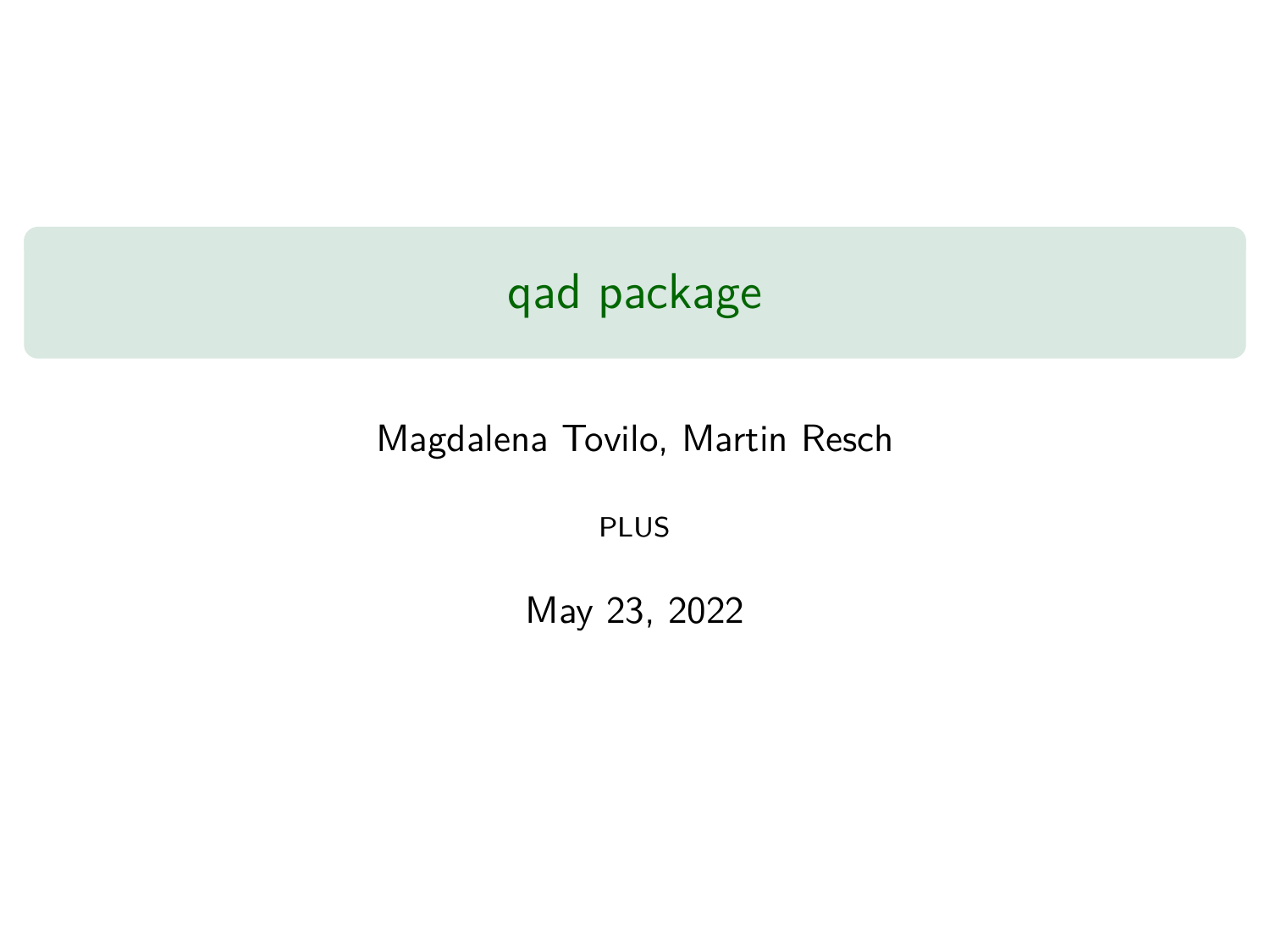### Content

- What is qad?
- Advantages
- Properties of qad
- Background and implementation
- Functions
- Exercises

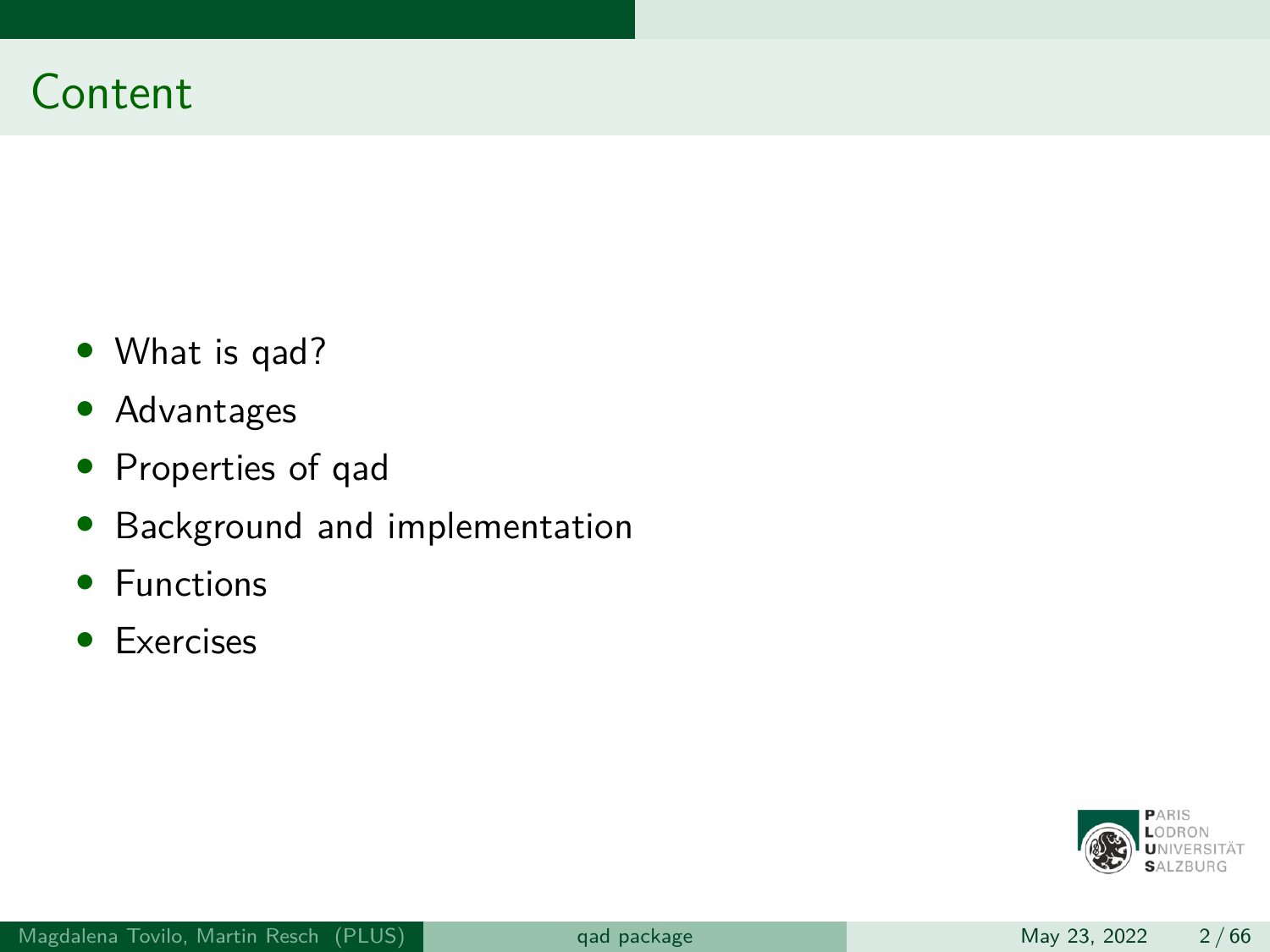# What is gad?

- most common measures of dependence: Pearson's and Spearman's correlation coefficients
- Pearson's *ρ* measures linear dependence of two random variables X and Y via

$$
\rho(X, Y) = \frac{Cov(X, Y)}{\sqrt{Var(X)}\sqrt{Var(Y)}}
$$

- Spearman's r measures monotonic dependence and is calculated via the same formula BUT with ranks instead of the actual values of X and Y
- covariance is symmetric  $\Rightarrow$  correlation coefficients are both symmetric, i.e.

$$
\rho(X, Y) = \rho(Y, X) \text{ and } r(X, Y) = r(Y, X)
$$

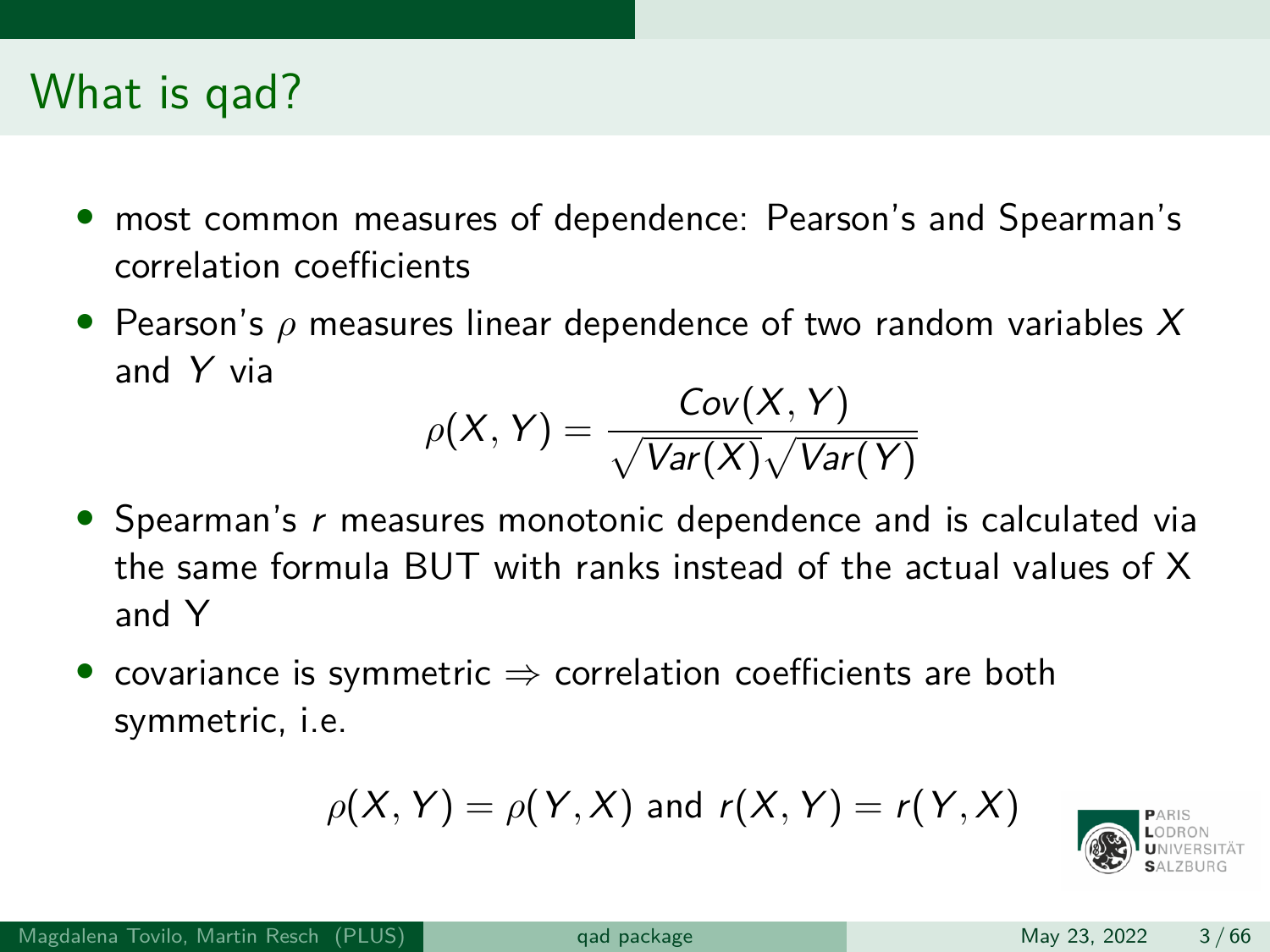# What is qad?



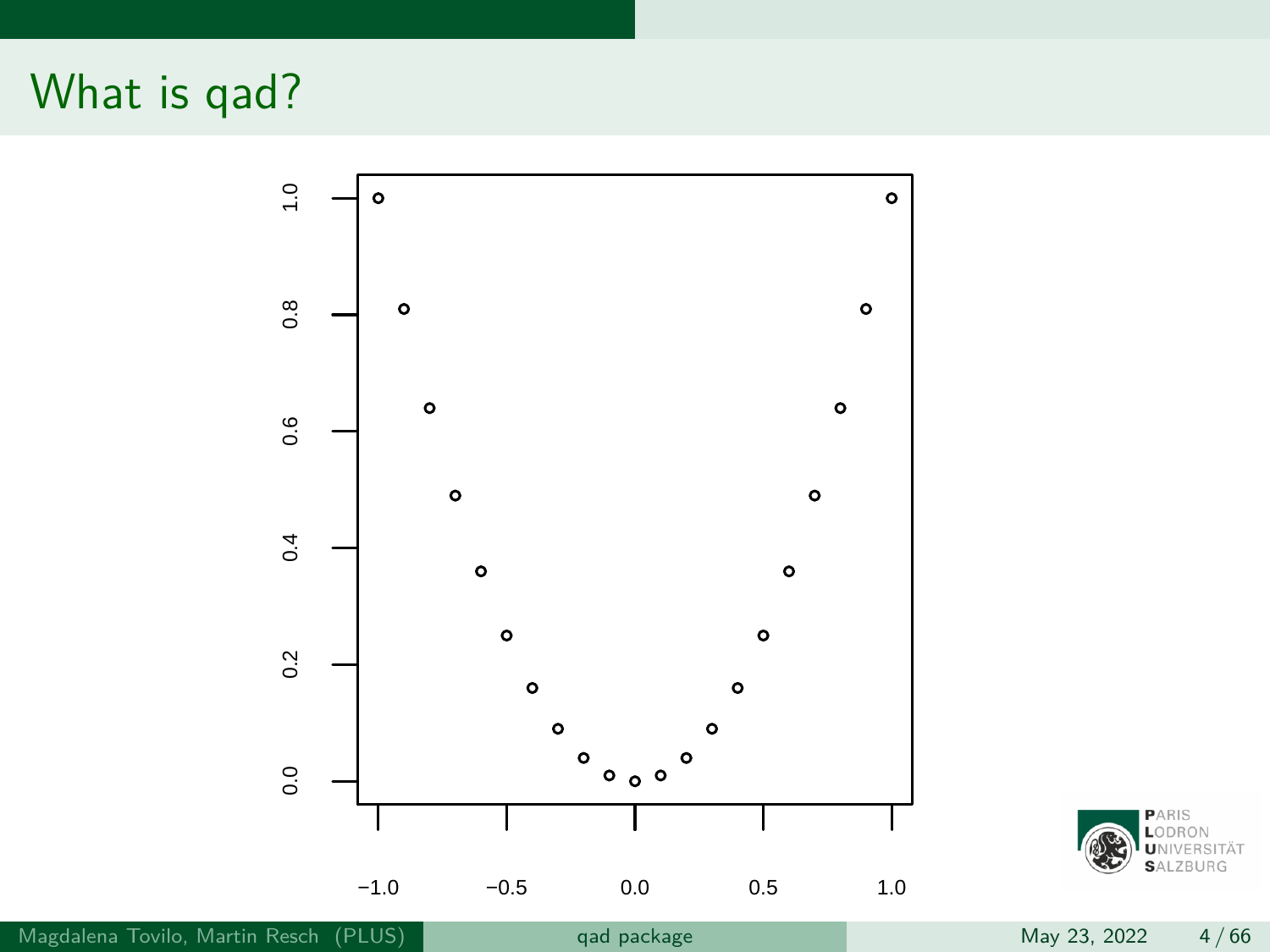# What is gad?

 $\rho(X, Y) = 1.2163073 \times 10^{-16} = \rho(Y, X)$ 

• 
$$
r(X, Y) = 0.041599 = r(Y, X)
$$

- qad package: provides another new (asymmetric!) dependence measure  $q_n$
- the asymmetry gives the package its name
- qad is short for "quantification of asymmetric dependence"
- $q_n(X, Y) = 0.7232143$  and  $q_n(Y, X) = 0.3490489$

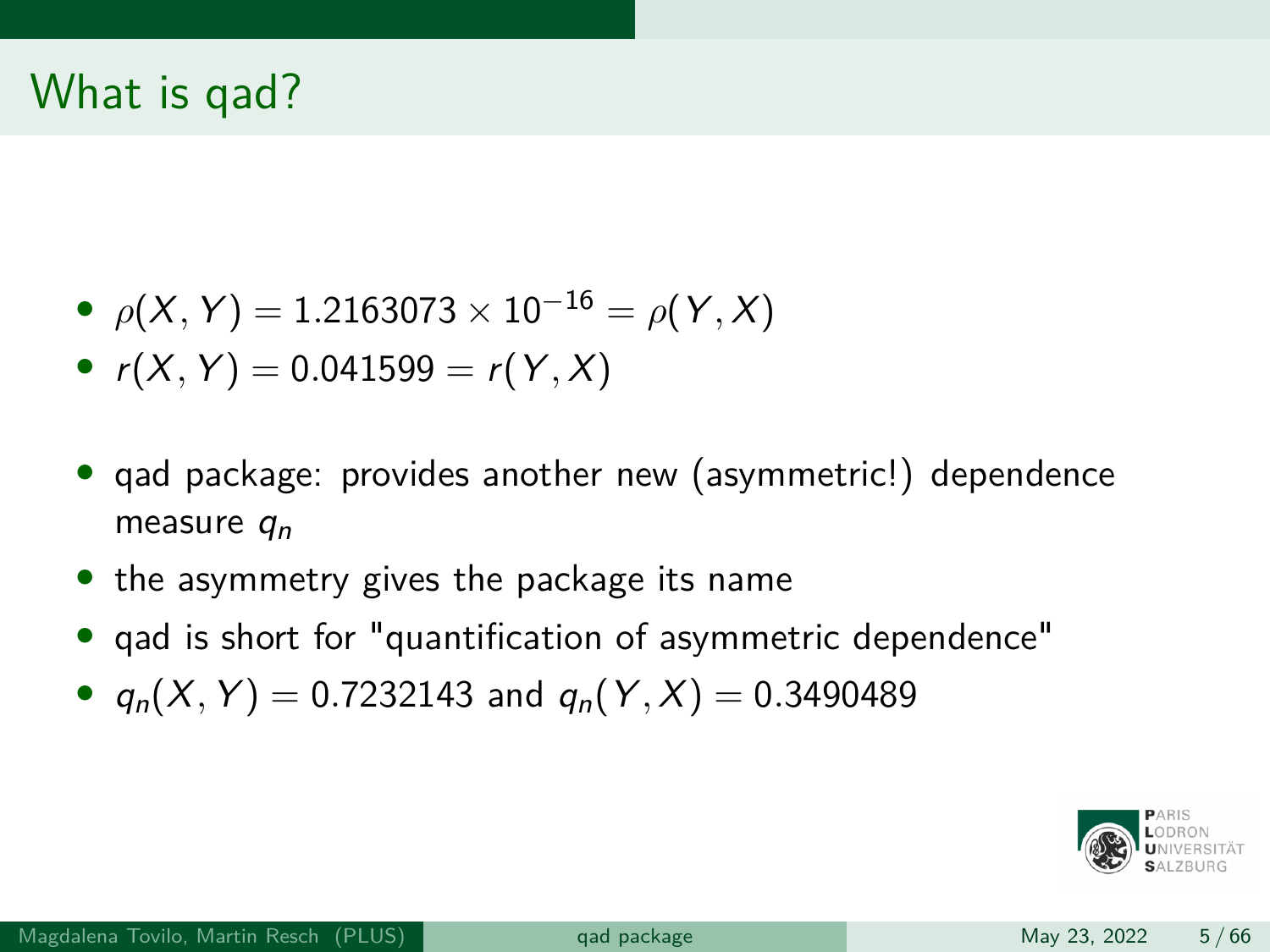# Advantages

- example illustrates the importance of introducing a directed dependency value (X has more influence on Y than vice versa)
- shows that while Pearson and Spearman fail (can only detect a certain type of dependence!), qad can detect any kind of dependence

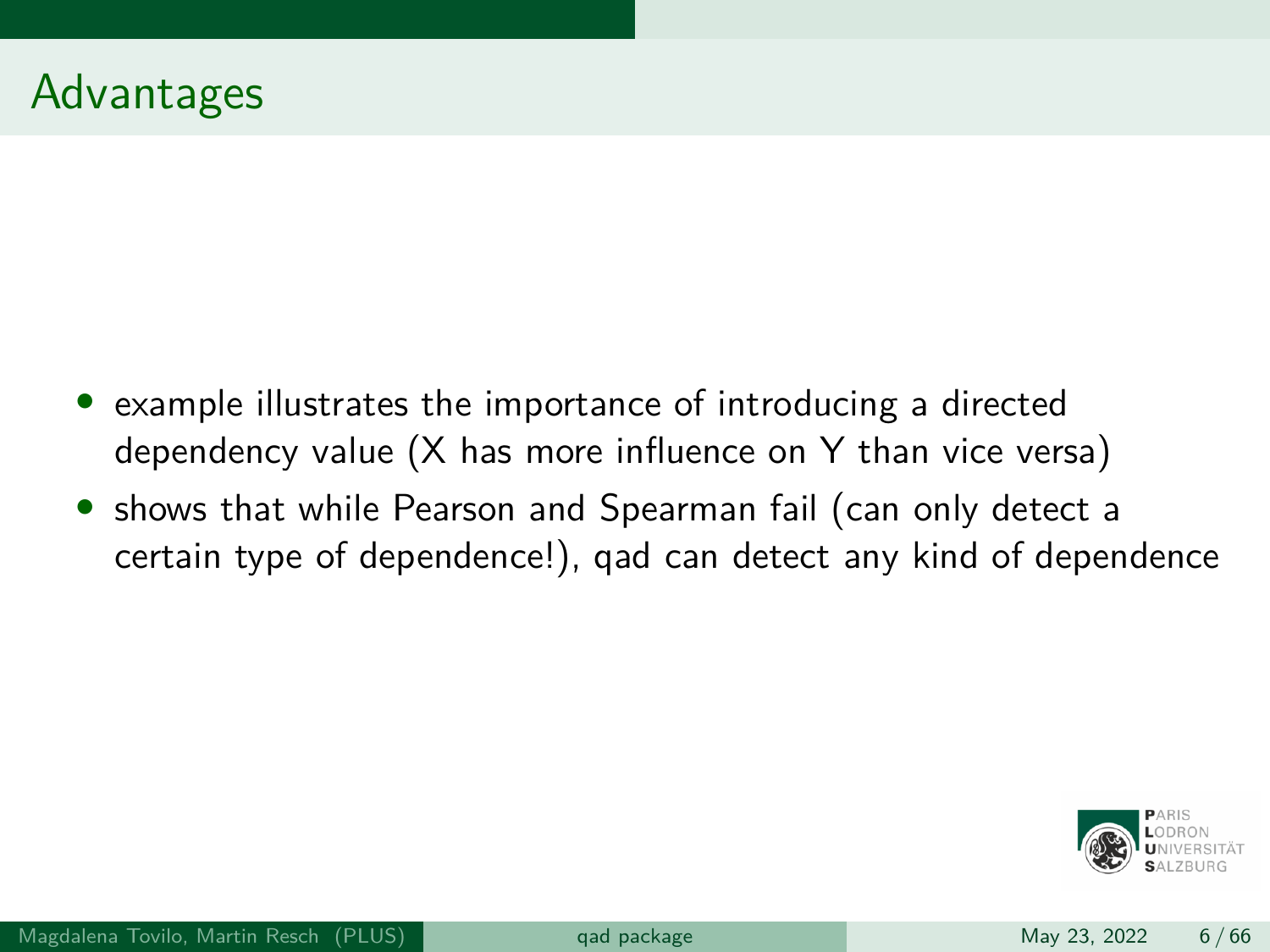# Properties of qad

•  $q_n$  is a strongly consistent estimator of a copula-based dependence measure  $q$  and therefore has the same properties for large enough sample size n

Properties of q:

- q can be calculated for all (continuous) random variables X and Y (without any knowledge of the distribution)
- $q(X, Y) \in [0, 1]$
- $q(X, Y) = 0 \Leftrightarrow X$  and Y are independent
- $q(X, Y) = 1 \Leftrightarrow Y$  is a function of X, i.e.  $Y = f(X)$
- not necessarily:  $q(X, Y) = q(Y, X)$  (asymmetry)
- $q(X, Y)$  is scale-invariant, i.e.  $q(aX, aY) = C(a)q(X, Y)$  with  $a, C(a) \in \mathbb{R}$  (C(a) is a constant value dependent on a)

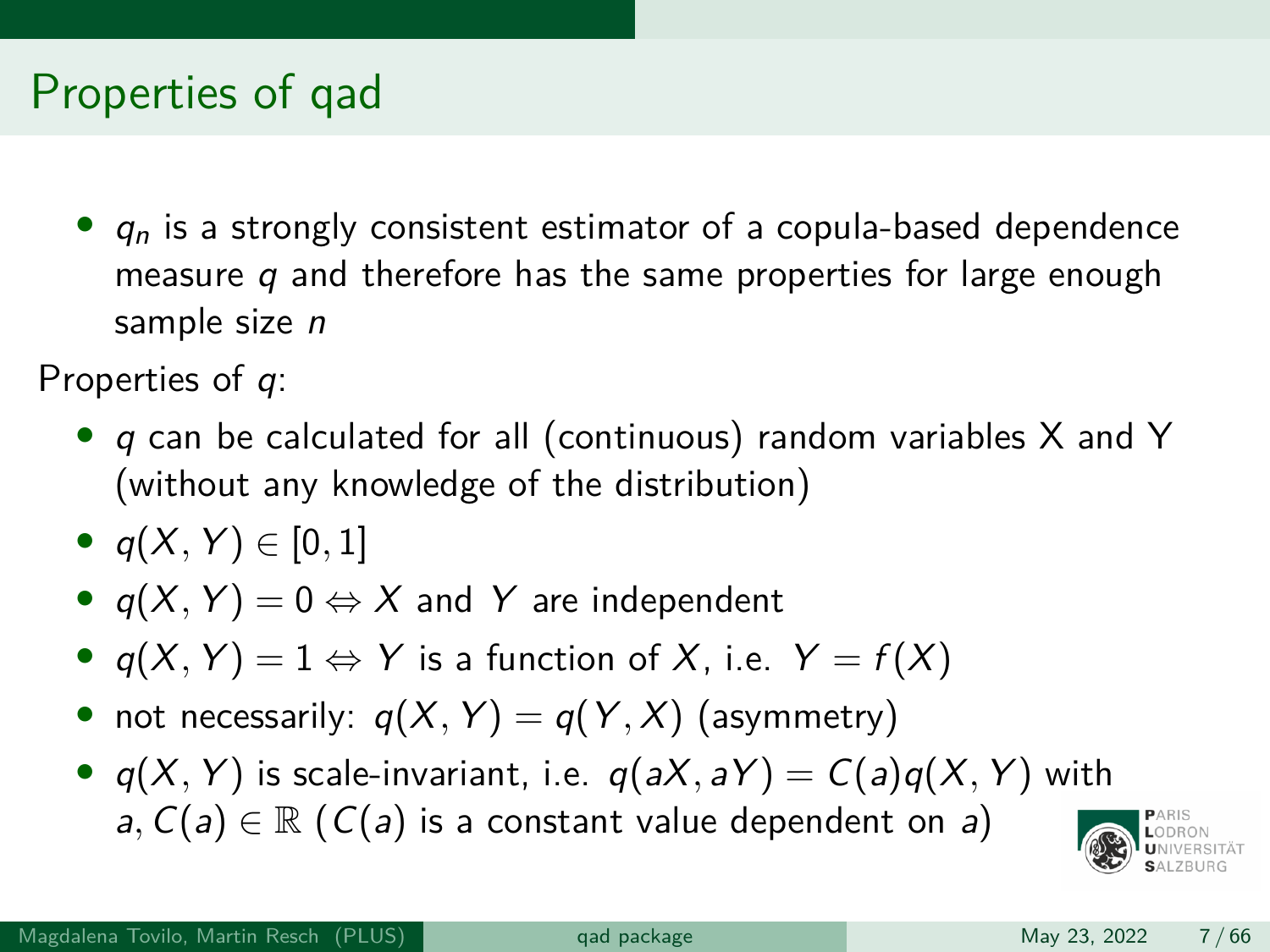#### Example:

|             | X <sub>1</sub> | X <sub>2</sub> | X٩ | XΔ            |  |
|-------------|----------------|----------------|----|---------------|--|
| sample      | 2              |                | 5  |               |  |
| ranks       |                |                |    | 2             |  |
| norm. ranks | $\frac{1}{4}$  |                |    | $\frac{2}{4}$ |  |
| ecdf        |                |                |    | 2             |  |

(ecdf)  $\hat{F}_n(t) = \frac{\text{number of elements in the sample} \leq t}{\hat{r}}$ . n

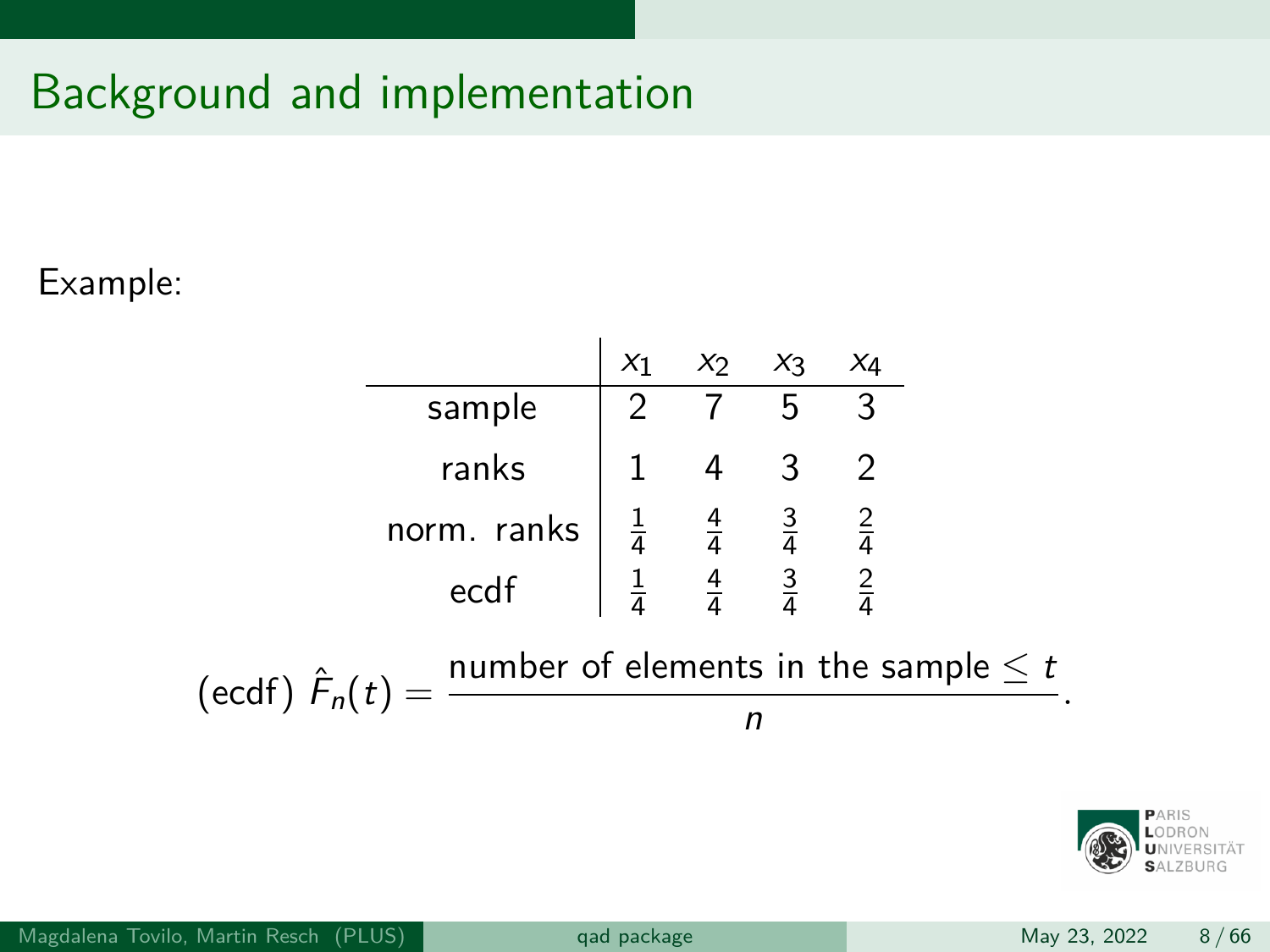### Copula

Copulas are functions which help analyze dependencies of random variables and are here used in the bivariate setting. Analytically a copula is a function  $C: [0,1]^2 \to [0,1]$  with the following properties:

• 
$$
\forall x \in [0,1]: C(x,1) = C(1,x) = x, C(x,0) = C(0,x) = 0.
$$

• For 
$$
0 \le x_1 \le x_2 \le 1
$$
 and  $0 \le y_1 \le y_2 \le 1$   
 $C(x_2, y_2) - C(x_1, y_2) - C(x_2, y_1) + C(x_1, y_1) \ge 0$  holds.

#### Sklar's Theorem

For  $(X, Y) \sim H$  with  $X \sim F$  and  $Y \sim G$  exists a copula C, so that for all  $x, y \in \mathbb{R}$  the following equation holds:

$$
H(x,y)=C(F(x),G(y)).
$$

If  $F$  and  $G$  are continuous, the copula  $C$  is unique.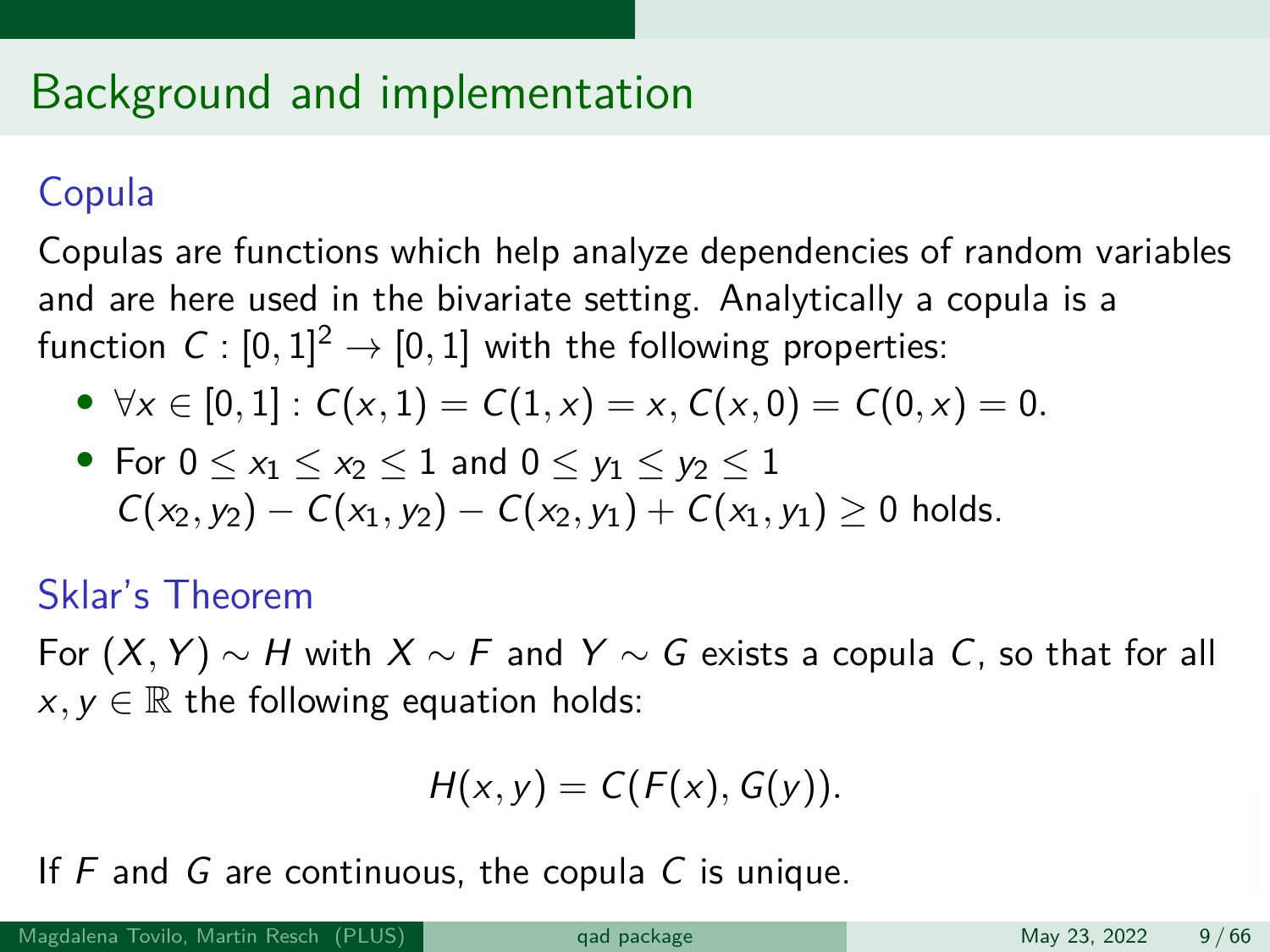Since qad works with samples, the underlying distribution functions of the data might not be known. Because of that, qad uses the so called empirical copula.

### Empirical copula

Let  $(x_k, y_k)_k^n$  $\binom{n}{k=1}$  denote a sample size of n from a continuous bivariate distribution. The empirical copula is the function  $C_n$  given by

$$
C_n\left(\frac{i}{n},\frac{j}{n}\right)=\frac{\text{number of pairs }(x,y) \text{ such that } x \leq x_{(i)} \text{ and } y \leq y_{(j)}}{n},
$$

where  $\mathsf{x}_{(i)}$  and  $\mathsf{y}_{(j)},\ 1\leq i,j\leq n$  denote the order statistics from the sample.

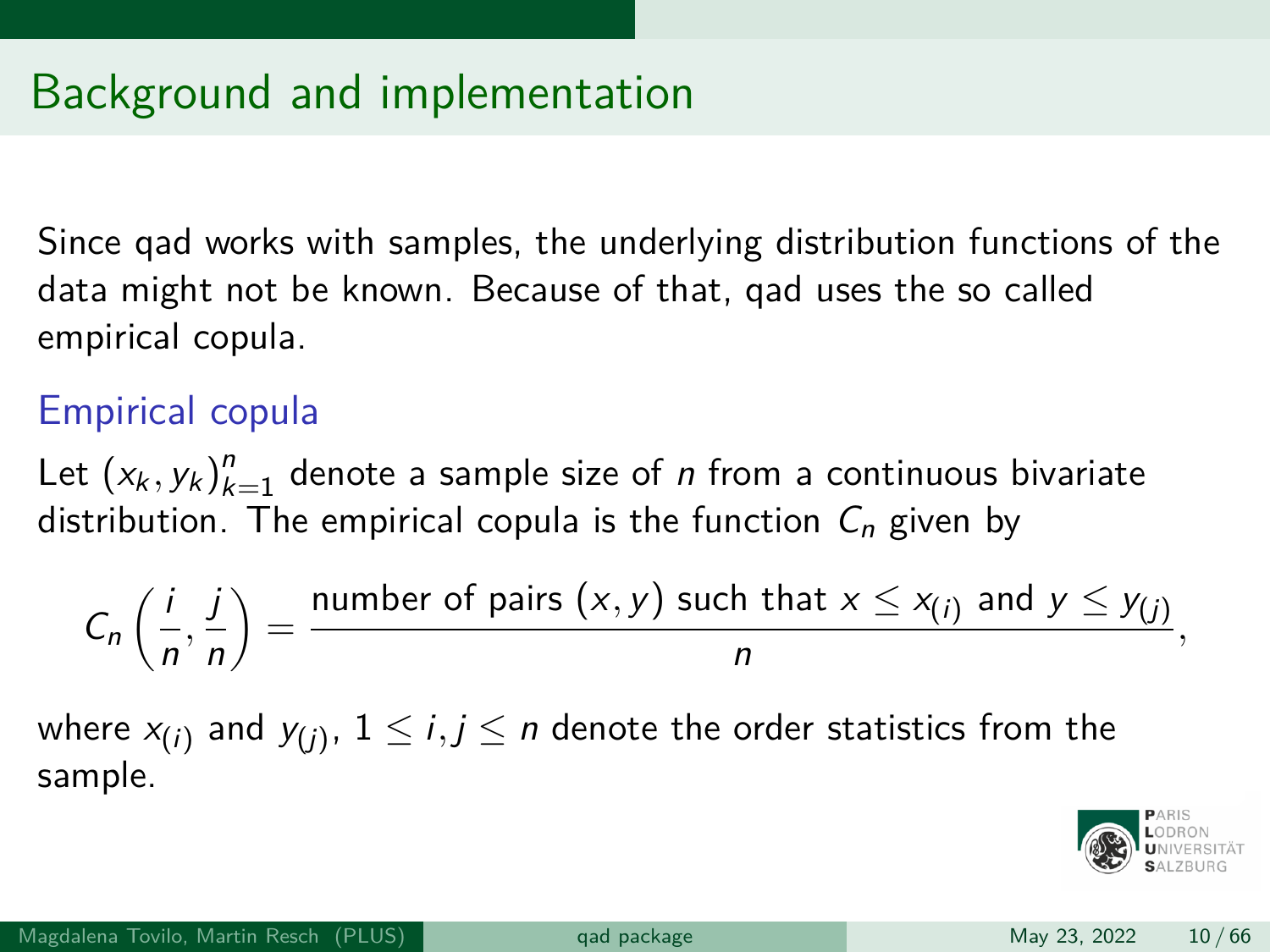### Empirical copula frequency

The empirical copula frequency  $c_n$  is given by

$$
c_n\left(\frac{i}{n},\frac{j}{n}\right) = \begin{cases} \frac{1}{n}, & \text{if } (x_{(i)}, y_{(j)}) \text{ is an element of the sample} \\ 0, & \text{otherwise.} \end{cases}
$$

Obviously it holds, that

$$
C_n\left(\frac{i}{n},\frac{j}{n}\right)=\sum_{p=1}^i\sum_{q=1}^j c_n\left(\frac{p}{n},\frac{q}{n}\right).
$$

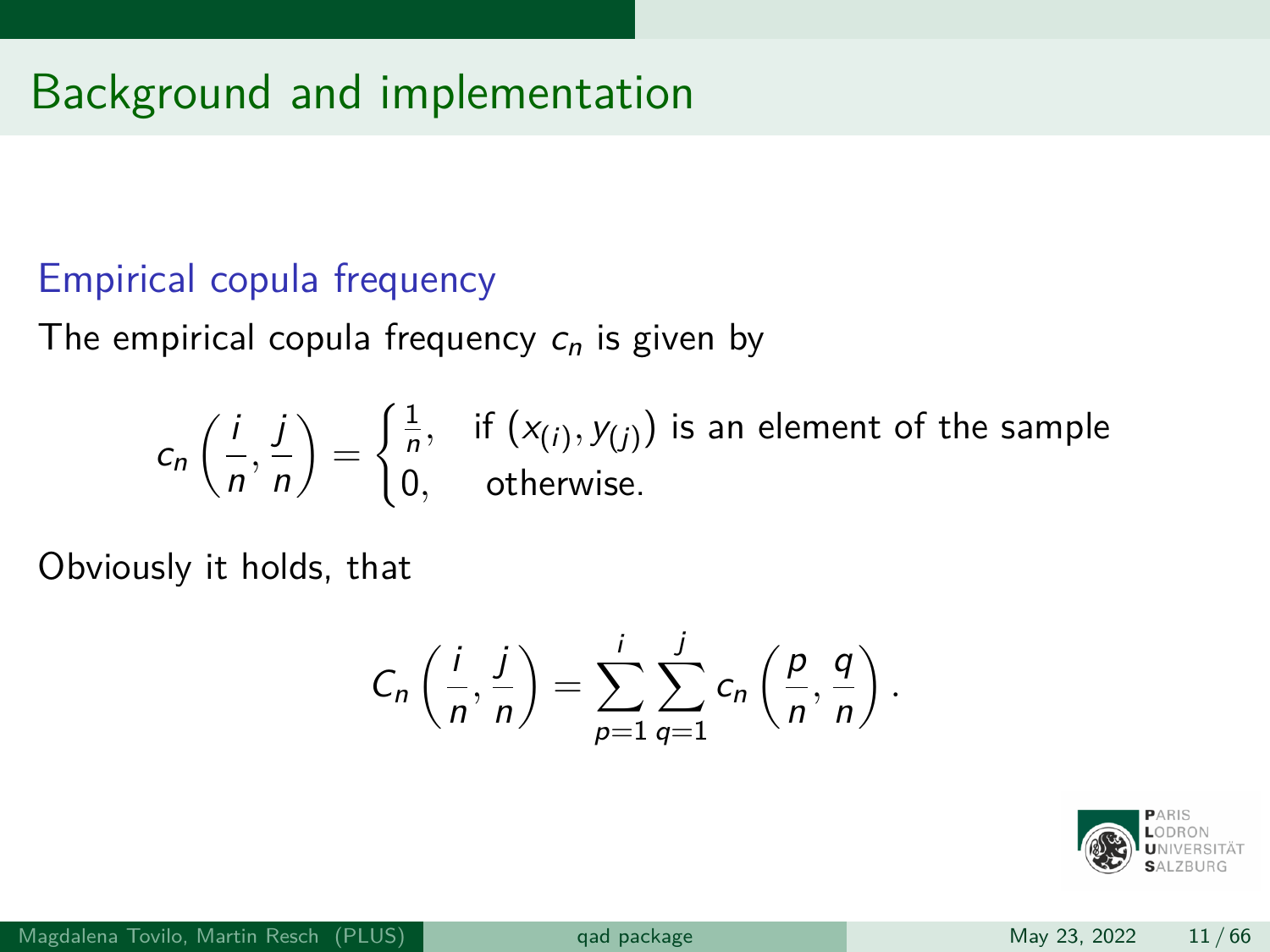|                | $C_n\left(\frac{I}{n},\frac{j}{n}\right) =$ |      |      |           | number of pairs $(x, y)$ such that $x \leq x_{(i)}$ and $y \leq y_{(i)}$ |                             |                                                                  |                                                 |                            |               |       |
|----------------|---------------------------------------------|------|------|-----------|--------------------------------------------------------------------------|-----------------------------|------------------------------------------------------------------|-------------------------------------------------|----------------------------|---------------|-------|
|                |                                             |      |      |           | n                                                                        |                             |                                                                  |                                                 |                            |               |       |
| i/j            | $x_i$                                       | Уj   | X(i) | $y_{(i)}$ | $C_5(x, y)$                                                              | $\frac{1}{5}$ $\frac{2}{5}$ |                                                                  | $rac{3}{5}$                                     | $\frac{4}{5}$              | $\frac{5}{5}$ |       |
| $\mathbf{1}$   | 0.95                                        | 0.24 | 0.19 | 0.16      | $\frac{1}{5}$                                                            | 0                           | $\mathbf 0$                                                      | $\frac{1}{5}$                                   | $\frac{1}{5}$              | $\frac{1}{5}$ |       |
| $\overline{2}$ | 0.53                                        | 0.16 | 0.32 | 0.24      | $\frac{2}{5}$                                                            | $\mathbf 0$                 | $\mathbf 0$                                                      | $\frac{1}{5}$                                   | $\frac{1}{5}$              | $\frac{2}{5}$ |       |
| $\mathbf{3}$   | 0.77                                        | 0.56 | 0.53 | 0.33      |                                                                          | $\frac{1}{5}$               |                                                                  |                                                 | $rac{2}{5}$<br>$rac{3}{5}$ | $\frac{3}{5}$ |       |
| $\overline{4}$ | 0.19                                        | 0.33 | 0.77 | 0.56      |                                                                          | $\frac{1}{5}$               |                                                                  |                                                 |                            | $\frac{4}{5}$ |       |
| 5              | 0.32                                        | 0.80 | 0.95 | 0.80      | $\frac{3}{5}$ $\frac{4}{5}$ $\frac{5}{5}$                                | $\frac{1}{5}$               | $\frac{1}{5}$<br>$\frac{1}{5}$<br>$\frac{2}{5}$<br>$\frac{2}{5}$ | $\frac{2}{5}$<br>$\frac{3}{5}$<br>$\frac{3}{5}$ | $\frac{4}{5}$              | $rac{5}{5}$   |       |
|                | Table: Sample and order statistics          |      |      |           |                                                                          |                             |                                                                  |                                                 |                            |               |       |
|                |                                             |      |      |           | Table: Empirical copula                                                  |                             |                                                                  |                                                 |                            |               | PARIS |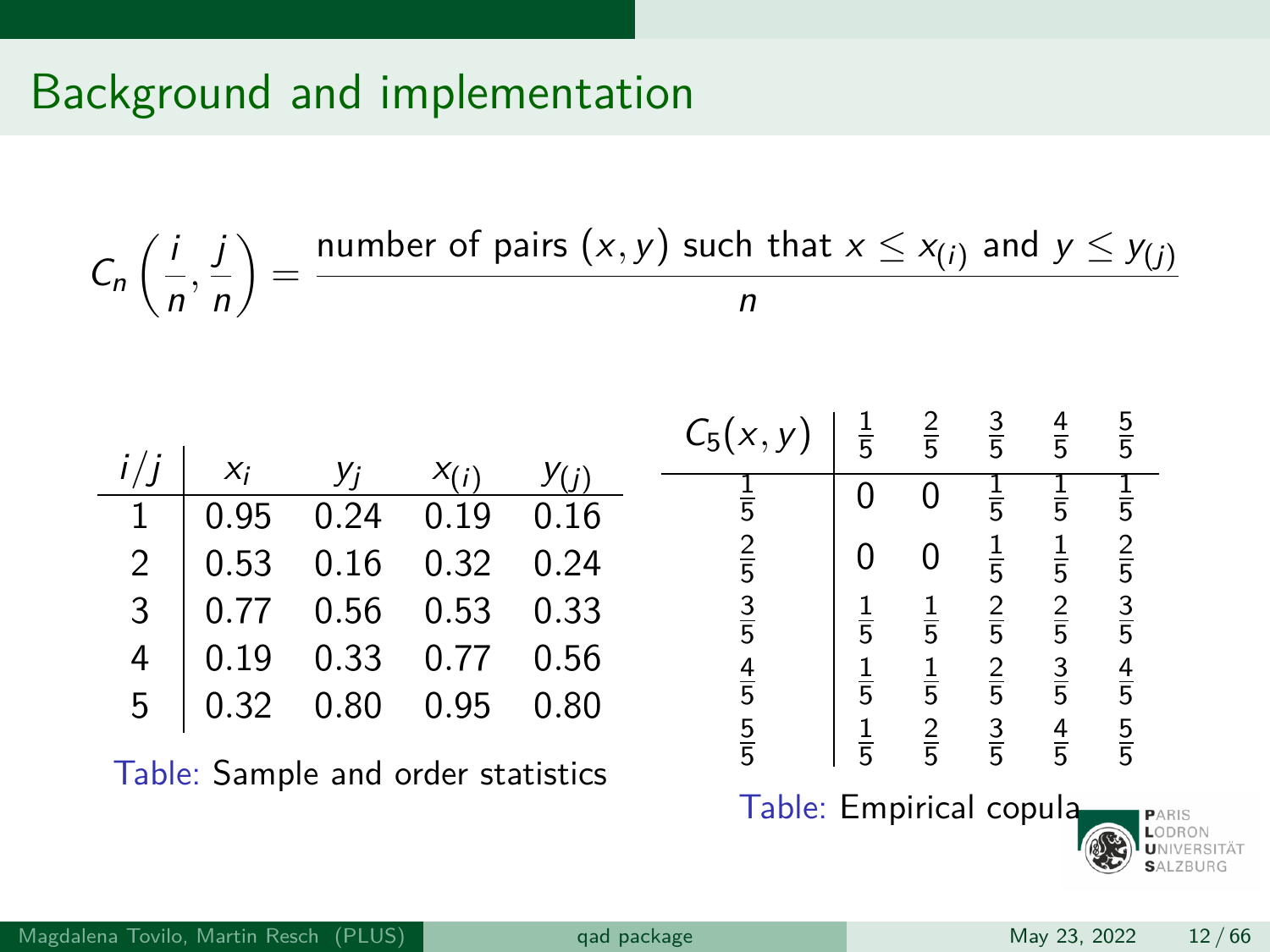$c_n\left(\frac{i}{i}\right)$  $\frac{i}{n}, \frac{j}{n}$ n  $=$  $\int \frac{1}{n}$ , if  $(x_{(i)}, y_{(j)})$  is an element of the sample *,* otherwise.

|                |               |                                    |             |           | $c_5(x, y)$   |               |               | $\frac{1}{5}$ $\frac{2}{5}$ $\frac{3}{5}$ | $\frac{4}{5}$ | $\frac{5}{5}$ |
|----------------|---------------|------------------------------------|-------------|-----------|---------------|---------------|---------------|-------------------------------------------|---------------|---------------|
|                | $X_i$         | $y_j$                              | X(i)        | $y_{(j)}$ |               |               | 0             |                                           |               |               |
| 1              | 0.95          | 0.24                               | 0.19        | 0.16      |               |               |               | $\frac{1}{5}$                             |               |               |
| $2^{\circ}$    | 0.53          | 0.16  0.32  0.24                   |             |           | $\frac{2}{5}$ | 0             | 0             | 0                                         | 0             | $\frac{1}{5}$ |
| 3 <sup>7</sup> | 0.77          | 0.56                               | 0.53 0.33   |           | $rac{3}{5}$   | $\frac{1}{5}$ | 0             |                                           |               | 0             |
|                | $4 \mid 0.19$ | 0.33 0.77 0.56                     |             |           | $\frac{4}{5}$ | 0             |               | $\mathbf{0}$                              | $\frac{1}{5}$ |               |
| 5 <sup>5</sup> | 0.32          | 0.80                               | $0.95$ 0.80 |           |               |               |               |                                           |               |               |
|                |               | Table: Sample and order statistics |             |           | $\frac{5}{5}$ | 0             | $\frac{1}{5}$ | $\mathbf 0$                               |               |               |

Table: Empirical copula frequen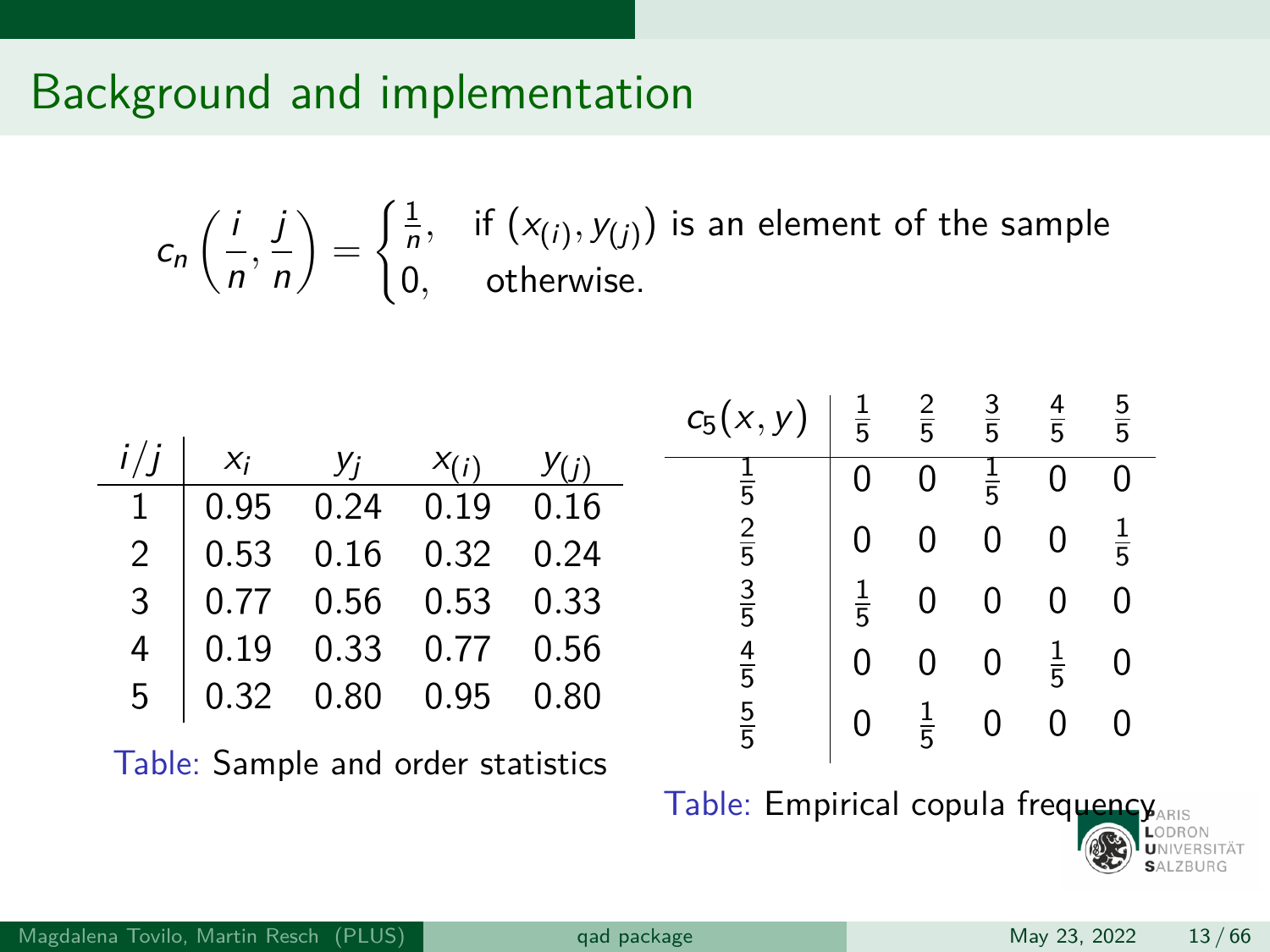Draw a sample  $(x_1, y_1), \ldots, (x_n, y_n)$  with  $n = 40$  from the model  $Y = X^2 + \varepsilon$  with  $X \sim \mathcal{N}(0, 2)$  and  $\varepsilon \sim \mathcal{N}(0, 1)$  pictured in the plot:



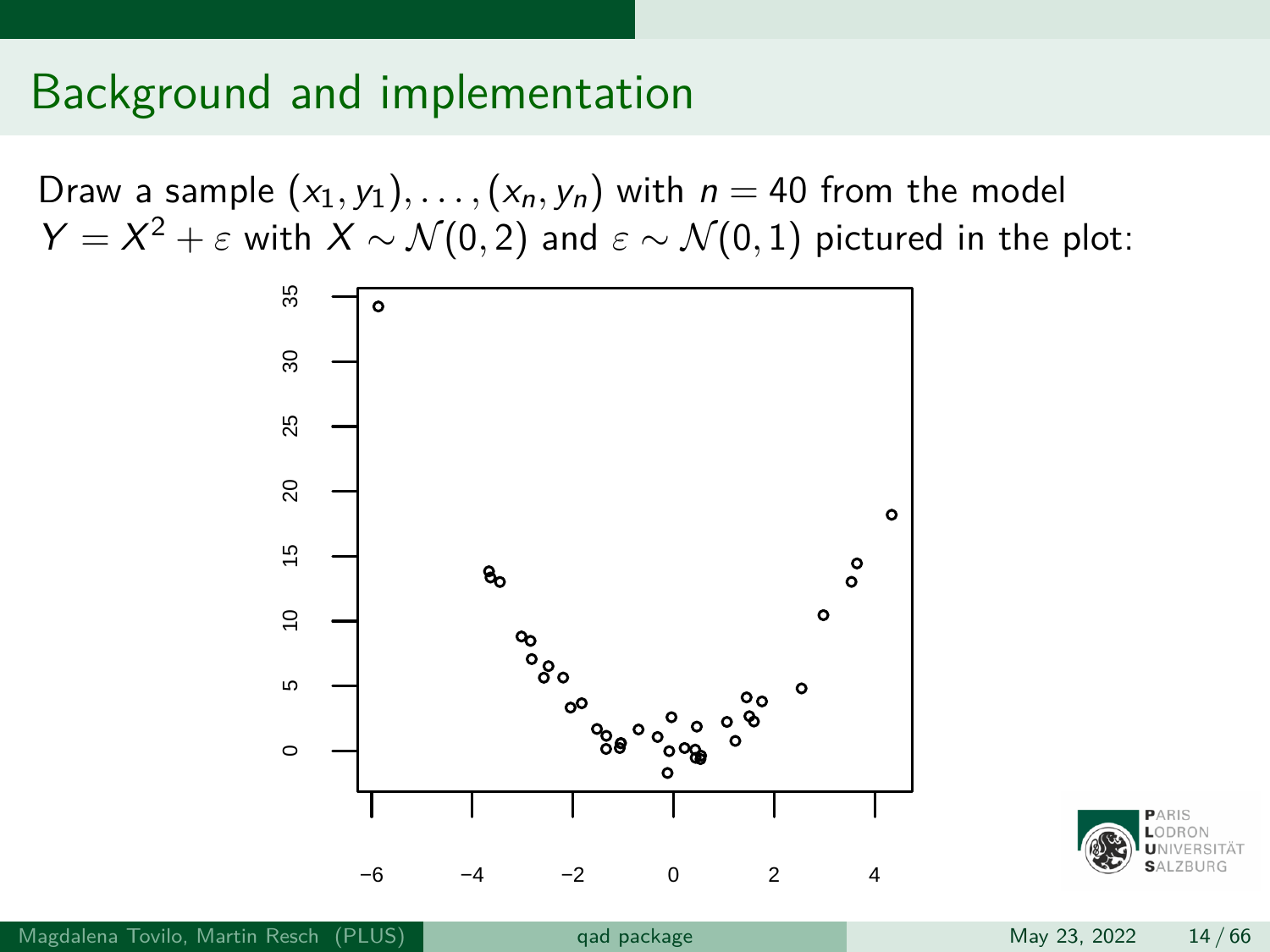Plotting the normalized ranks of  $x_1, \ldots, x_n$  against the normalized ranks of  $y_1, \ldots, y_n$  yields:



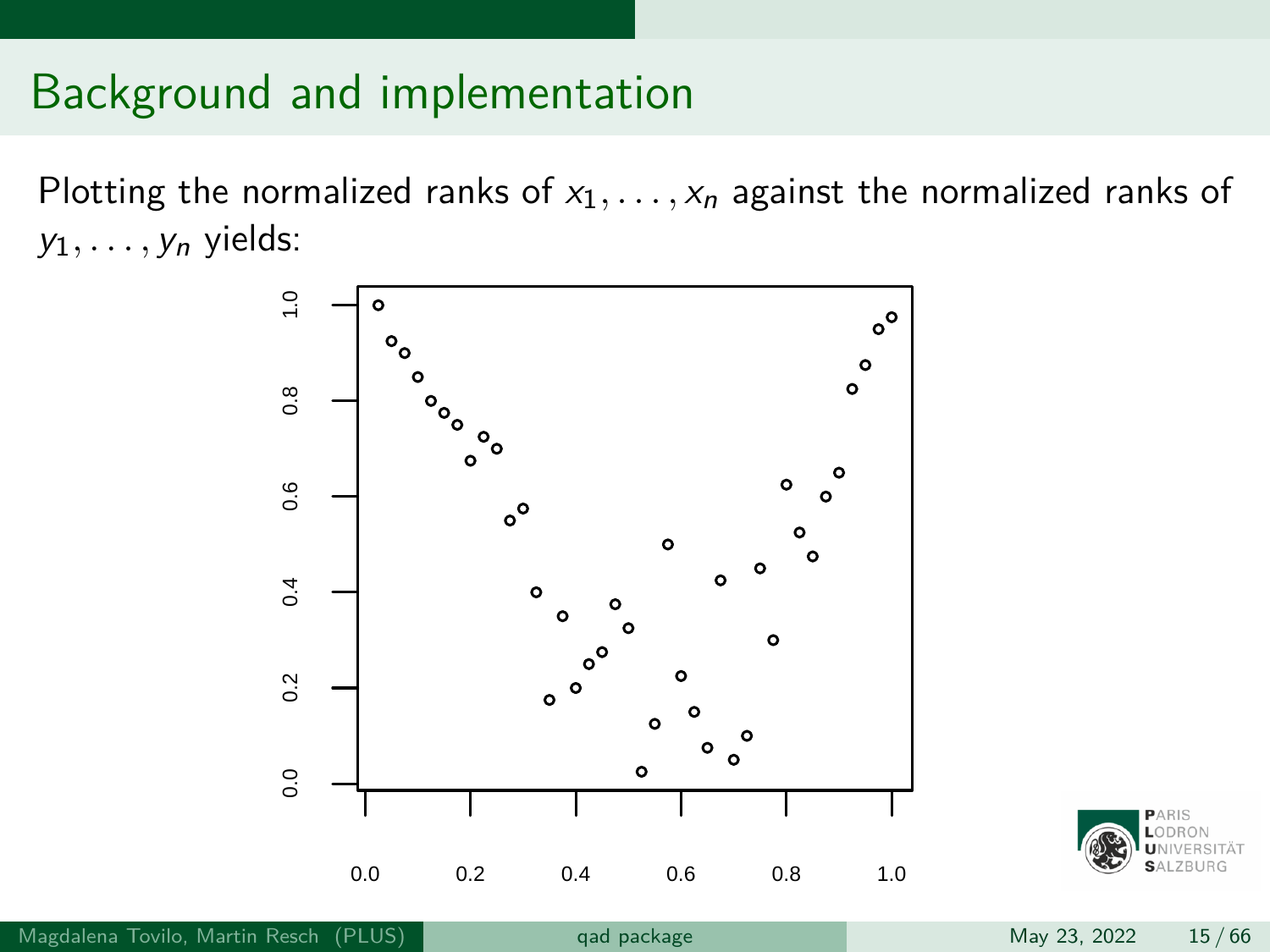The same result is given by plotting the values of the empirical cumulative distribution function (ecdf) of  $x_1, \ldots, x_n$  ( $y_1, \ldots, y_n$ ) evaluated at  $x_1, \ldots, x_n$   $(y_1, \ldots, y_n)$ .



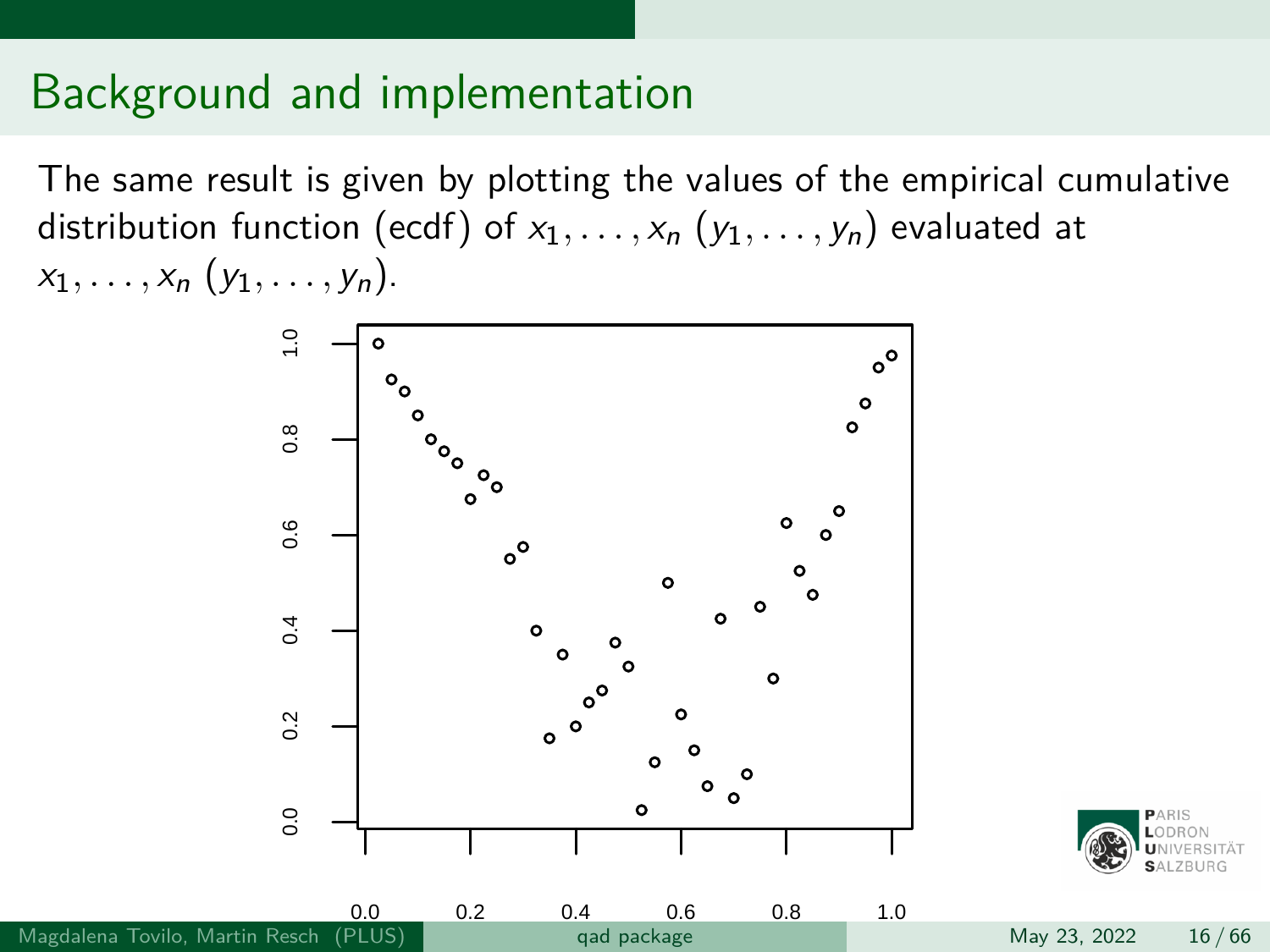The empirical copula frequency plotted looks like:



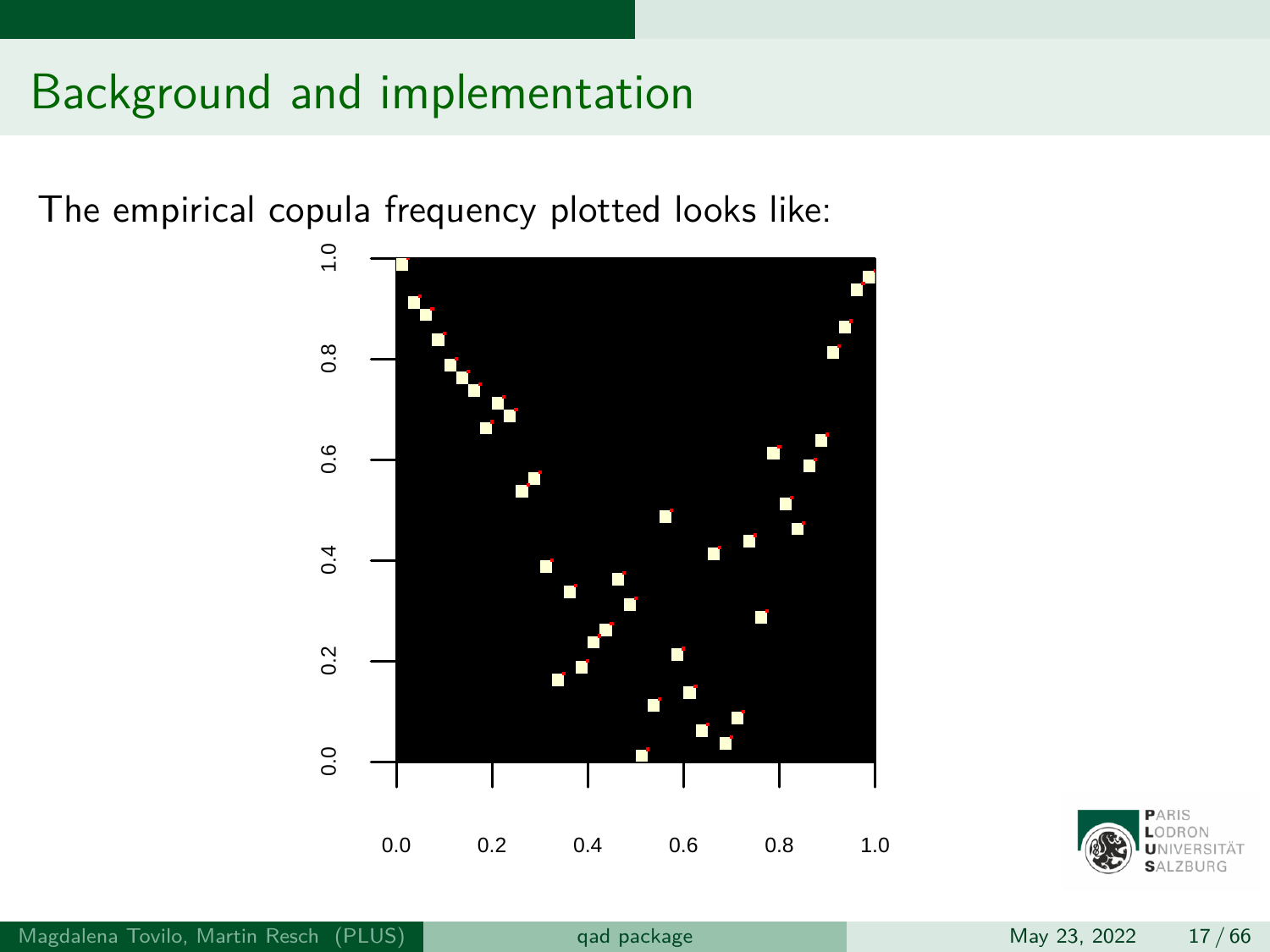Qad plots the same image, but further divides  $[0,1]^2$  into a so-called checkerboard grid.



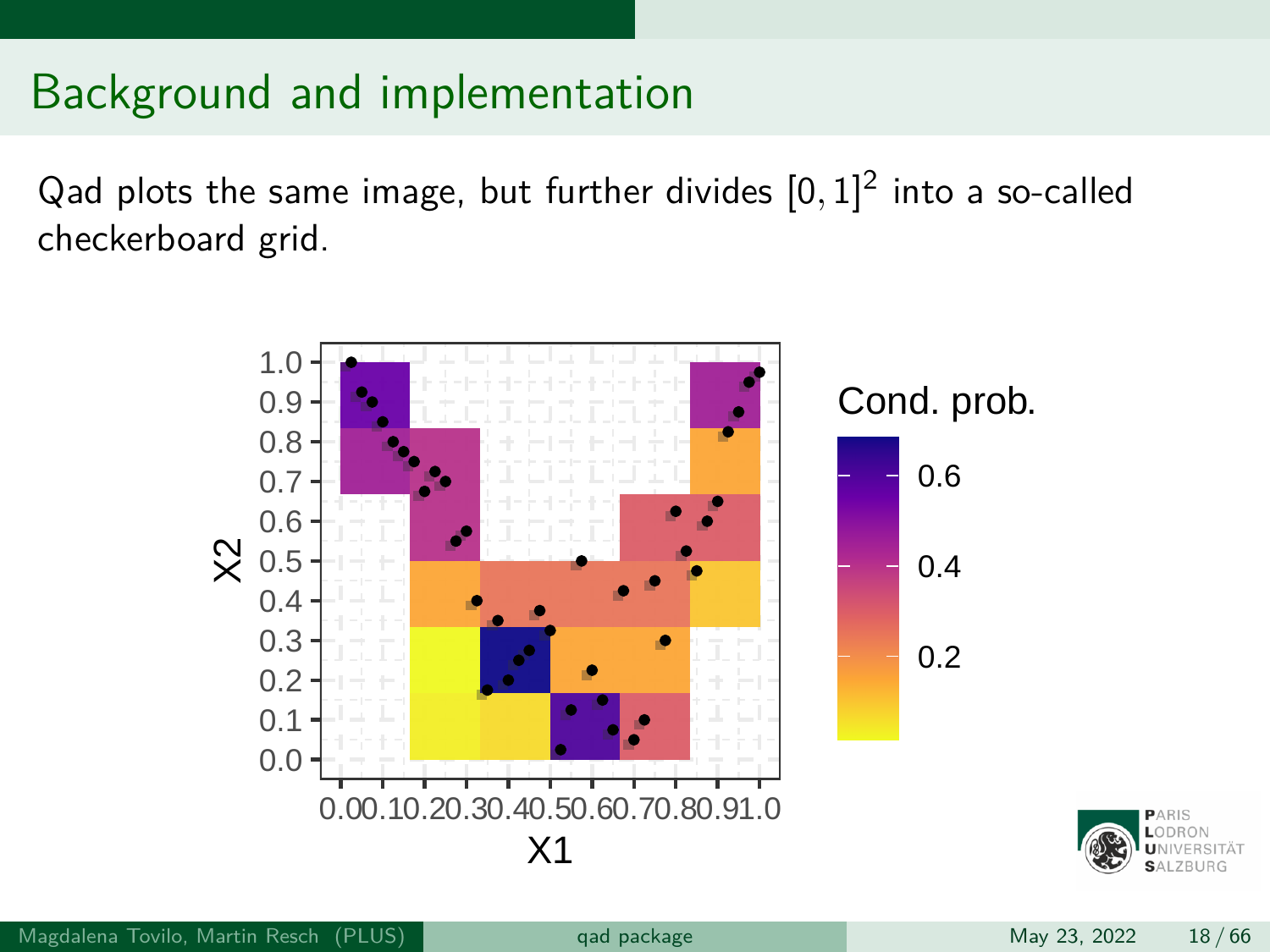Vertical strips: The area between each function and the uniform distribution (depicted in black) is calculated and added up. This gives the value for  $q_n(X, Y)$ .

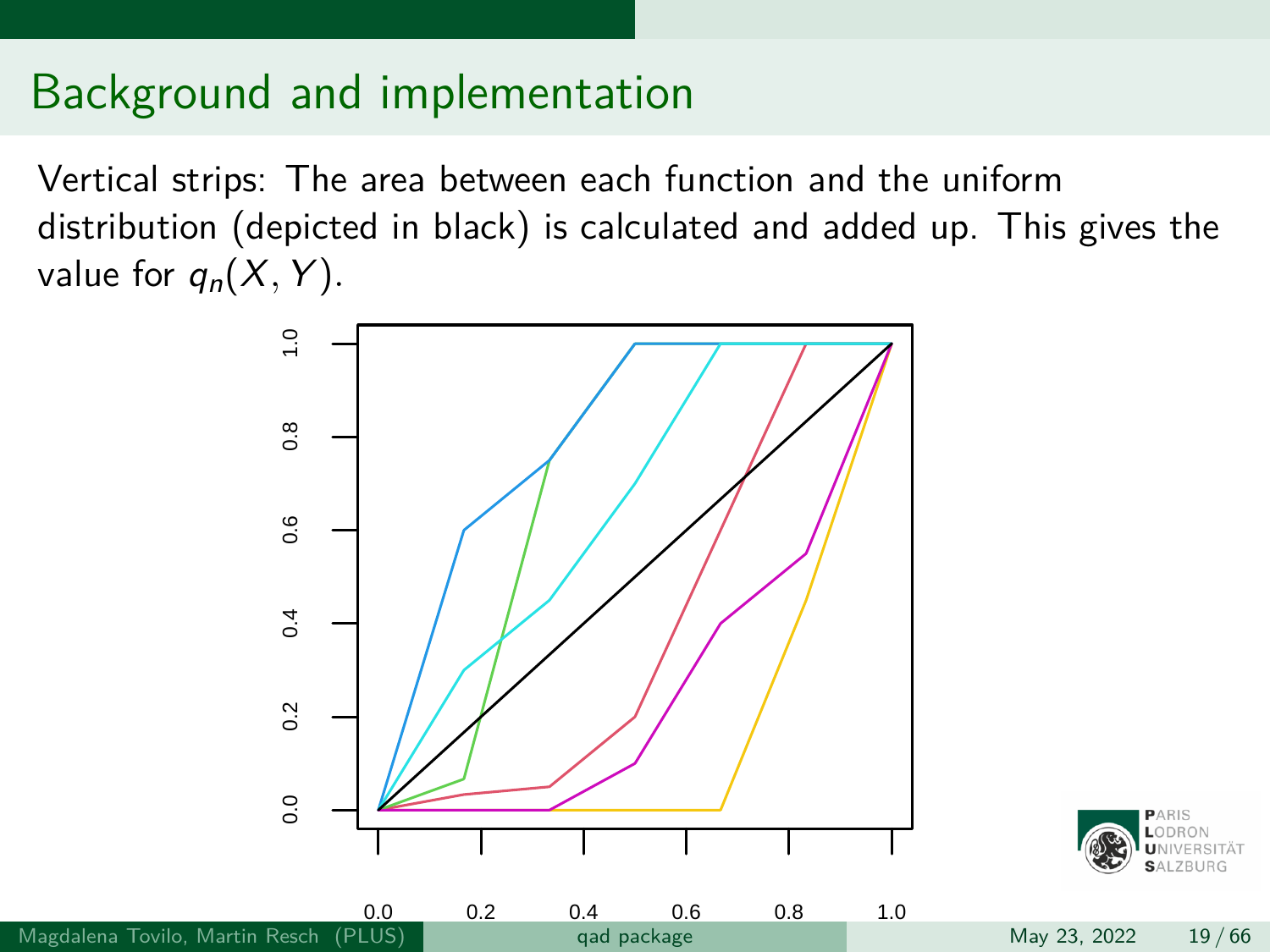The same is done for the horizontal strips returning the value of  $q_n(Y, X)$ .



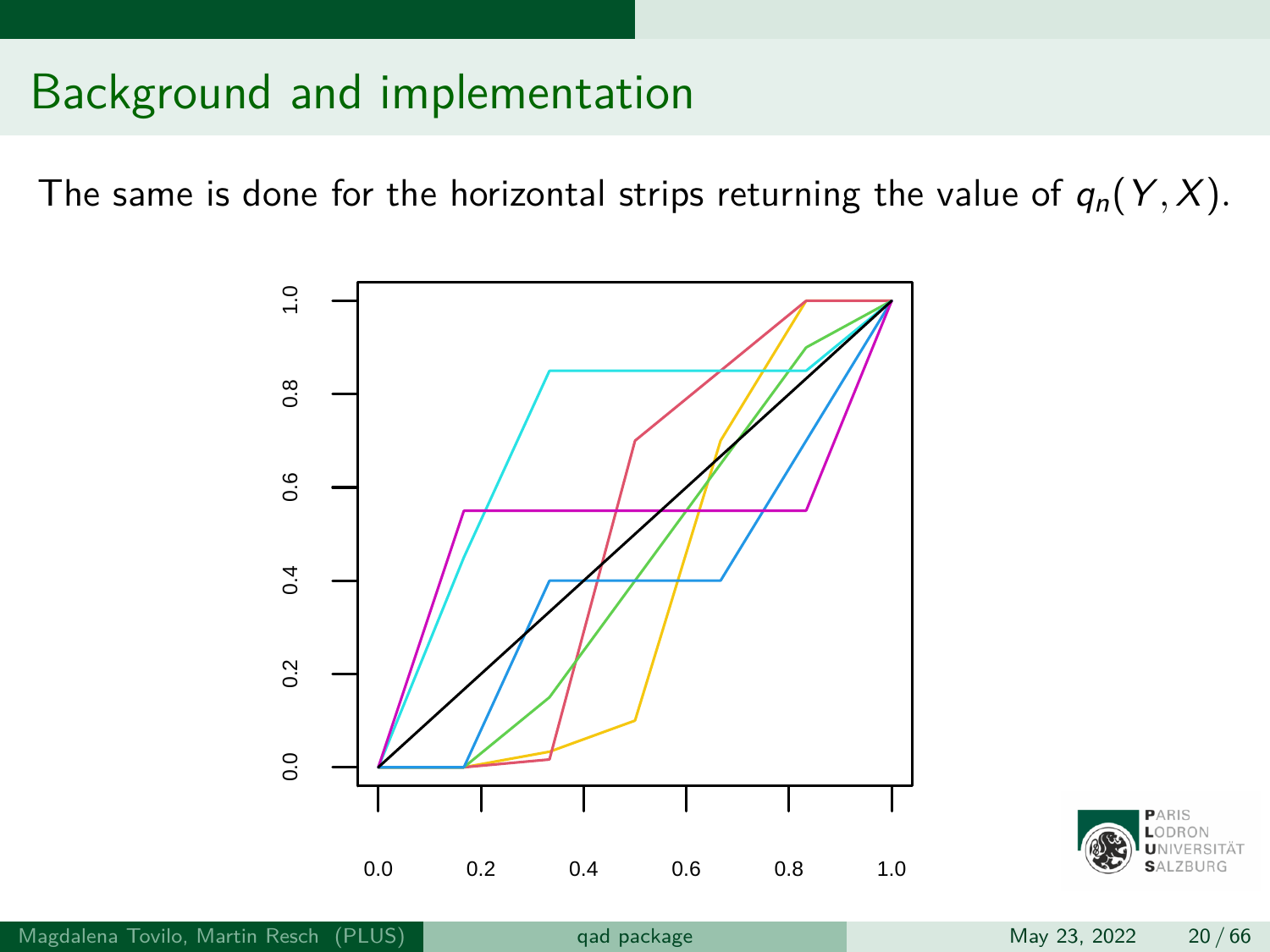The theory is based on continuous random variables with unique ranks. Nevertheless, qad gives reliable results for data with ties but the precision of the estimator may decrease.

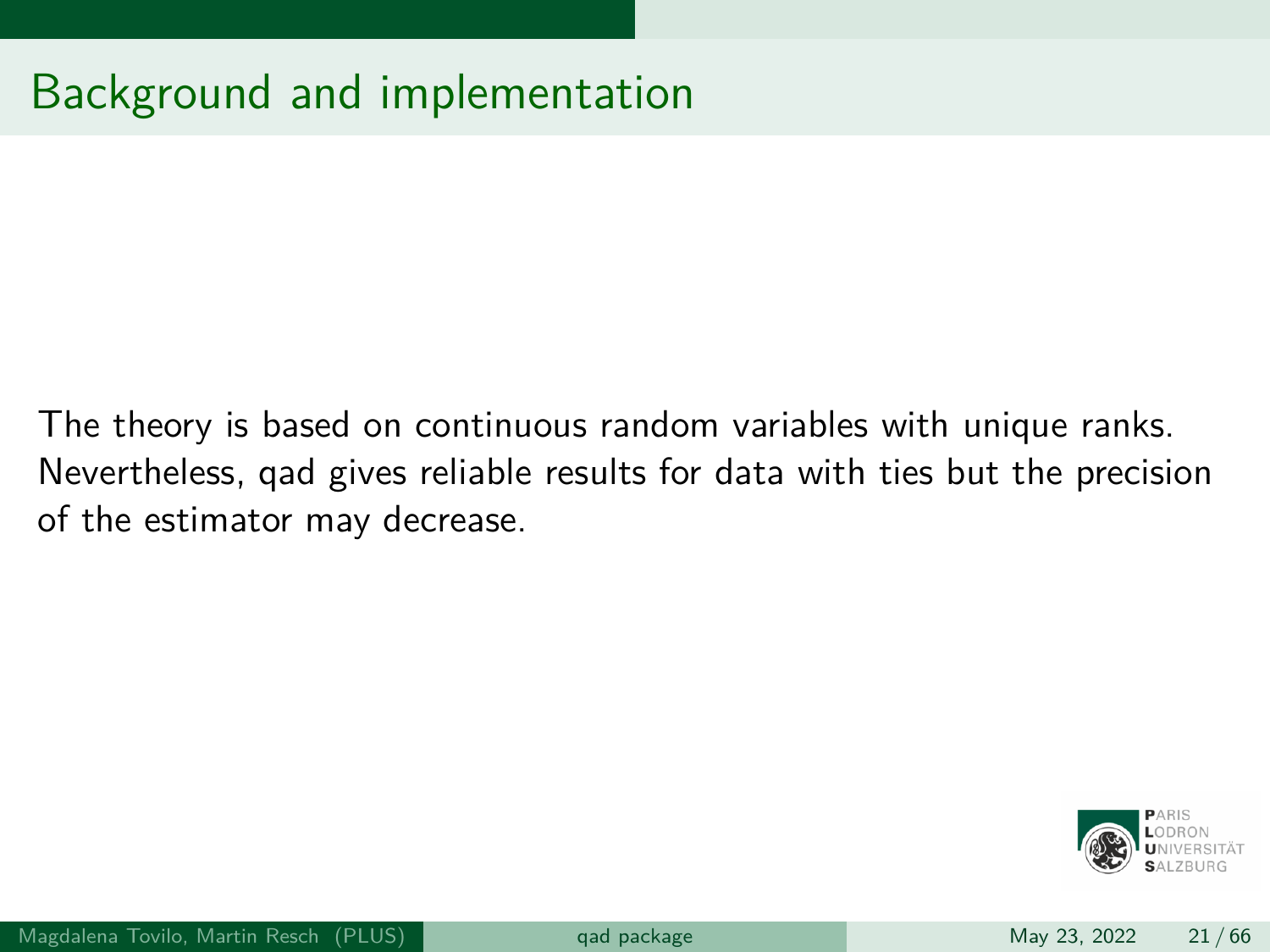#### The package "qad" contains 28 functions

- $\bullet$  D<sub>1</sub>()
- D1.ECBC()
- $\bullet$  zeta $1()$
- ECBC()
- ECBC.eval()
- bilinear\_interpolation()
- build checkerboard weight()
- local\_kernel\_integral()
- $\bullet$  D1\_Pi()
- summary.qad()
- coef.qad()
- emp\_c\_copula()
- emp\_c\_copula\_eval()
- plot.qad()
- plot\_density()
- heatmap.qad()
- prepare\_data\_long()
- predict.qad()
- qad()
- qad.data.frame()
- qad.numeric()
- pairwise.gad()
- pqad()
- qqad()
- .r\_local\_kernel\_integral\_AB()
- .r\_markov\_kernel()
- $.r\_zeta($
- .predict\_qad\_copula()

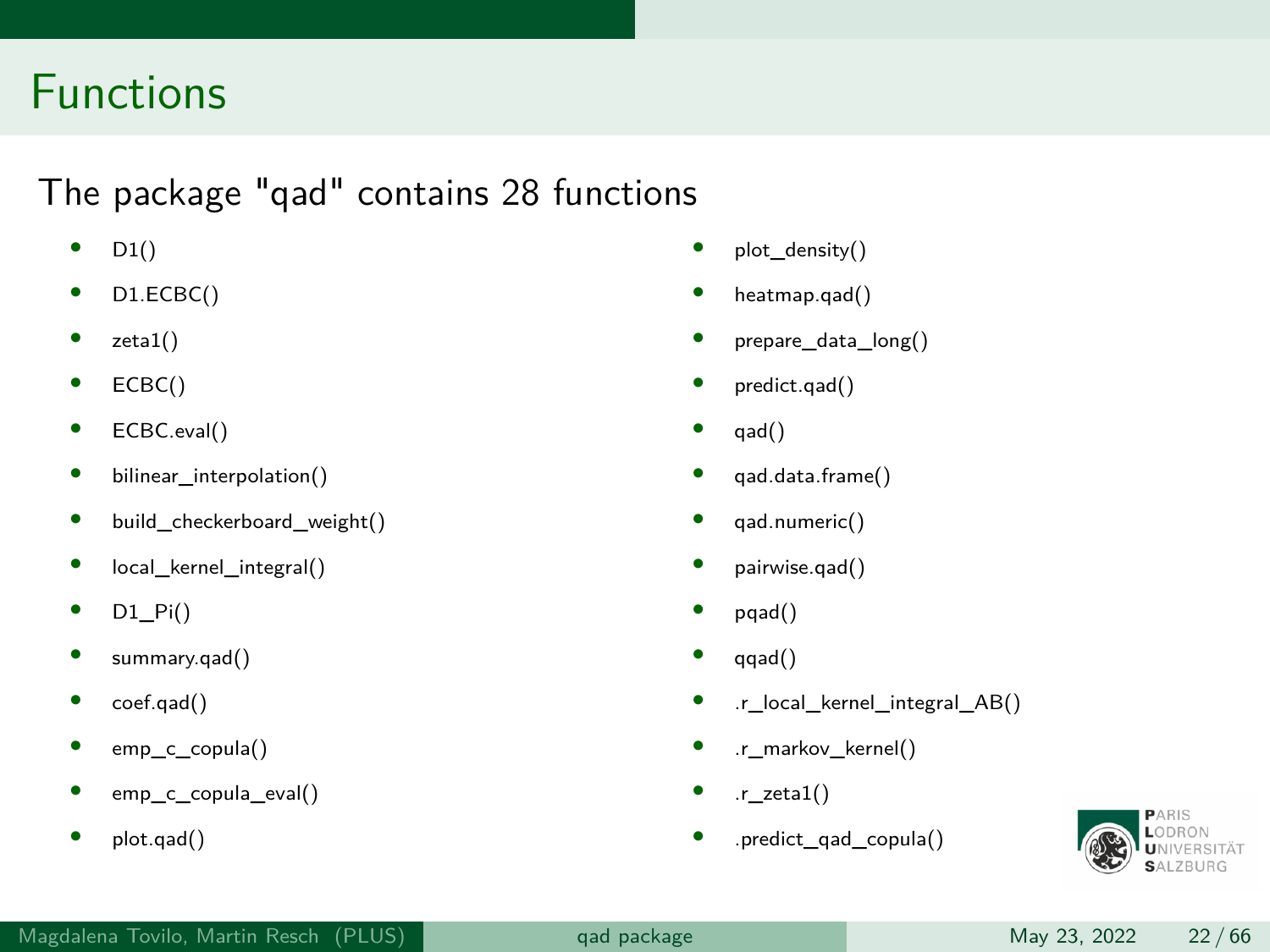The package "qad" contains 28 functions

- $\bullet$  D<sub>1</sub>()
- $\bullet$  D1.ECBC()
- zeta1()
- $\bullet$  ECBC()
- ECBC.eval()
- bilinear\_interpolation()
- build checkerboard weight()
- local\_kernel\_integral()
- $\bullet$  D<sub>1</sub> $\right|$ Pi()
- summary.qad()
- $\bullet$   $coef.$  qad $()$
- emp\_c\_copula()
- emp\_c\_copula\_eval()
- $\bullet$  plot.gad()



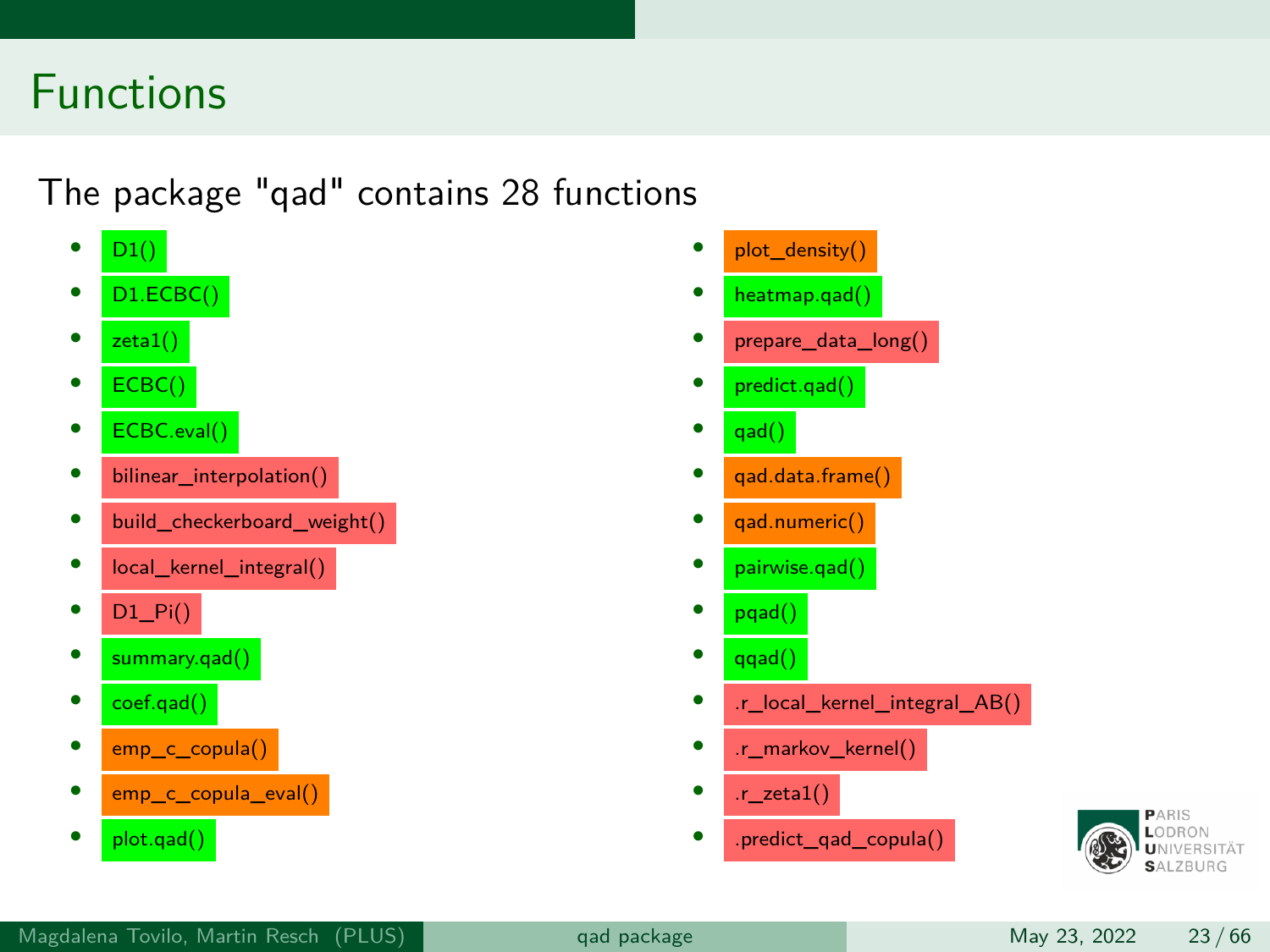#### These functions remain

- $\bullet$  D<sub>1</sub>()
- D1.ECBC()
- $zeta($
- $ECBC()$
- ECBC.eval()
- summary.qad()
- coef.qad()
- plot.qad()
- heatmap.qad()
- predict.qad()
- qad()
- pairwise.qad()
- pqad()
- qqad()

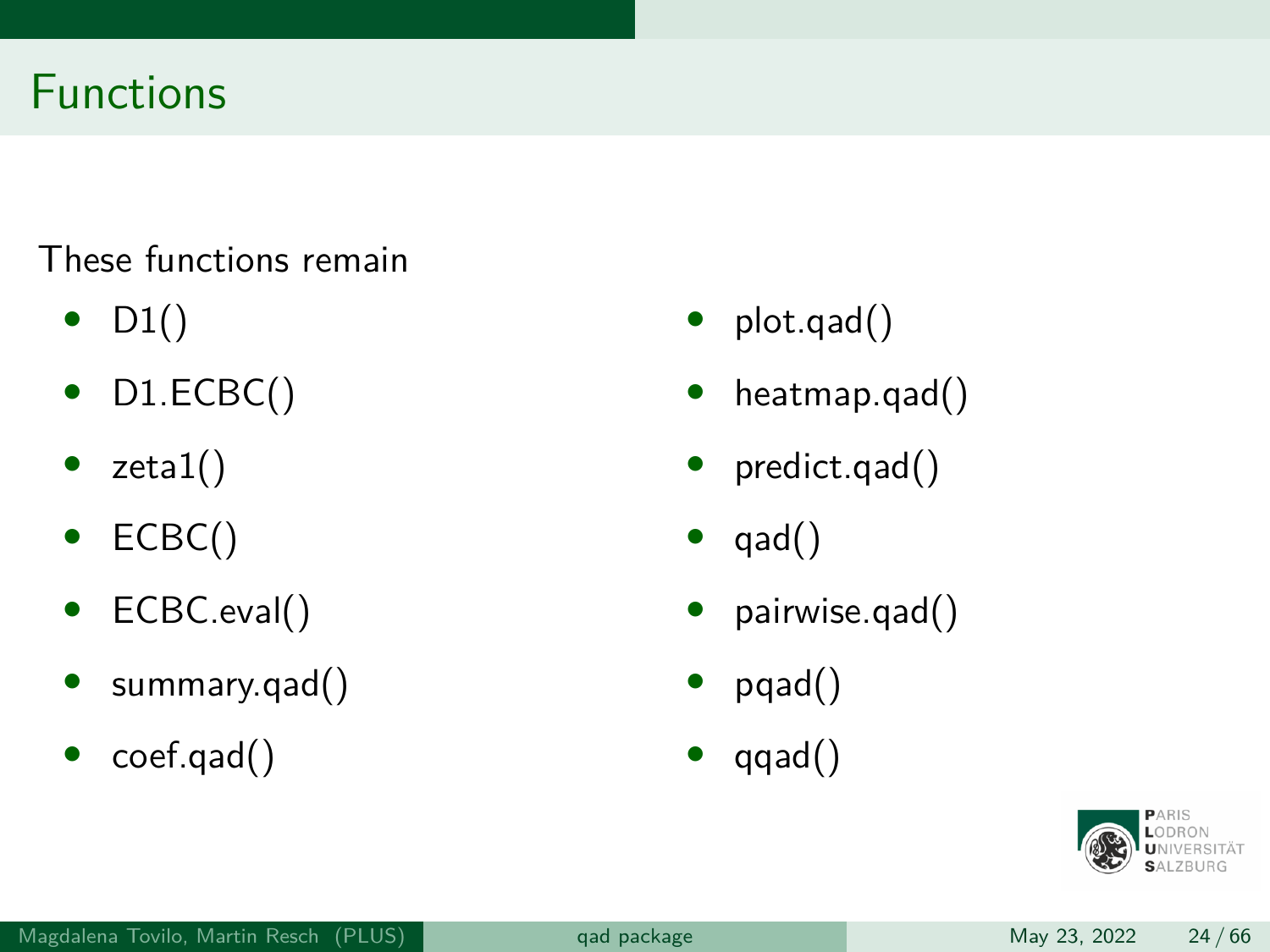#### We will take a look at these

- $\bullet$  D1()
- D1.ECBC()
- $zeta($
- ECBC()
- ECBC.eval()
- summary.qad()
- $coef(qad()$
- plot.qad()
- heatmap.qad()
- predict.qad()
- $qad()$
- pairwise.qad()
- $pqad()$
- qqad()

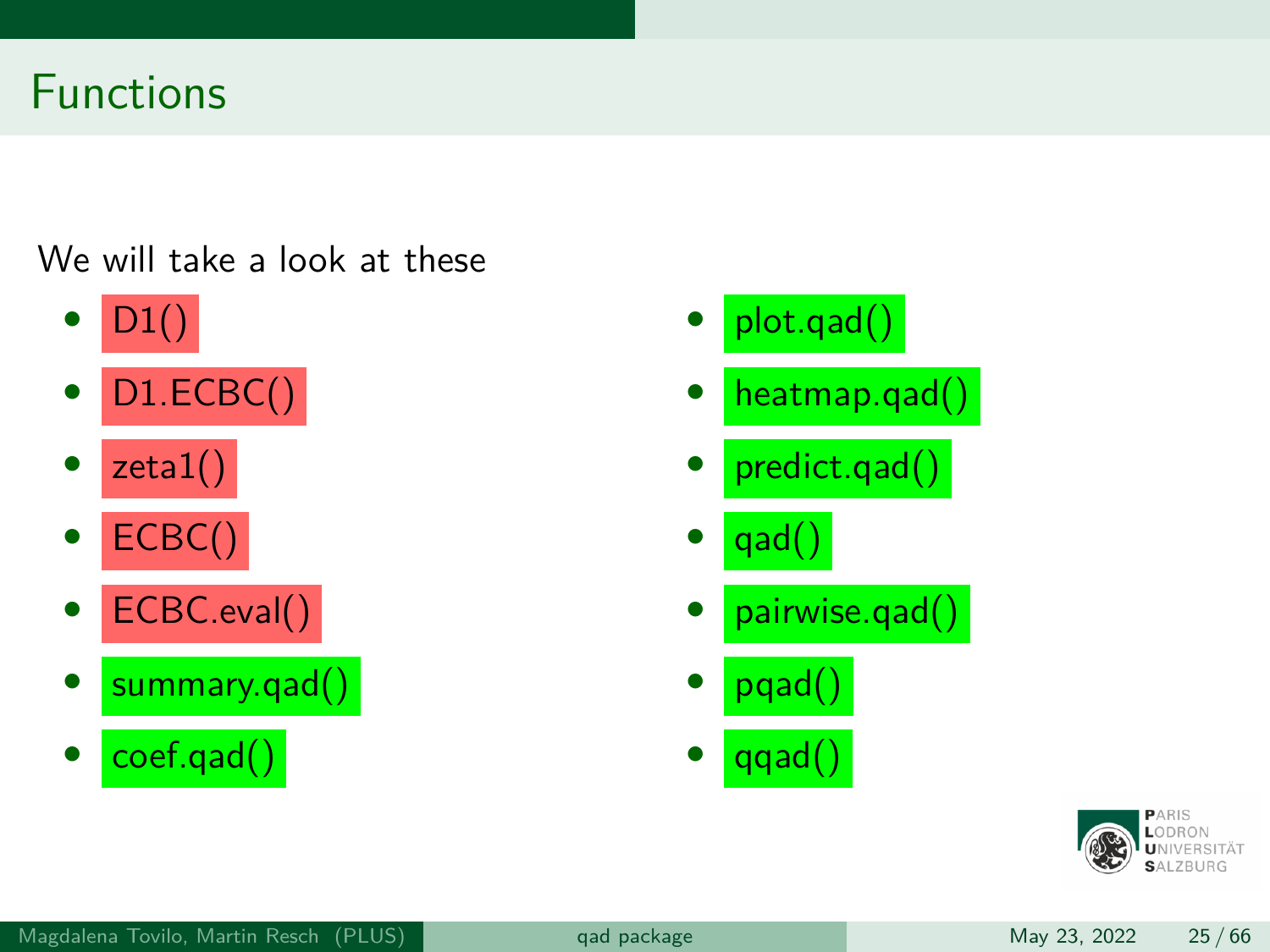qad(x*,* resolution = NULL*,*  $p$ *, value* = TRUE*, nperm* = 1000*,* p*.*value−asymmetry = FALSE*,* nboot = 1000*,* print = FALSE*,* remove*.*00 = FALSE*, . . .* )

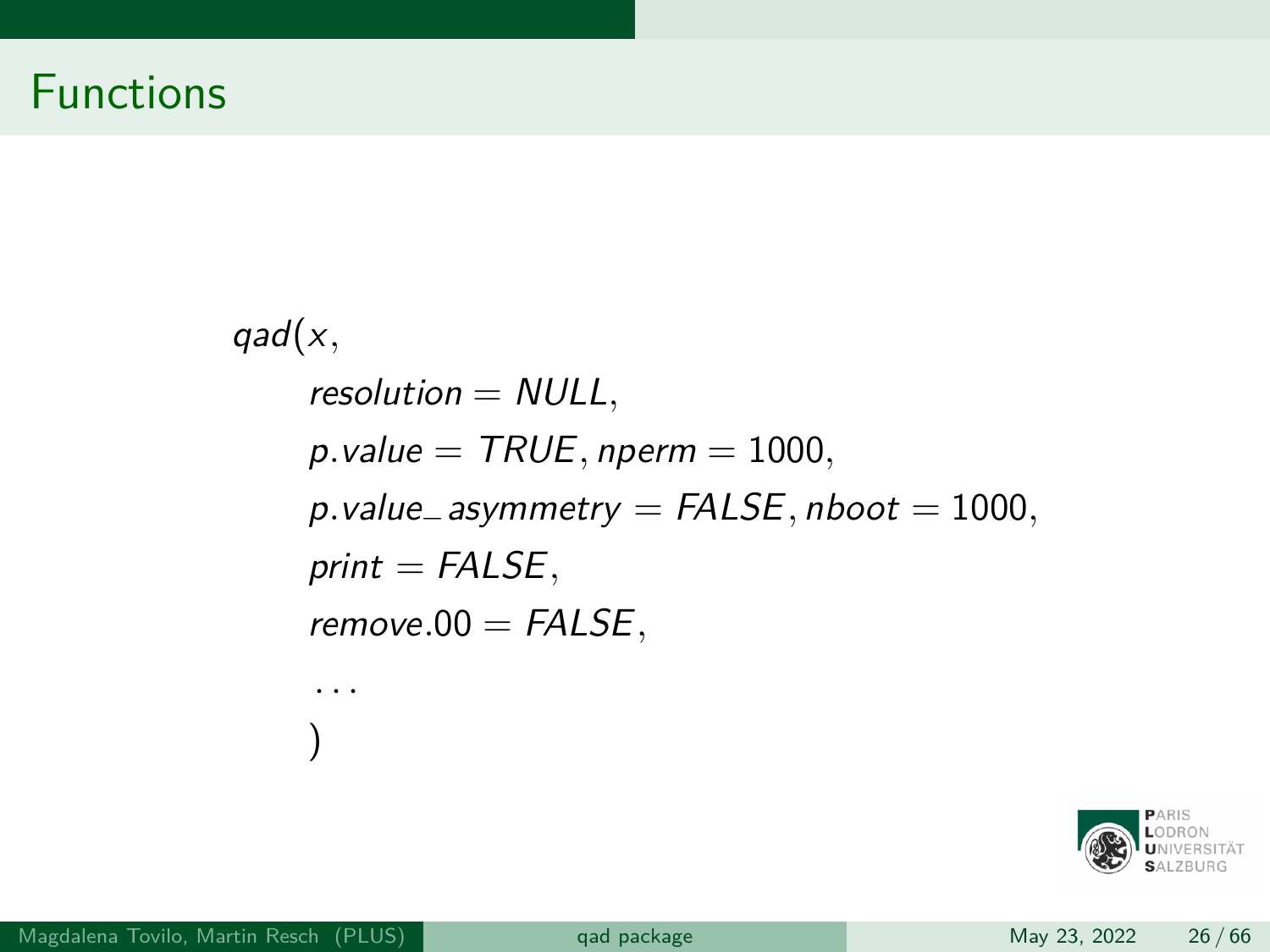- **x:** data frame with two columns; alternatively a pair x, y of numeric vectors can be given
- **resolution:** number of strips in the checkerboard grid; default is set to NULL which gives  $\lfloor n^{\frac{1}{2}} \rfloor$  where  $n$  is the minimum number of unique values
- **p.value:** a logical indicating whether to return a p-value of rejecting independence (based on permutation)
- **nperm:** an integer indicating the number of permutation runs (if  $p.value = TRUE$ )

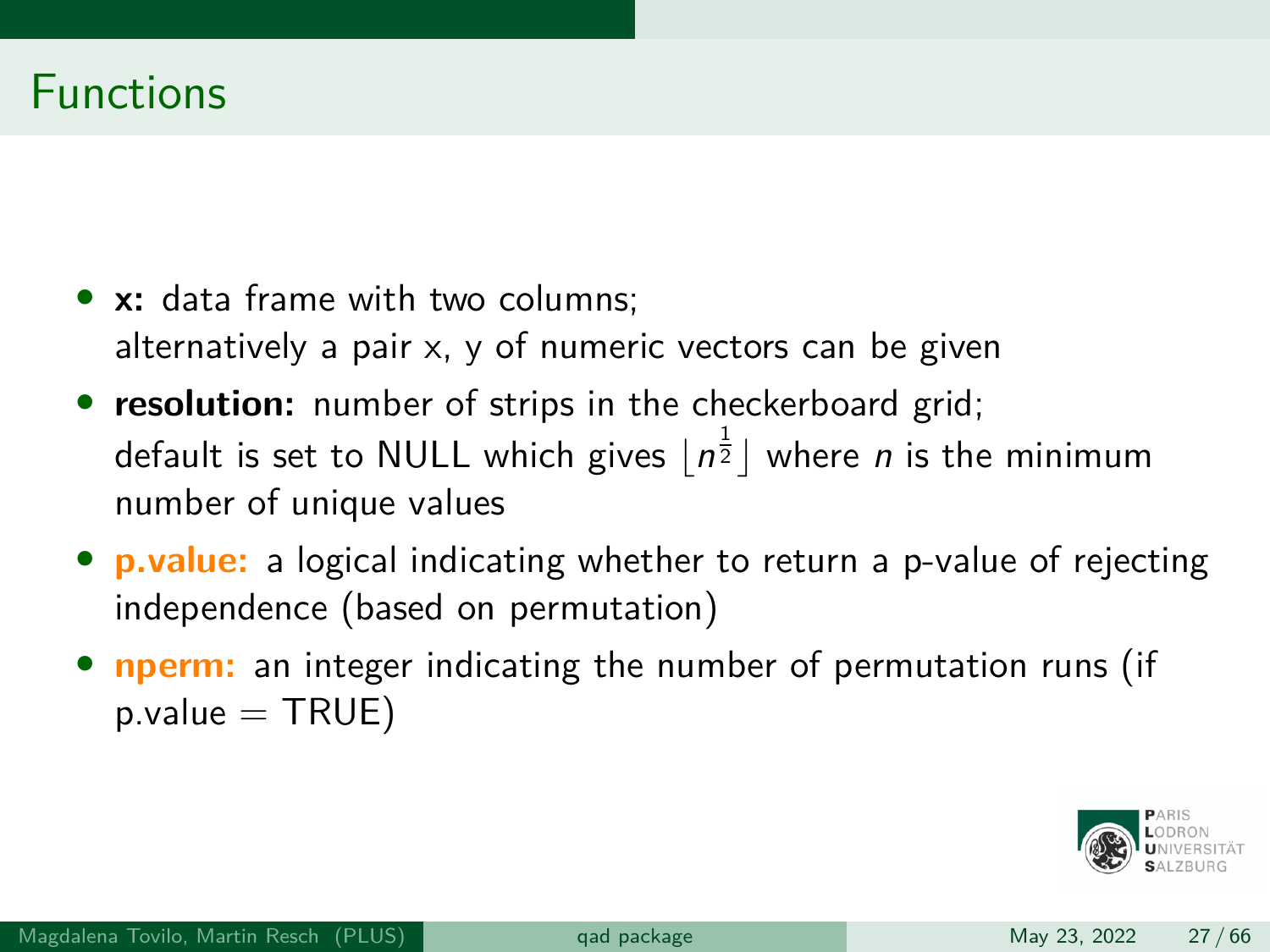- **p.value\_asymmetry:** a logical indicating whether to return a p-value for the measure of asymmetry (based on bootstrap)
- **nboot:** an integer indicating the number of bootstrapping runs
- **print:** a logical indicating whether the result of gad is printed
- **remove.00:** a logical indicating whether double 0 entries should be excluded (default  $=$  FALSE)

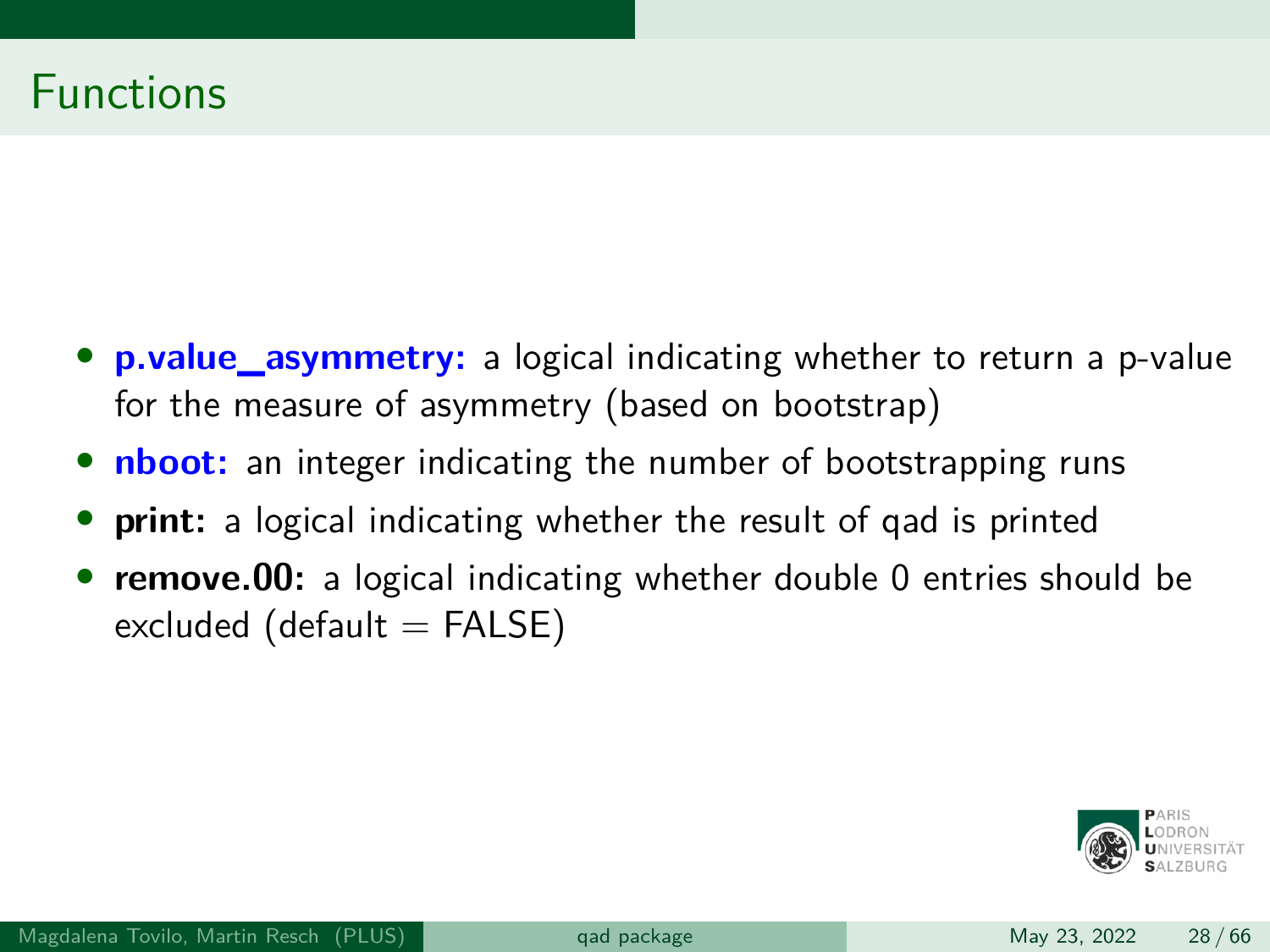```
qad(sample, resolution = NULL,
 p.value = TRUE, nperm = 1000,
 p.value_asymmetry = TRUE, nboot = 1000,
 print = TRUE, remove.00 = FALSE)
##
## quantification of asymmetric dependence:
##
## Data: x1 := x## x2 := y##
## Sample Size: 40
## Number of unique ranks: x1: 40
## x2: 40\# (x1, x2): 40## Resolution: 6 x 6
##
## Dependence measures:
## q p.values
\## q(x1,x2) 0.720 0.000
## q(x2,x1) 0.456 0.012
## max.dependence 0.720 0.000
##
## a p.values
## asymmetry 0.263 0.046
```

```
Magdalena Tovilo, Martin Resch (PLUS) qad package May 23, 2022 29/66
```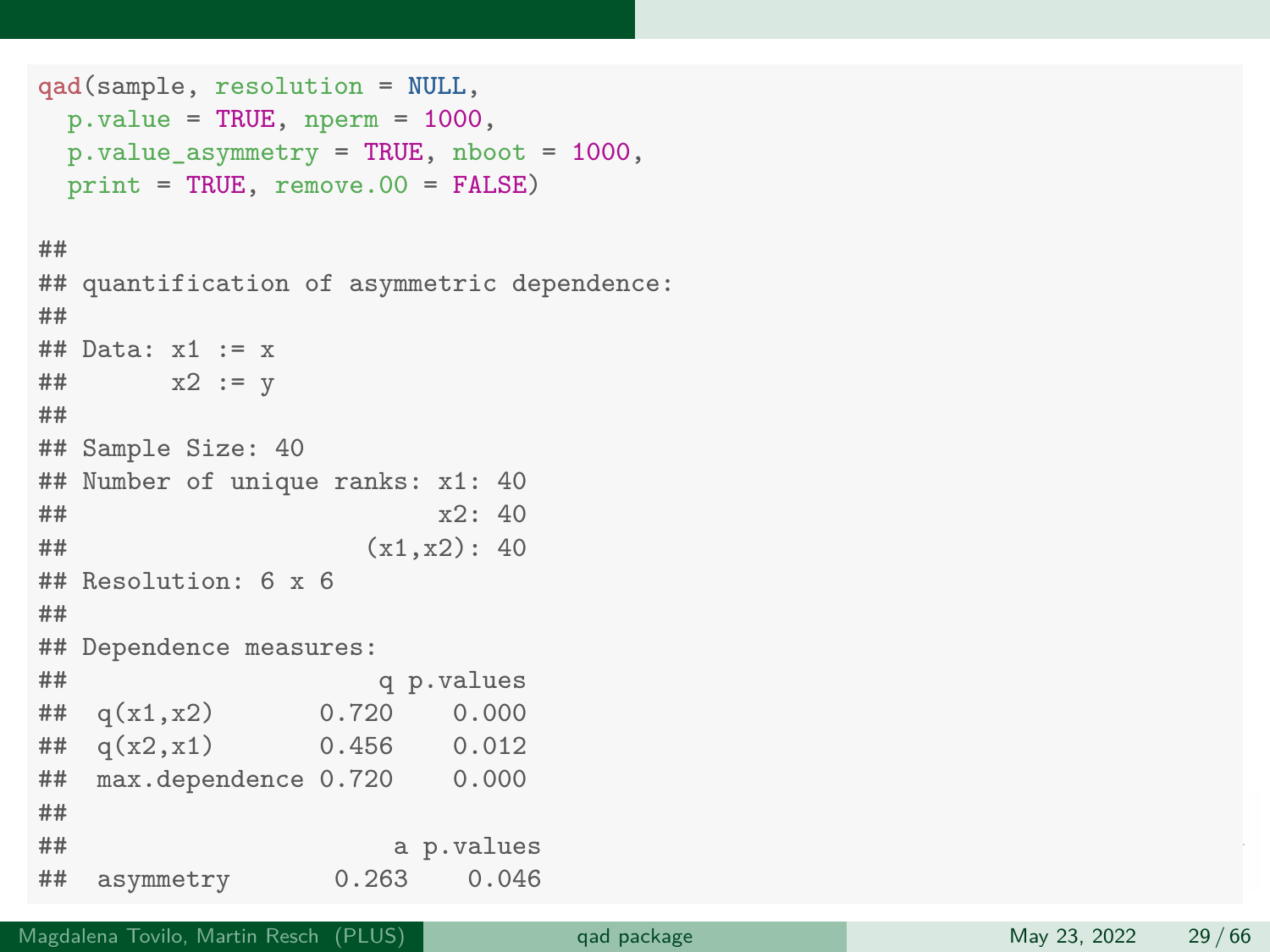qad returns an object of class qad containing the following components:

- **data:** a data frame containing the input data
- **q(X,Y):** influence of X on Y
- **q(Y,X):** influence of Y on X
- **max.dependence:** maximal dependence
- **results:** a data frame containing the results
- **mass\_matrix:** a matrix containing the mass distribution of the empirical checkerboard copula
- **resolution:** resolution of the checkerboard aggregation as an integer
- **n:** sample size

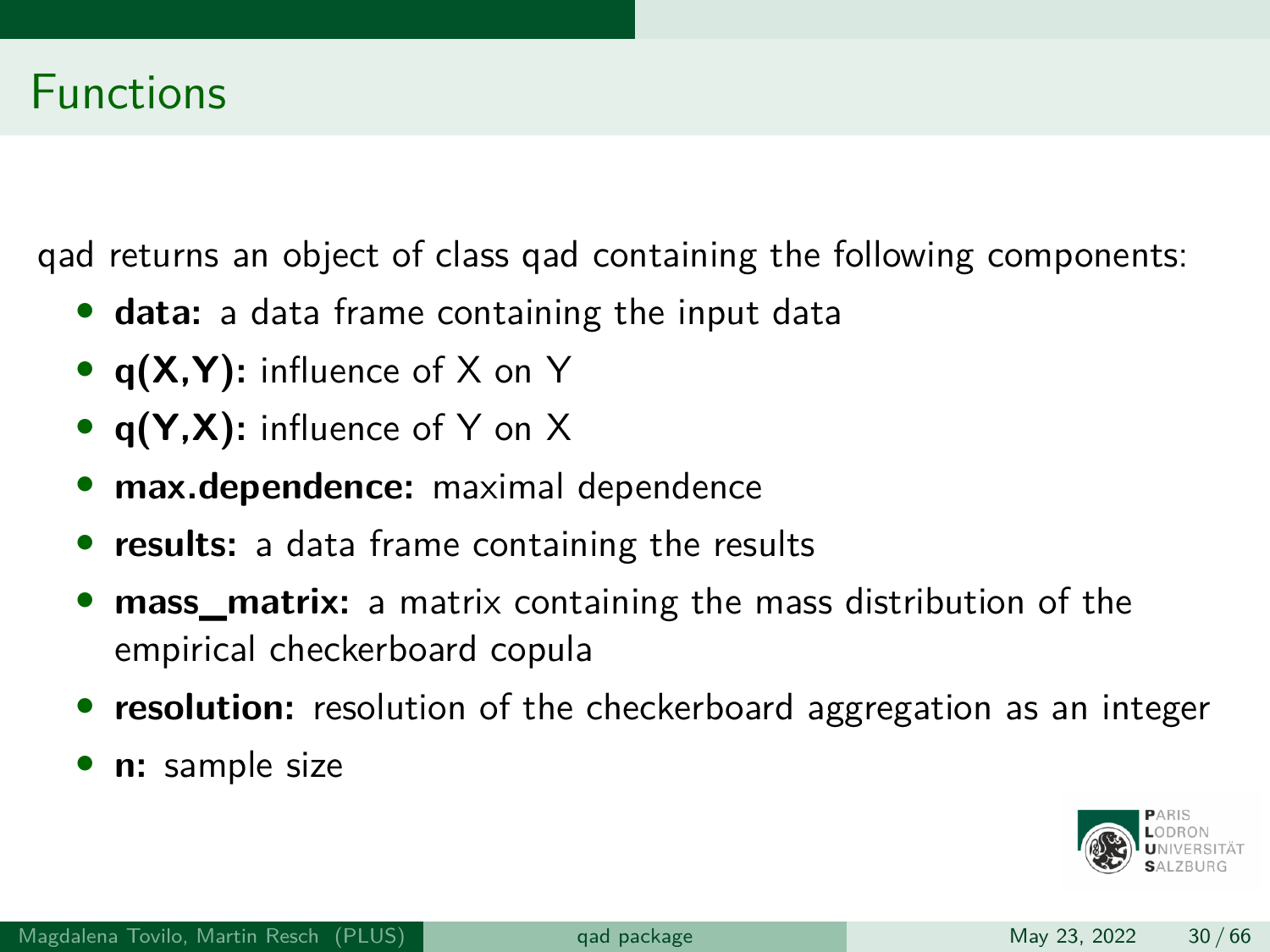fit <- **qad**(sample, print = FALSE) fit\$mass\_matrix

## [,1] [,2] [,3] [,4] [,5] [,6] ## [1,] 0.000000000 0.000000000 0.00000000 0.00000000 0.07500000 0.09166667 ## [2,] 0.005555556 0.002777778 0.02500000 0.06666667 0.06666667 0.00000000 ## [3,] 0.011111111 0.113888889 0.04166667 0.00000000 0.00000000 0.00000000 ## [4,] 0.100000000 0.025000000 0.04166667 0.00000000 0.00000000 0.00000000 ## [5,] 0.050000000 0.025000000 0.04166667 0.05000000 0.00000000 0.00000000 ## [6,] 0.000000000 0.000000000 0.01666667 0.05000000 0.02500000 0.07500000

fit\$results

| ##   |                          |                       | coef p.values |
|------|--------------------------|-----------------------|---------------|
| ## 1 |                          | $q(x1, x2)$ 0.7198669 | 0.000         |
| ## 2 |                          | $q(x2,x1)$ 0.4564470  | 0.006         |
| ##3  | max.dependence 0.7198669 |                       | 0.000         |
|      | ## 4 asymmetry           | 0.2634198             | <b>NA</b>     |

fit\$resolution

## [1] 6

fit\$max.dependence

## [1] 0.7198669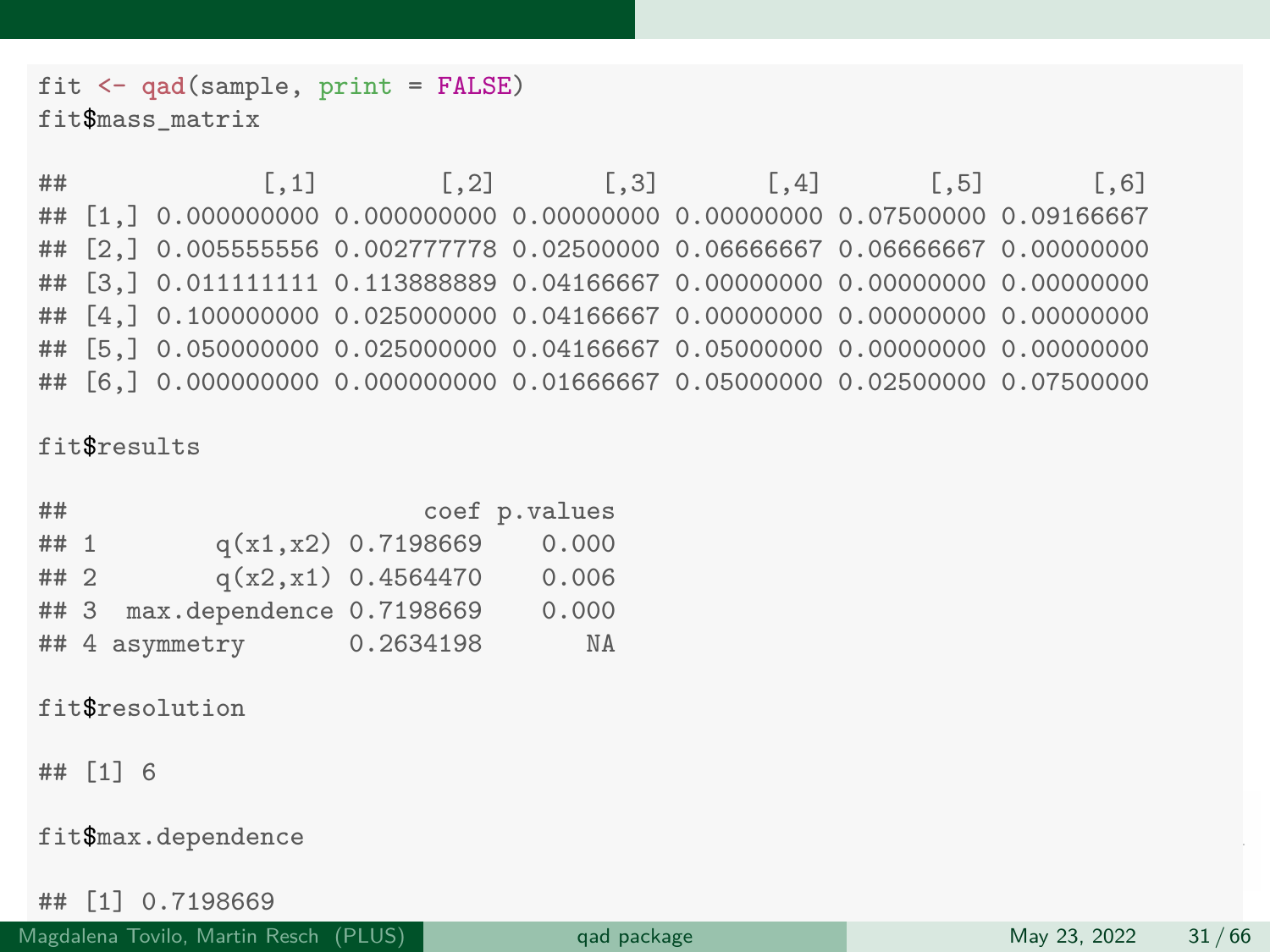Functions that can be applied to a qad object are:

- $plot()$ : additional parameters are copula  $= TRUE\$  FALSE and  $addSample = TRUE\FALSE$
- **summary():** prints the results
- **coef():** a named vector containing the results
- **predict()**

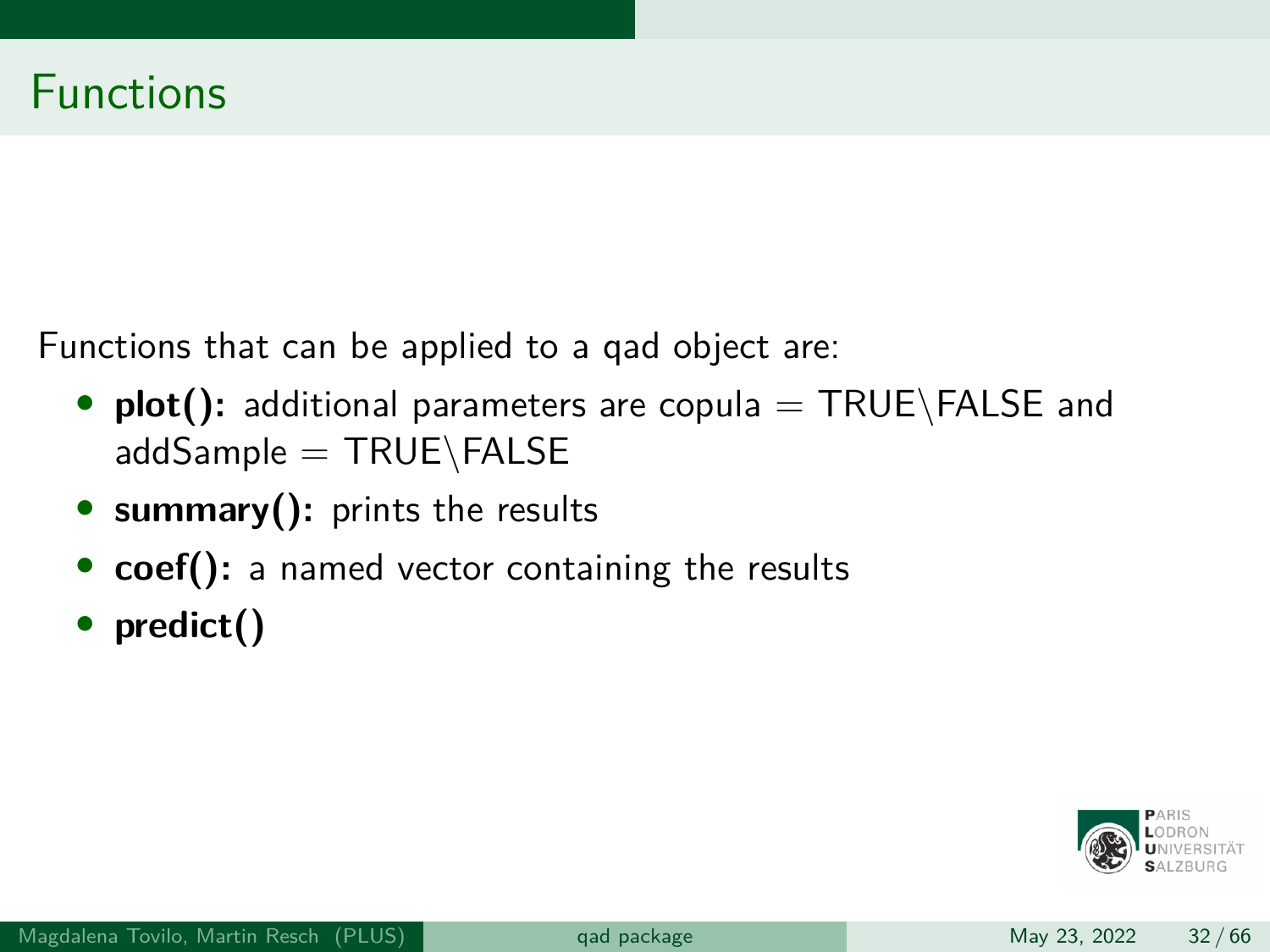plot*.*qad(x*,* addSample = FALSE*,* copula = FALSE*,* density = FALSE*,*  $margins = FALSE$ , title  $= "$ ",  $x \cdot axis = "X1", y \cdot axis = "X2",$ point*.*size = 0*.*9*,* panel*.*grid = TRUE*,*  $color = "plasma", rb_value = c(10, 0.315, 0.15),$ *. . .* )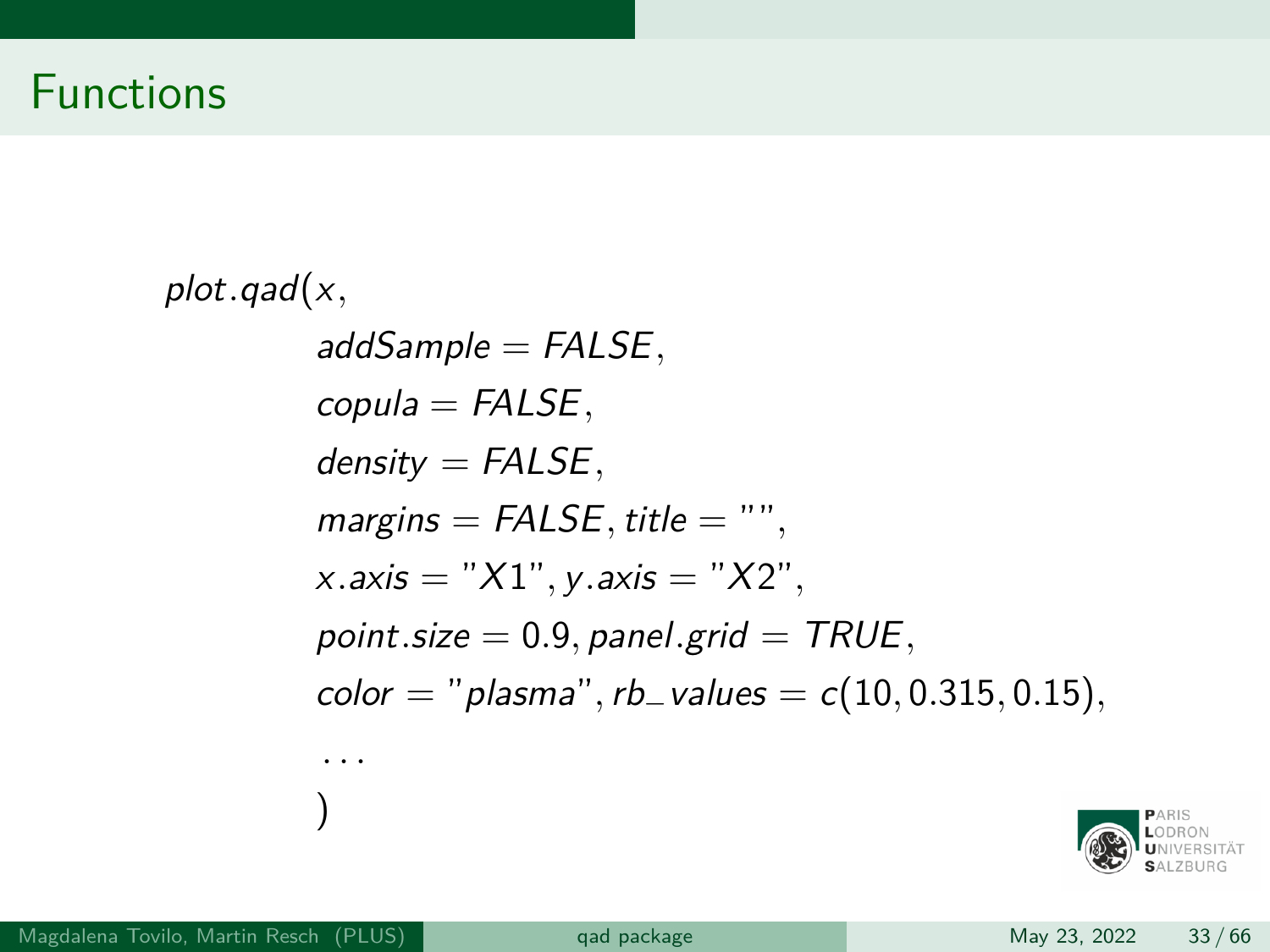fit <- **qad**(sample, print = FALSE)

**plot**(fit, copula = TRUE, addSample = TRUE)



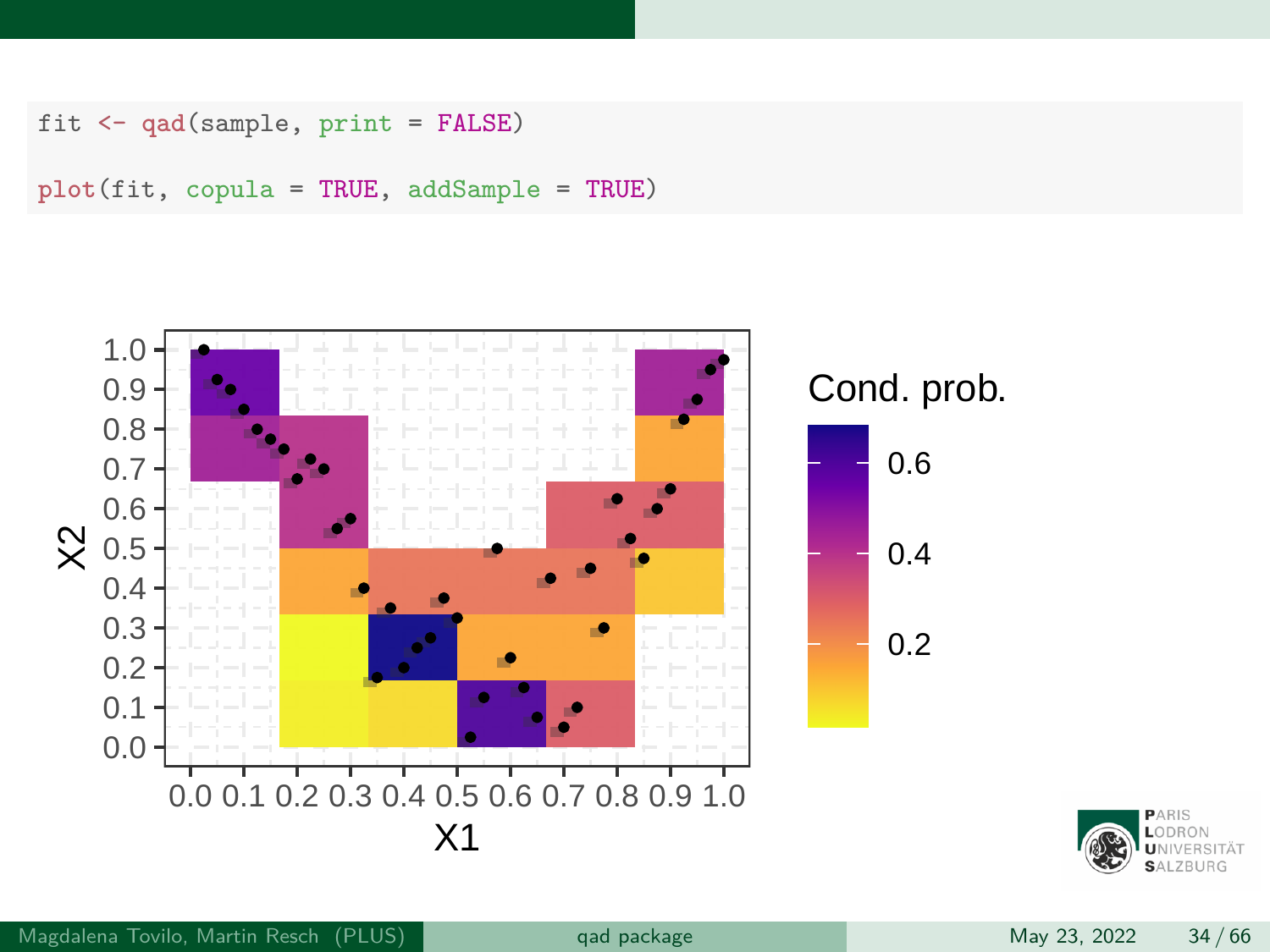fit <- **qad**(sample, print = FALSE)

**plot**(fit, copula = FALSE, addSample = TRUE)



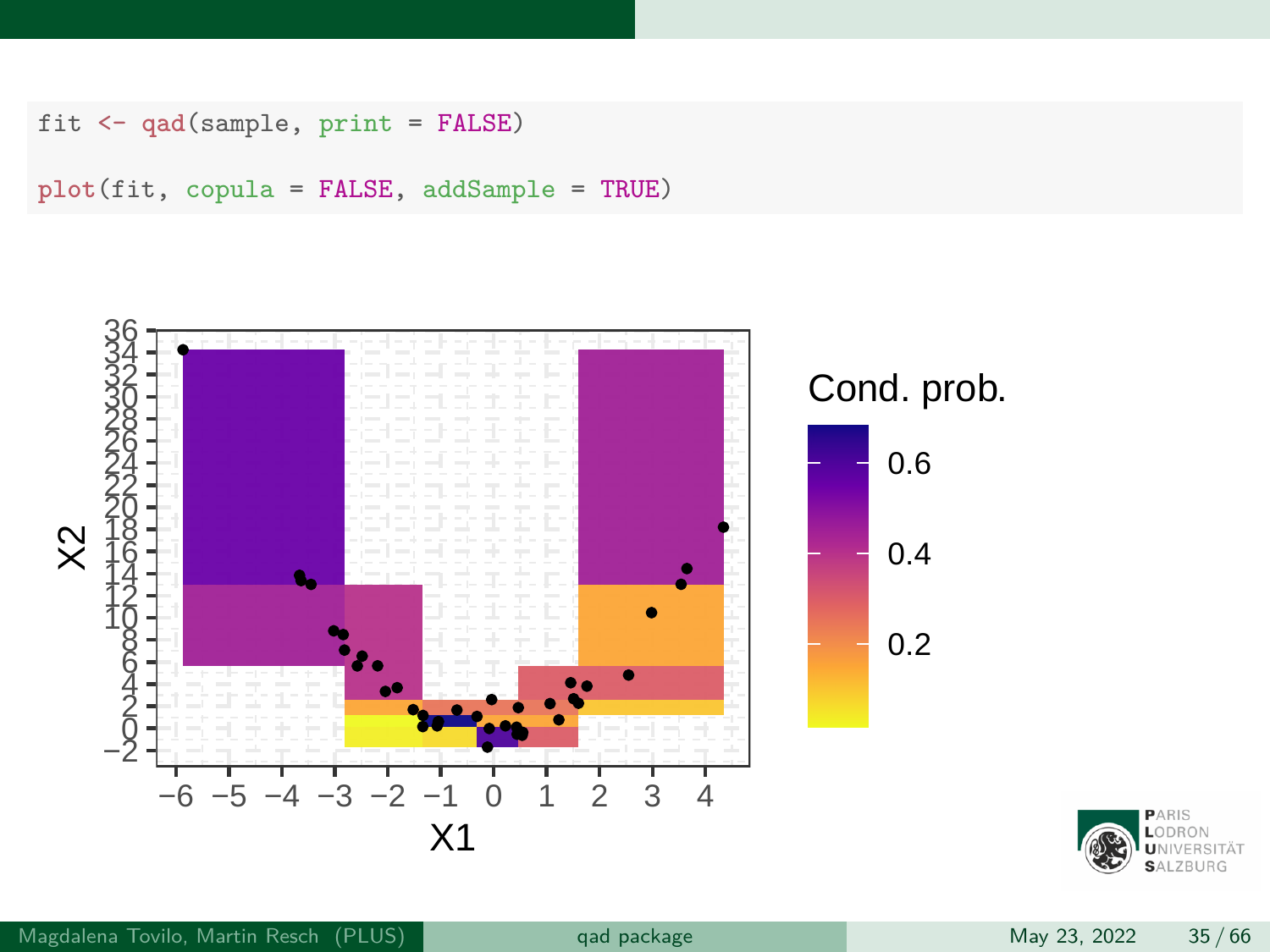```
fit <- qad(sample, print = FALSE)
summary(fit)
##
## quantification of asymmetric dependencies:
##
##
## Sample Size: 40
## Number of unique ranks: x1: 40
## x2: 40
\# (x1, x2): 40## Resolution: 6 x 6
##
## Dependence measures:
   q(x1,x2) q p.values<br>q(x1,x2) 0.7199 0.000
## q(x1,x2) 0.7199 0.000
\# g(x2,x1) 0.4564 0.007
## max.dependence 0.7199 0.000
##
                     a p.values
## asymmetry 0.263 NA
```
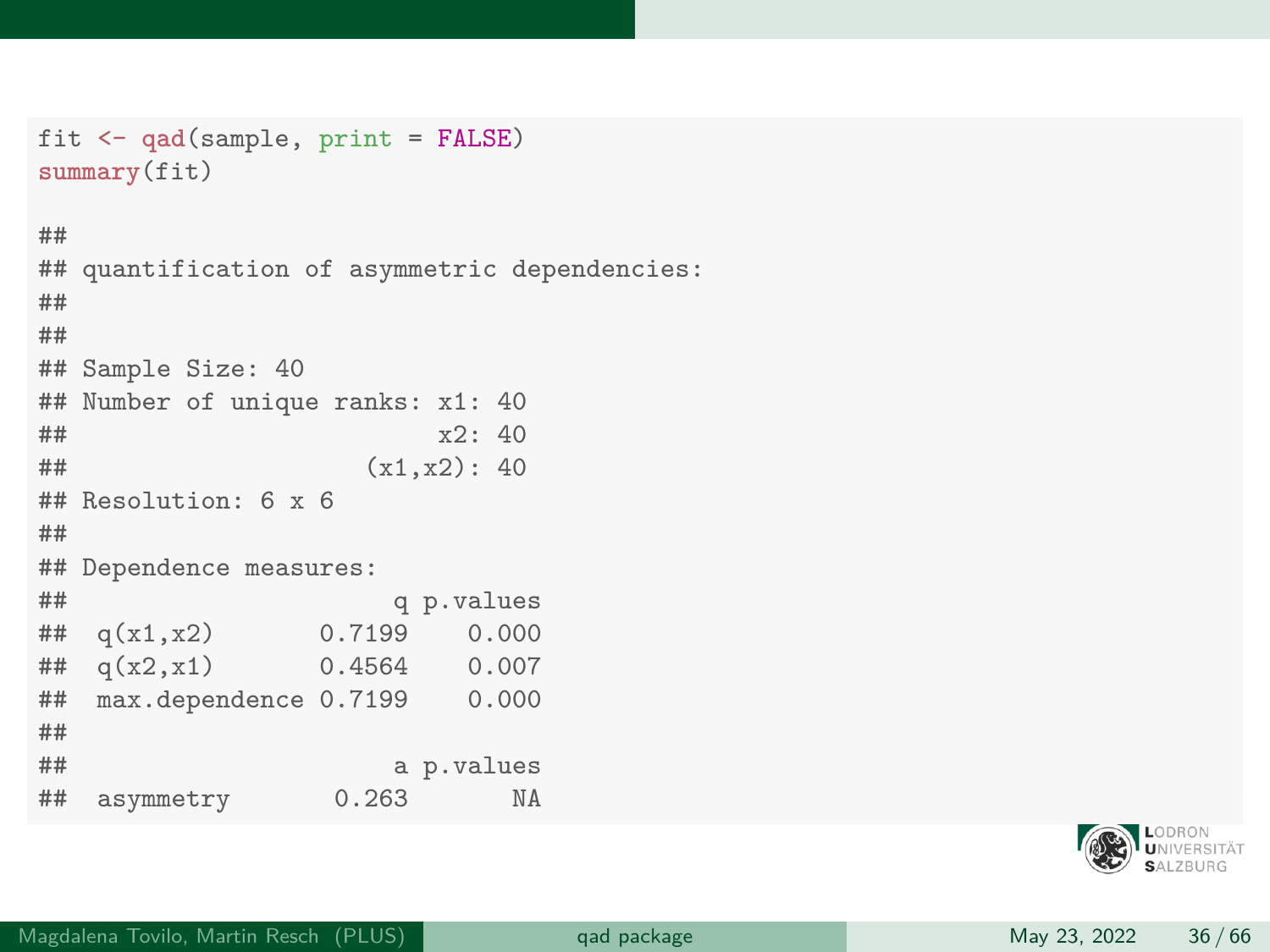```
fit <- qad(sample, print = FALSE)
coef(fit)
# q(x1,x2) q(x2,x1) max.dependence asymmetry<br>
# 0.7198669 0.4564470 0.7198669 0.2634198
## 0.7198669 0.4564470 0.7198669 0.2634198
\begin{array}{lll} # & \mathrm{p.q(x1,x2)} & \mathrm{p.q(x2,x1) p.max.dependence} & \mathrm{p.asymmetry} \\ # & 0.0000000 & 0.0090000 & 0.00000000 \end{array}## 0.0000000 0.0090000 0.0000000 NA
coef(fit)[2]
## q(x2,x1)
## 0.456447
coef(fit, select = c('q(x1,x2)','p.q(x1,x2)'))
\# q(x1,x2) p.q(x1,x2)
## 0.7198669 0.0000000
```
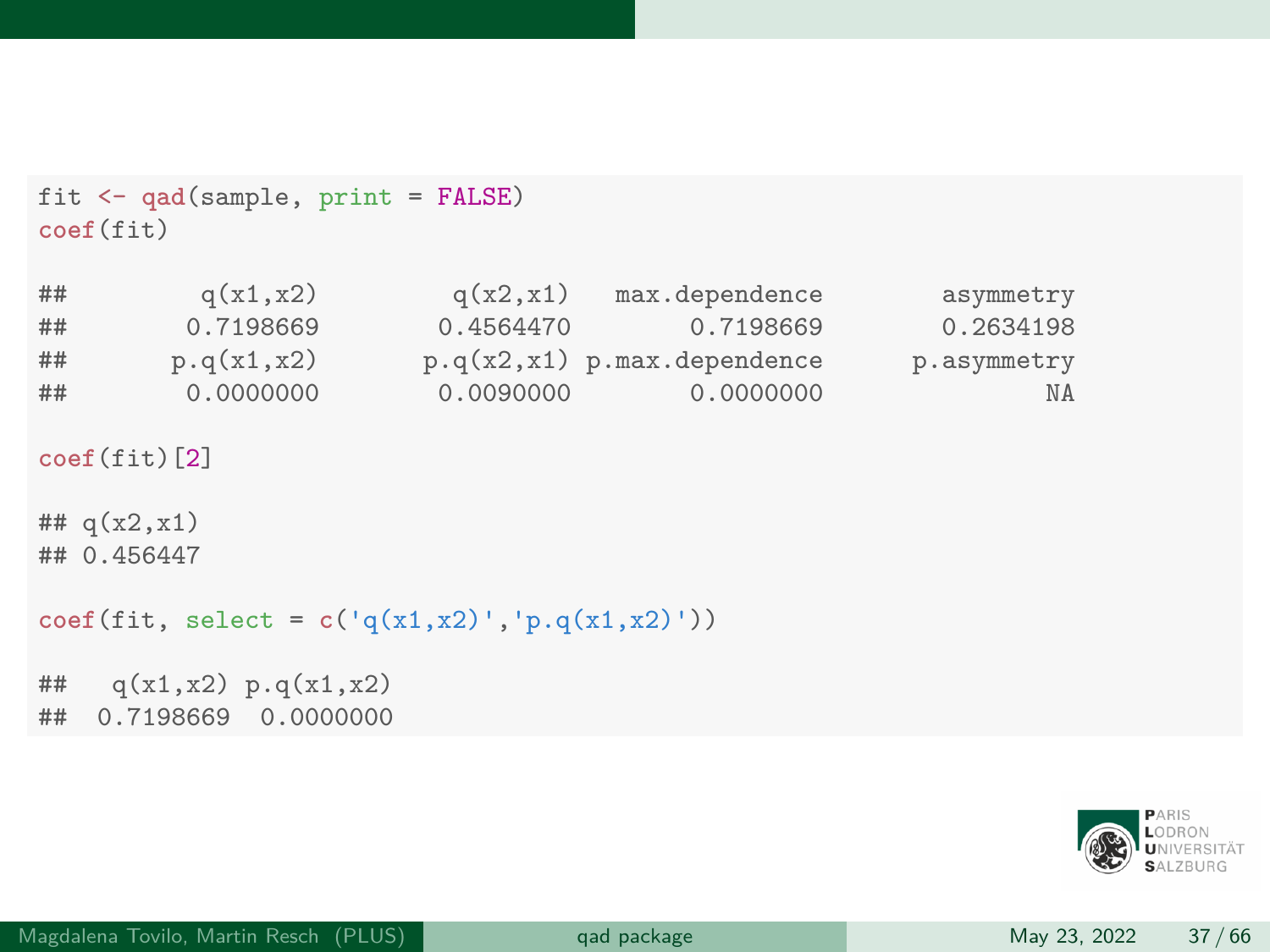For the sake of completeness

summary*.*qad(object*, . . .*)

```
coef .qad(object,
           select = c('q(x1, x2)', 'q(x2, x1)',\alpha'max.dependence',' asymmetry',' p.q(x1,x2)',
           ′
p.q(x2, x1)
′
,
′
p.max.dependence′
,
′
p.asymmetry′
),
            . . .
           )
```
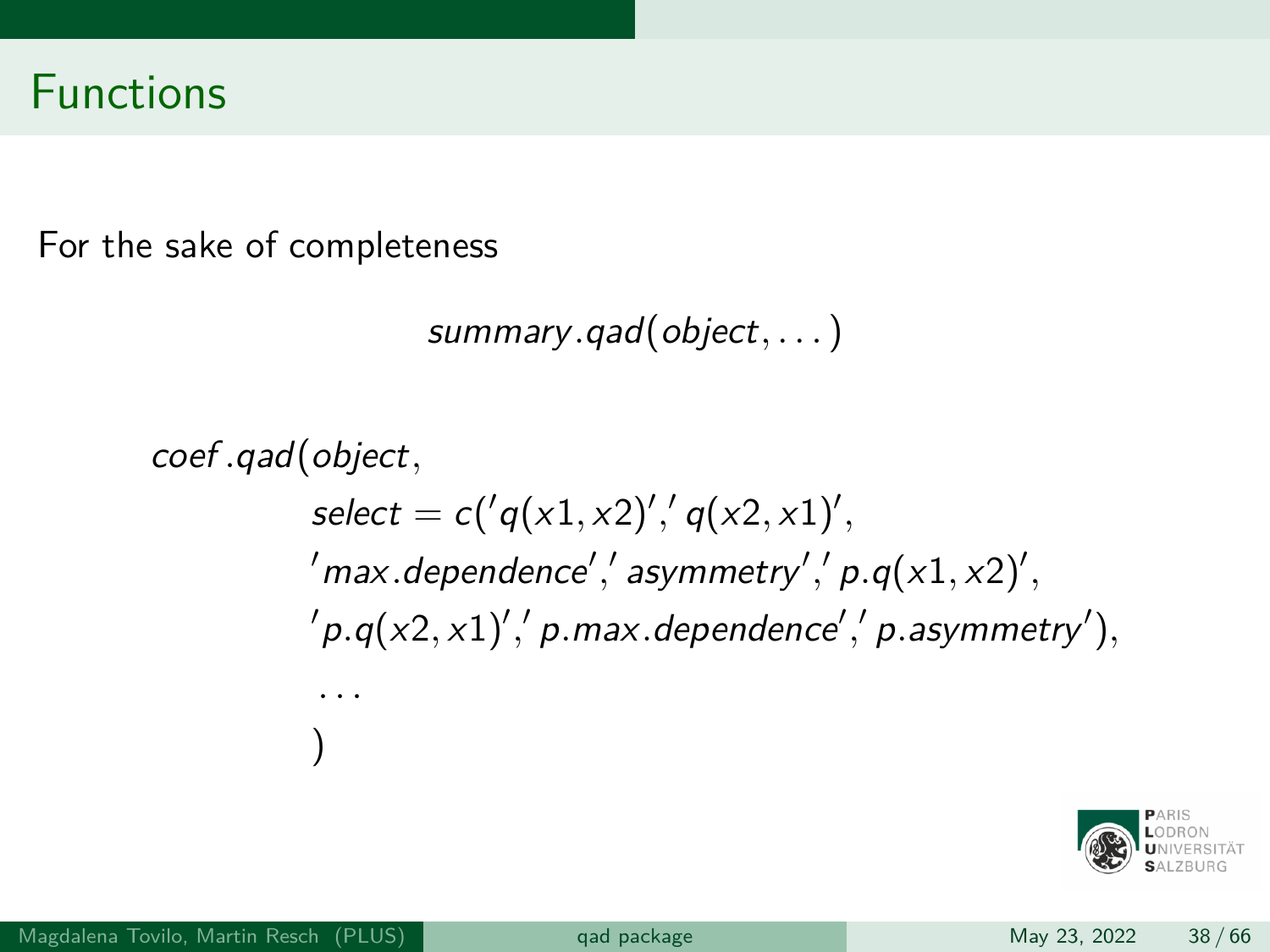Create a datasample with  $x \leftarrow \text{norm}(100, 0, 2)$  and a function of your choice as y dependent of x (not  $y = x^2$ ).

Calculate the dependence measures and plot your result with the copula and the datasample.

Then display only the results for q and give a short interpretation.

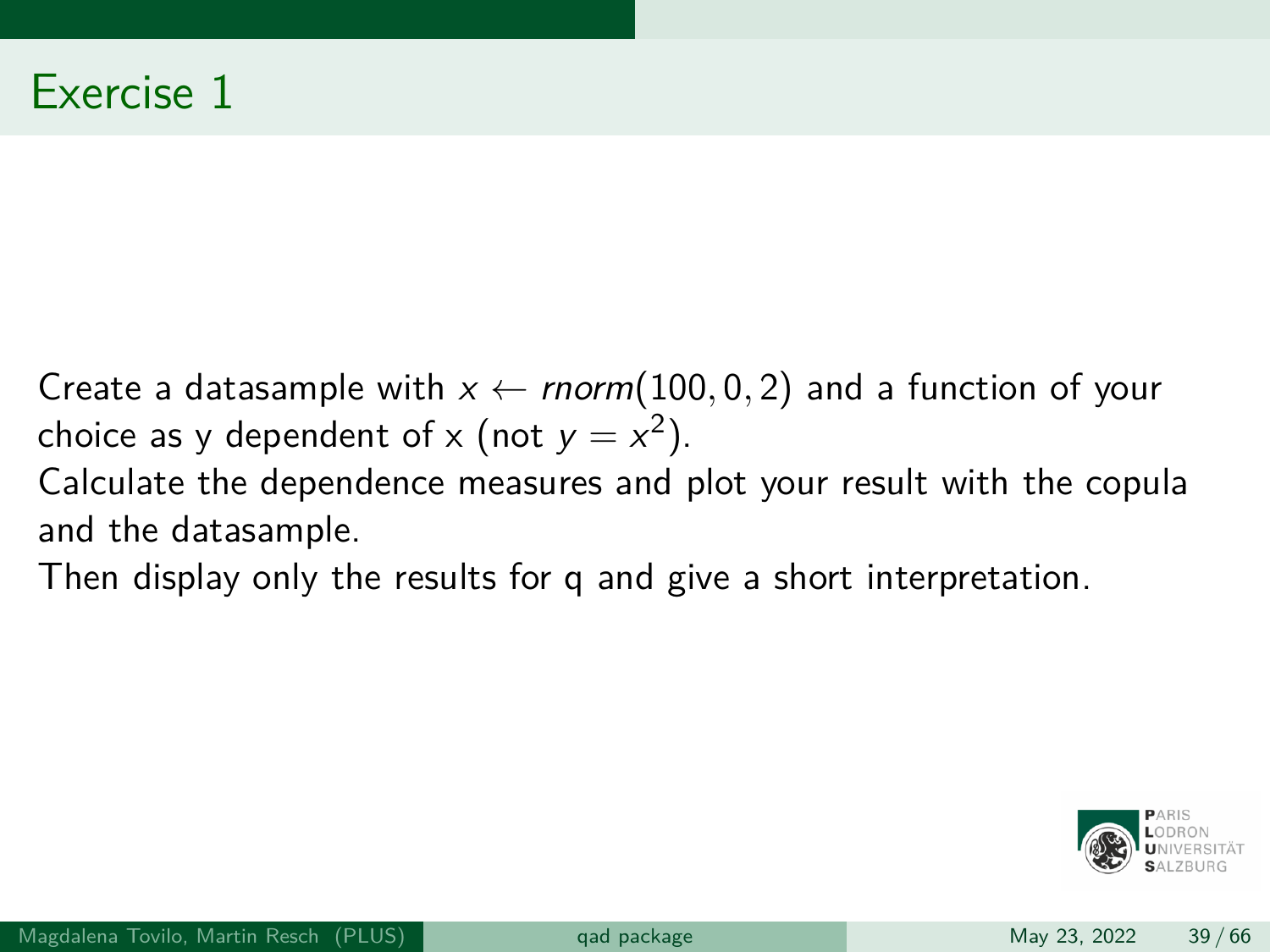predict*.*qad(object*,* values*,* conditioned  $=$  " $\times$ 1", nr−intervals = NULL*,* prediction−interval = NULL*,* copula = FALSE*,* pred−plot = FALSE*,* panel*.*grid = TRUE*,*



*. . .* )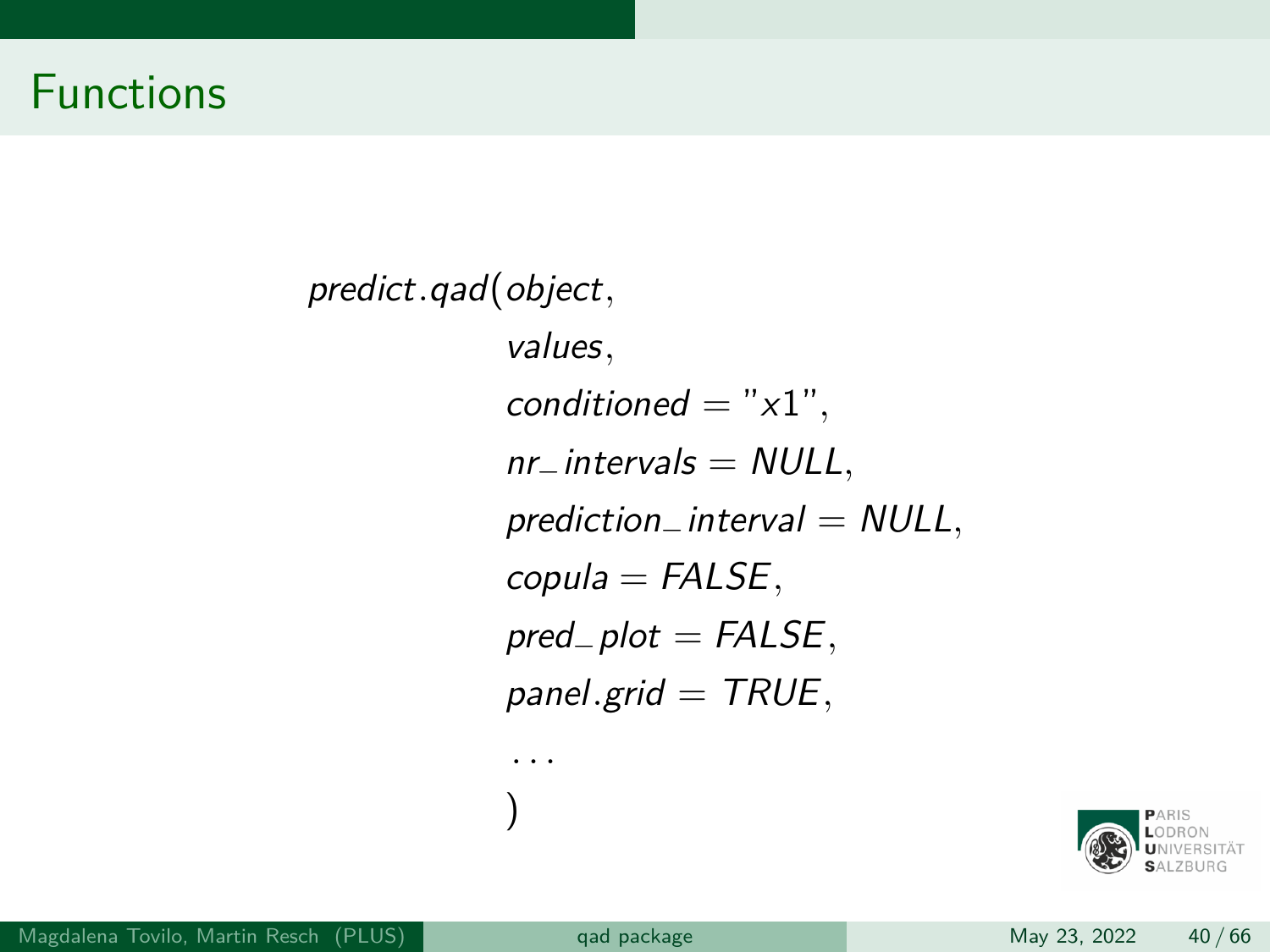- **object:** an object of class 'qad', as reference for the prediction
- **values:** a vector containing the x or y values for which the probabilities should be predicted
- **conditioned:** a character specifying on which variable is conditioned  $("x1" or "x2")$
- **nr\_intervals:** an integer, which determines a different number of intervals for the prediction (only possible in the copula setting)

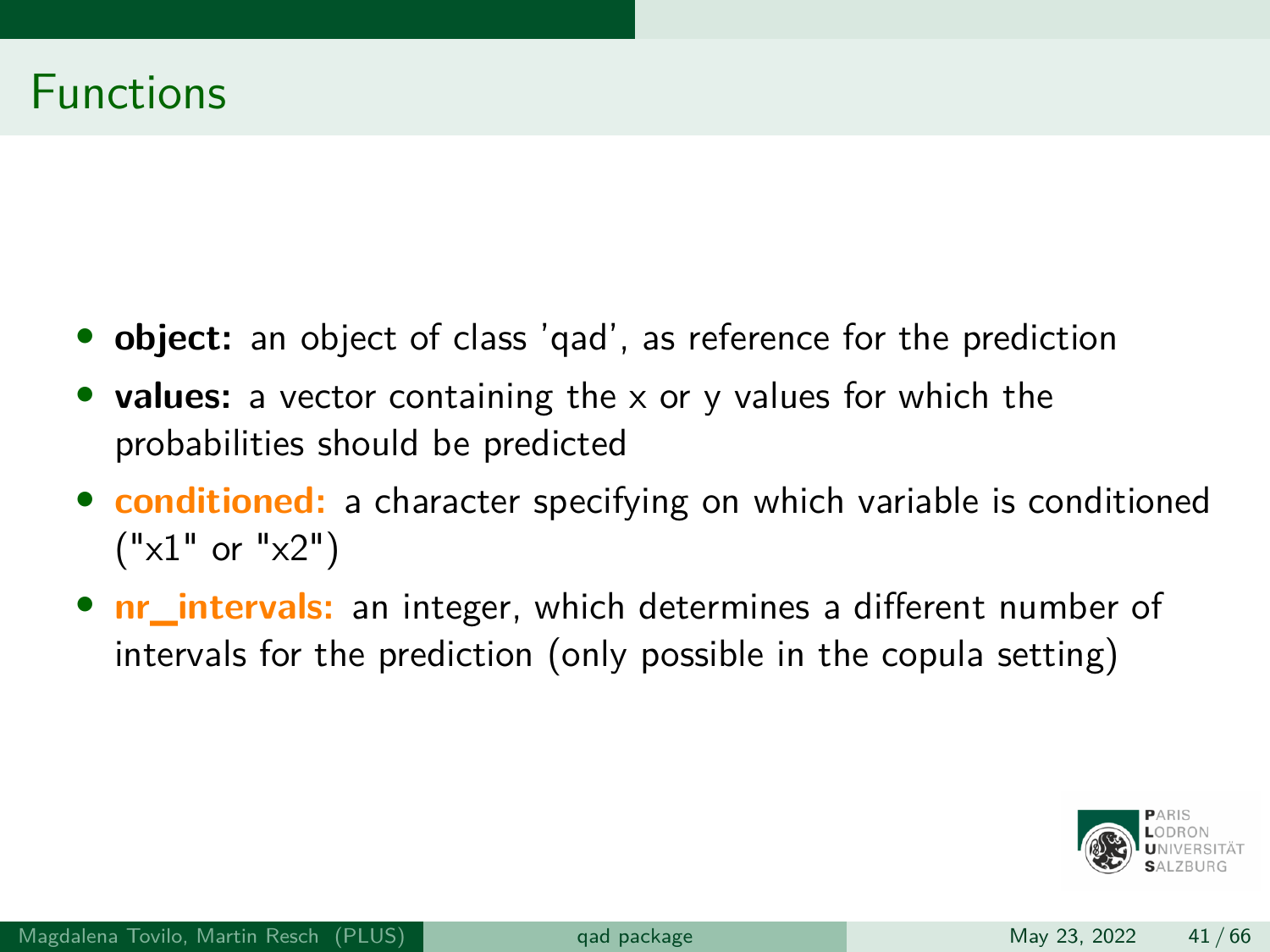- **prediction\_interval:** if NULL, predictions are made for the intervalls described by the resolution seperators, otherwise a vector c(lower\_boundary, upper\_boundary) has to be specified
- **copula:** a logical determining whether the empirical checkerboard copula is used or the retransformed data
- **pred\_plot:** a logical indicating if the conditional probabilites are plotted
- **panel.grid:** a logical indicating whether the panel.grid is plotted.

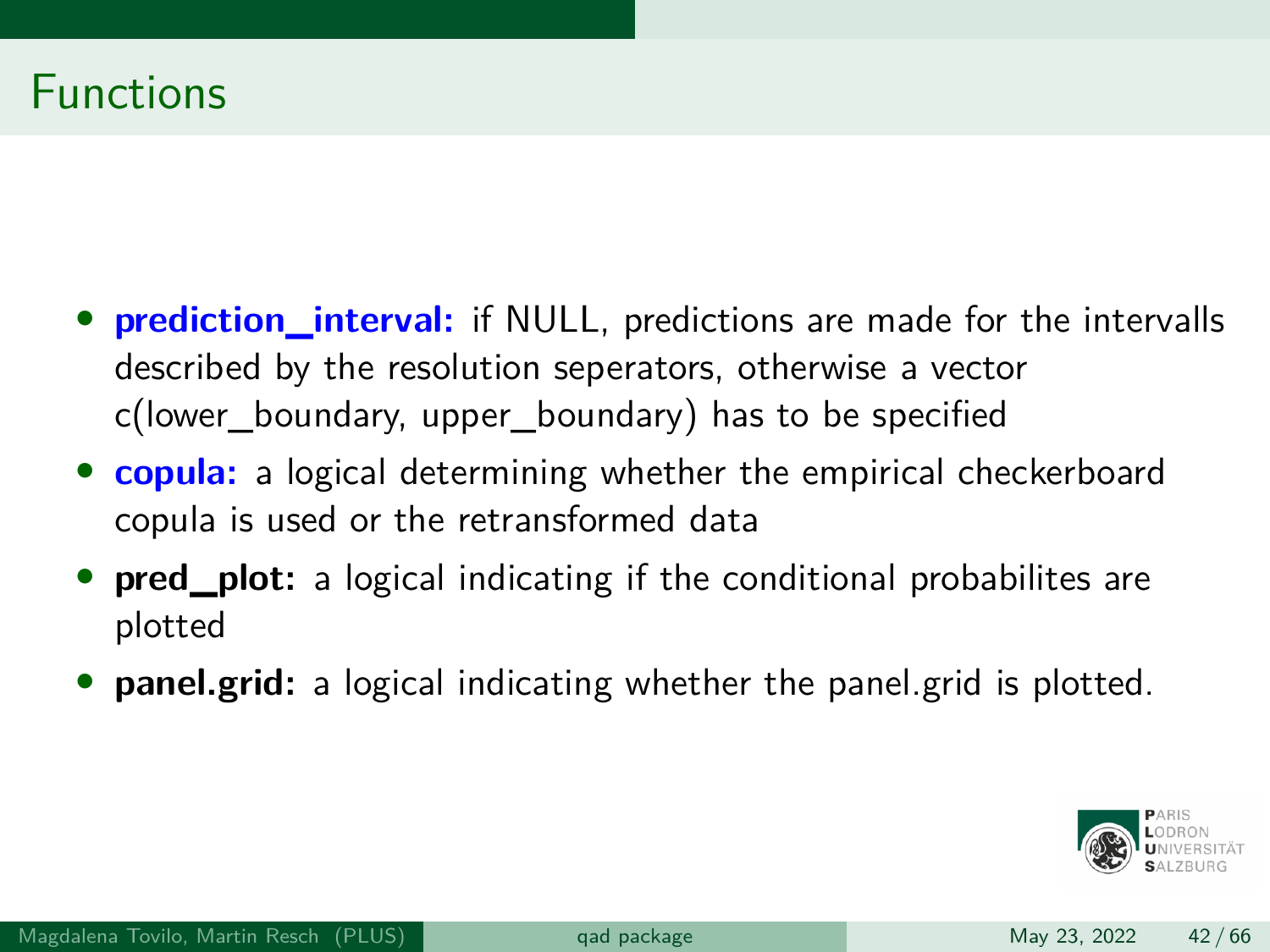```
fit <- qad(sample, print = FALSE)
predict.qad(fit, values = c(-0.5,2), conditioned = "x1")## Intervall definition:
## Interval lowerBound upperBound
       I1 -1.6996562 0.1555202
## 2 I2 0.1555202 1.1640893
## 3 I3 1.1640893 2.5999350
## 4 I4 2.5999350 5.6455520
## 5 I5 5.6455520 13.0200838
## 6 I6 13.0200838 34.2460431
##
## Prediction probabilities:
## I1 I2 I3 I4 I5 I6
## x1=-0.5 0.06666667 6.833333e-01 0.25 0.0 0.00 0.00
## x1=2 0.00000000 3.330669e-17 0.10 0.3 0.15 0.45
```
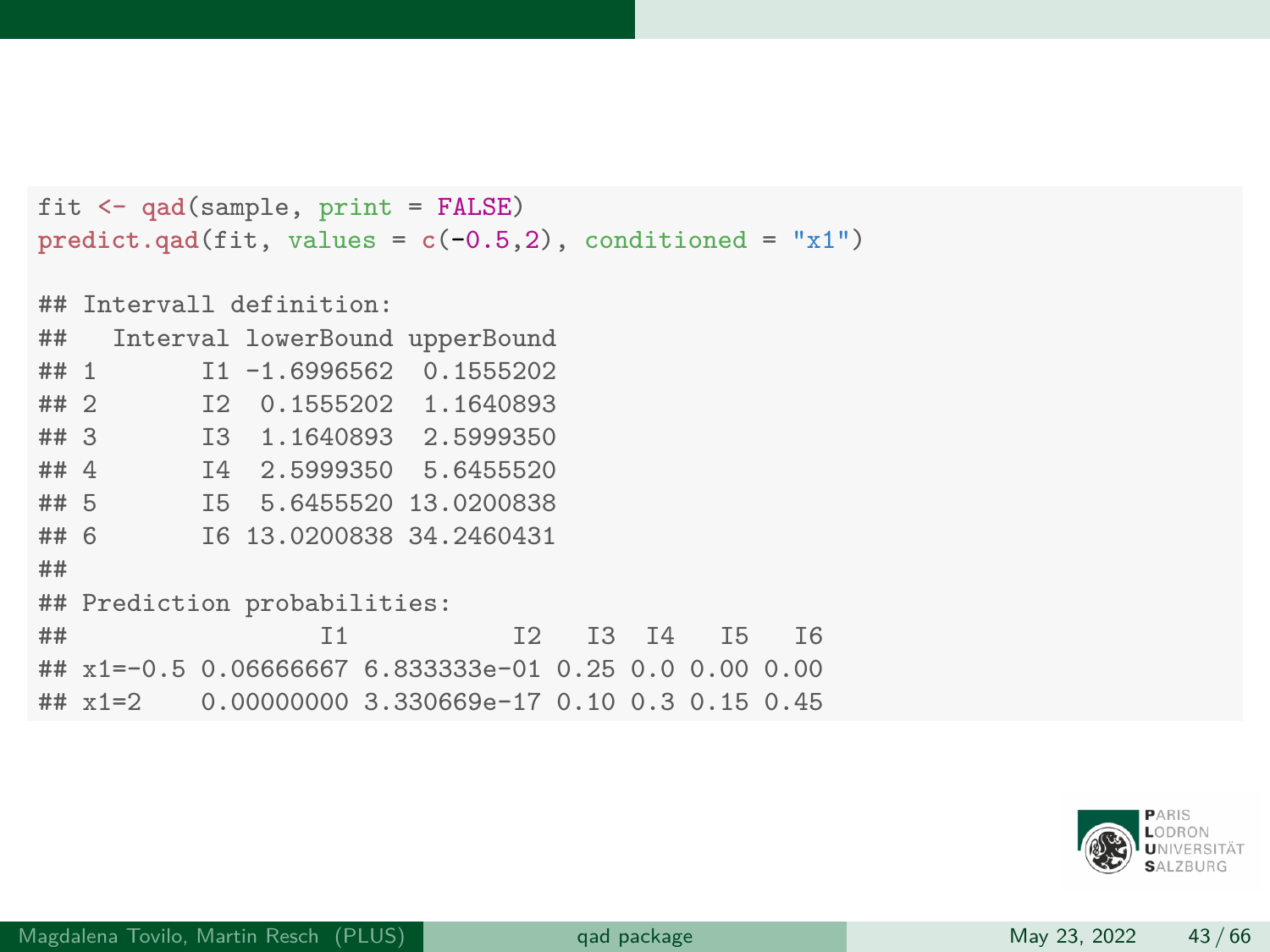



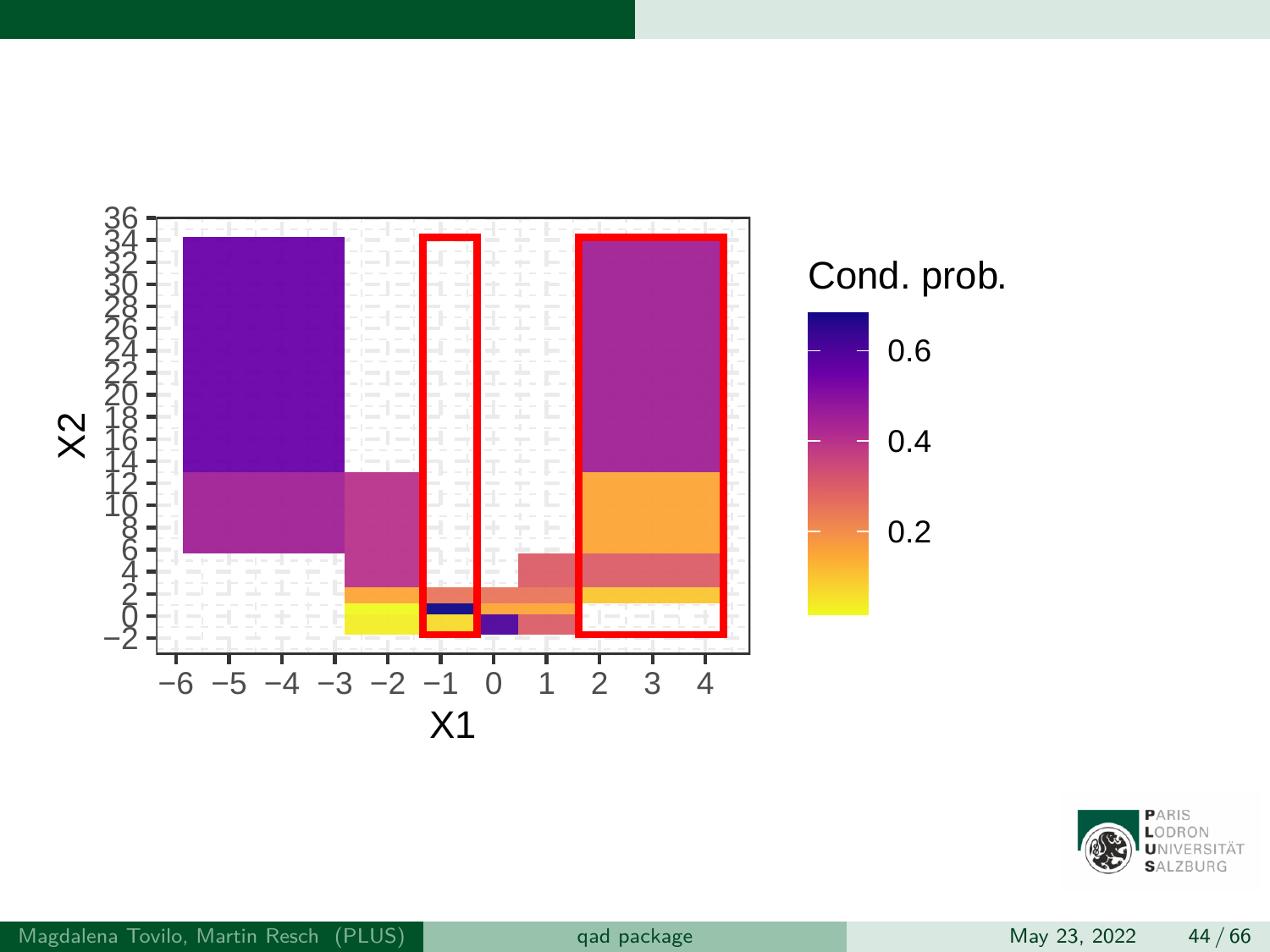```
fit <- qad(sample, print = FALSE)
pred <- predict.qad(fit, values = c(0.3,0.8), nr_intervals = 4, copula = TRUE)
## Intervall definition:
## Interval lowerBound upperBound
## 1 I1 0.00 0.25
## 2 I2 0.25 0.50
## 3 I3 0.50 0.75
## 4 I4 0.75 1.00
##
## Prediction probabilities:
                      T2 T3 T4
## x1=0.3 0.04166667 0.1583333 0.6 0.2
## x1=0.8 0.37500000 0.3250000 0.3 0.0
```
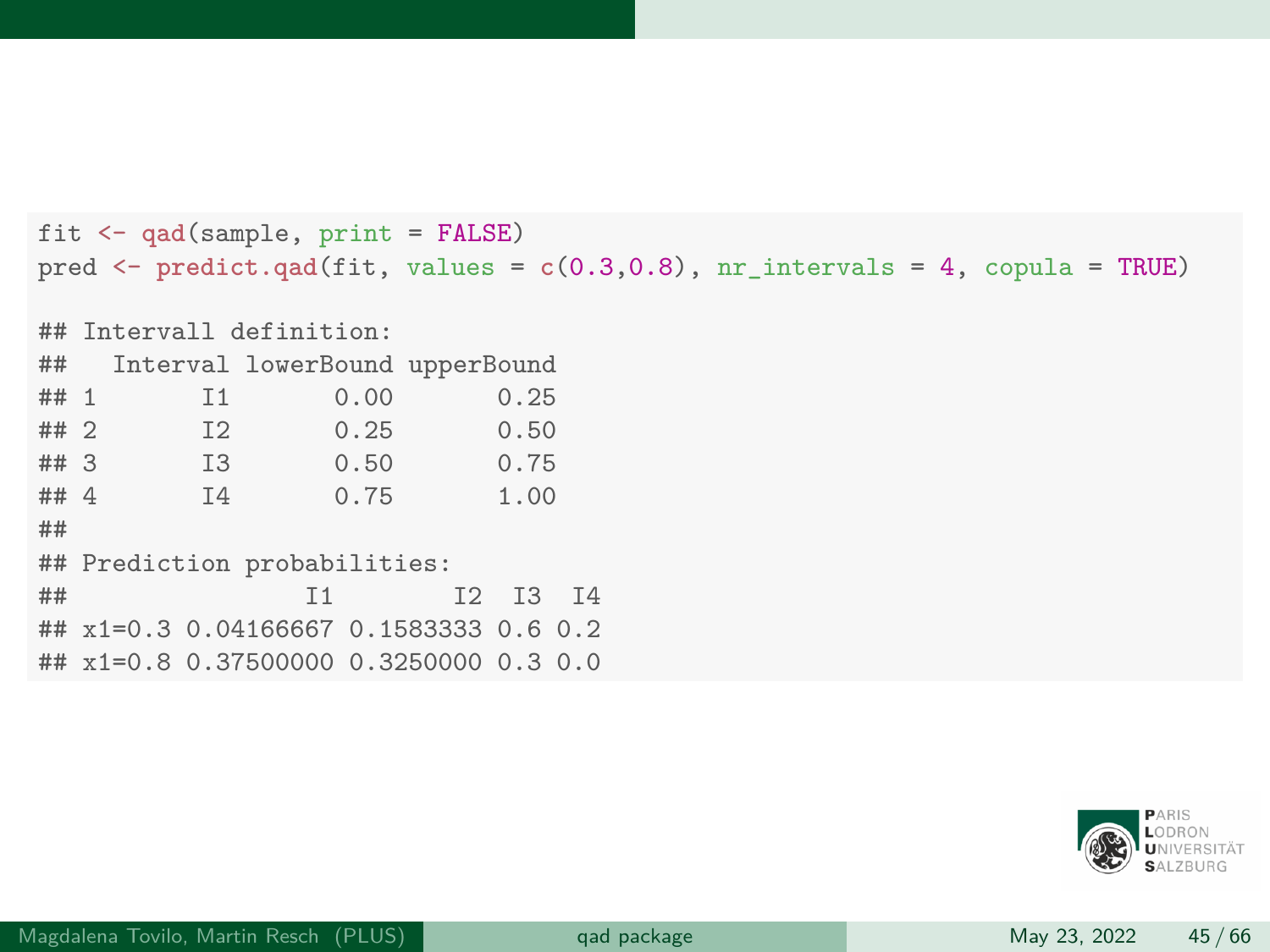

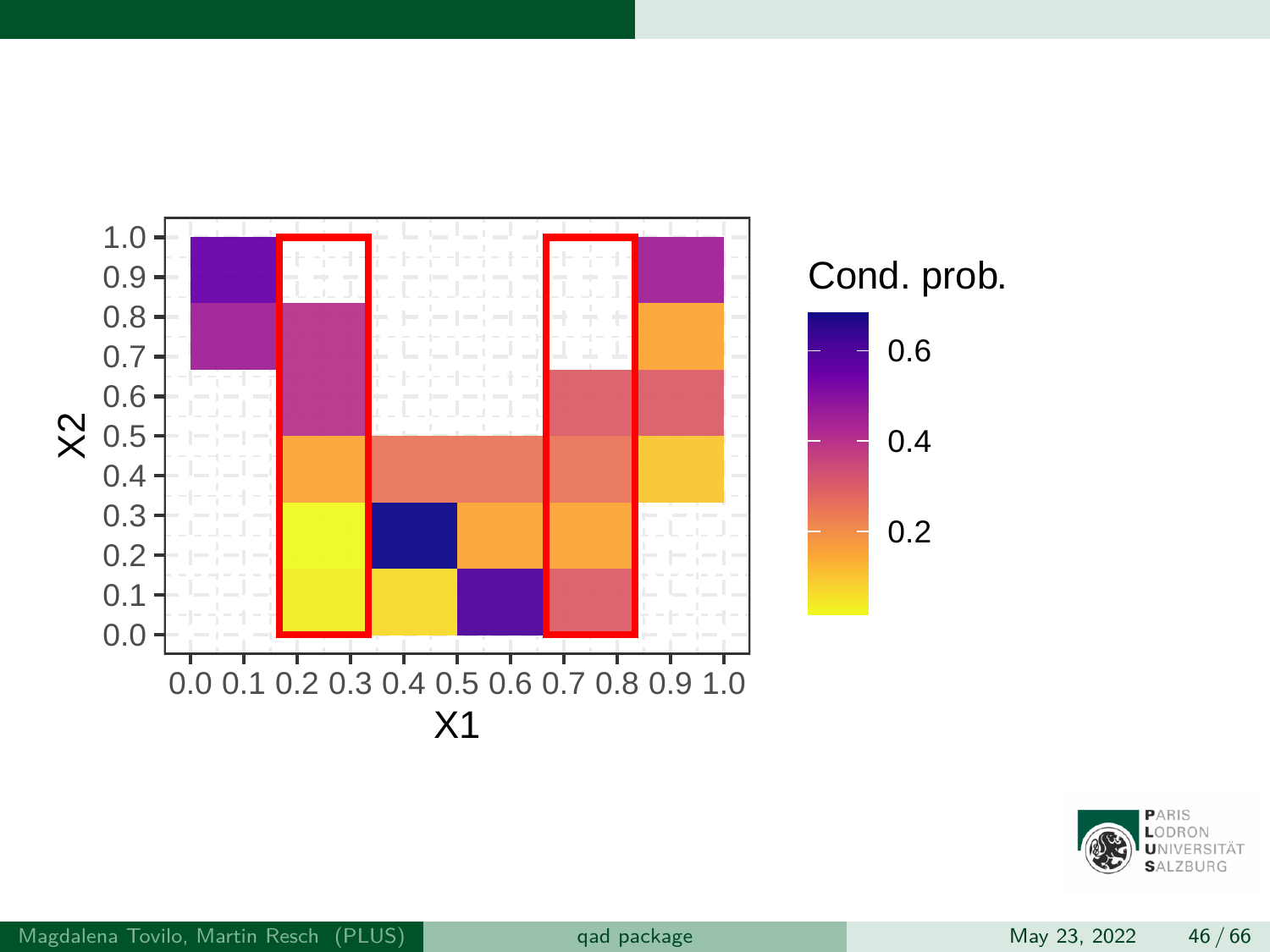Based upon the given dataset of  $\times$  and  $\times$  predict and plot for the values  $y = 0.15$  and  $y = 0.65$  the probabilities that x is in one of five intervalls of length 0*.*2.

```
x \leftarrow \text{norm}(100, 0, 2)y \leftarrow cos(x) + morm(100, 0, 0.1)
```
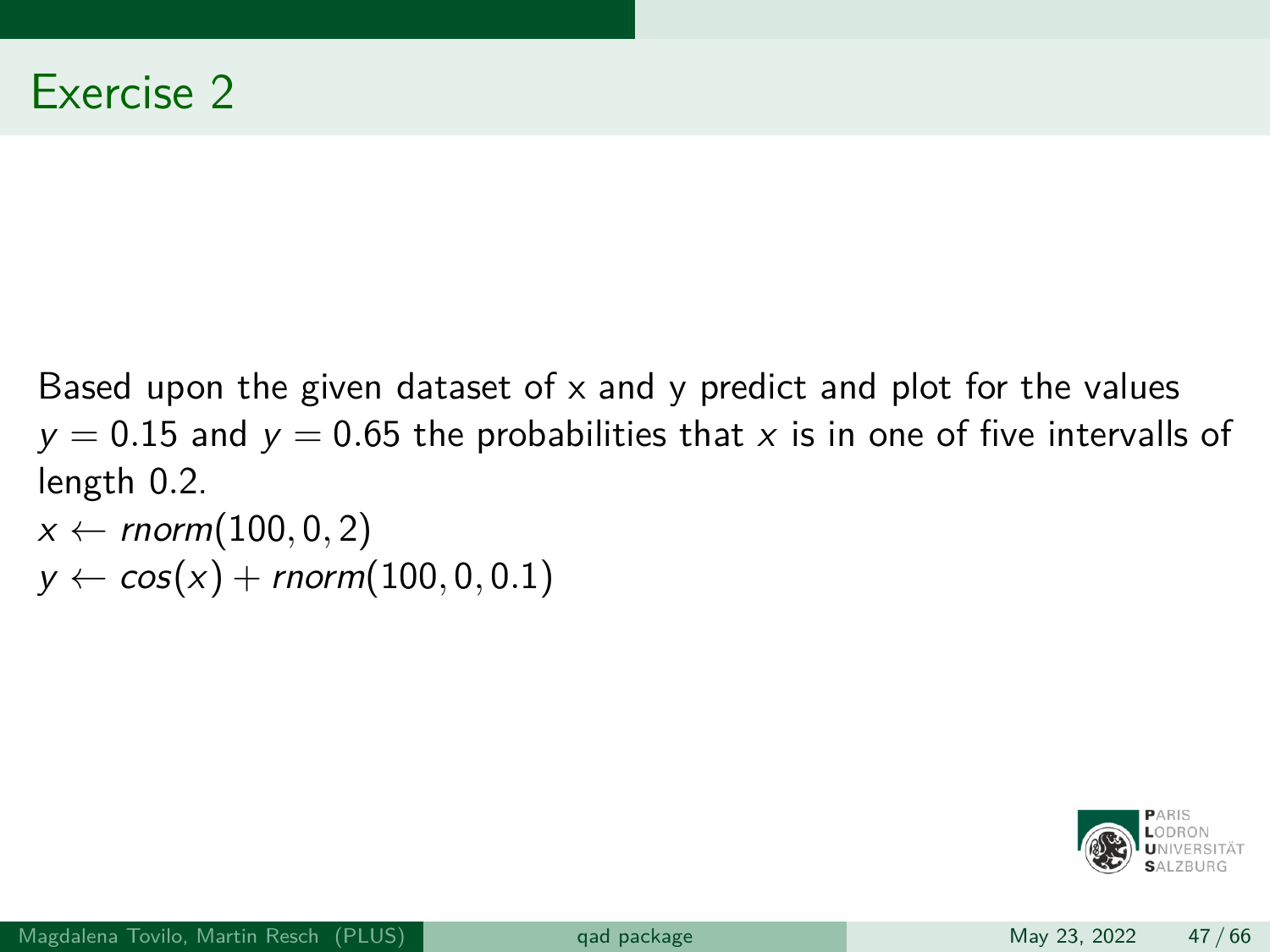$pqa$ d $(q, n, R = 1000,$  resolution  $= NULL$ 

*. . .* calculates the value of the distribution function of qad at a given quantile. The calculation of qad is performed R times on independent datasamples with size n. Essentially it calculates  $p = P(qad \leq q)$  under the assumption of independence.

 $qqad(p, n, R = 1000,$  resolution =  $NULL$ *. . .* is the quasi inverse function of pqad, calculating the quantile for a given probability, i.e.  $F(q) = P(qad \leq q) = p \Leftrightarrow q = F^{-}(p)$ 

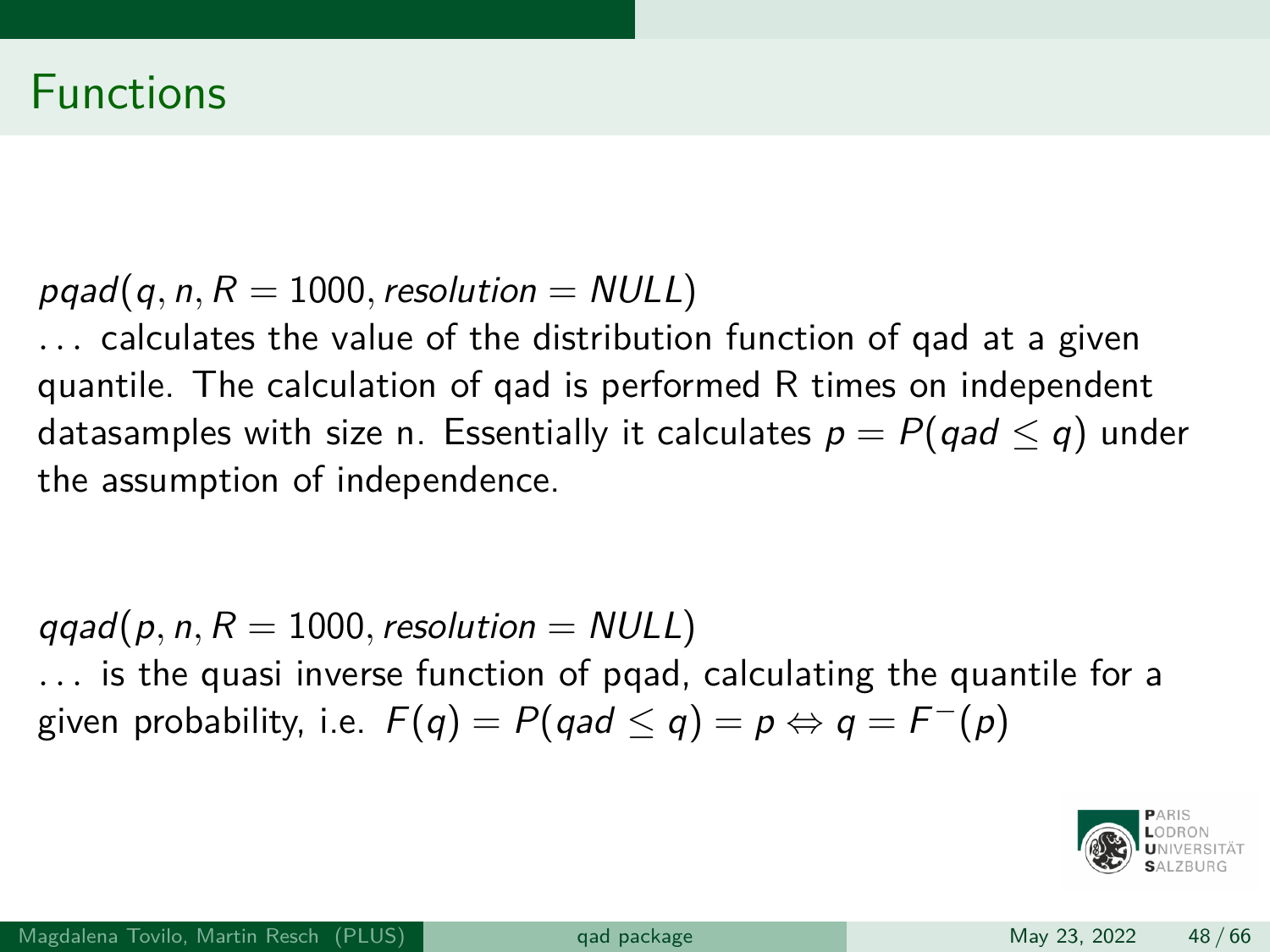- **p:** vector of probabilities
- **q:** vector of quantiles
- **n:** size of sample used in calculation
- **R:** number of repetitions
- **resolution:** resolution of checkerboard copula

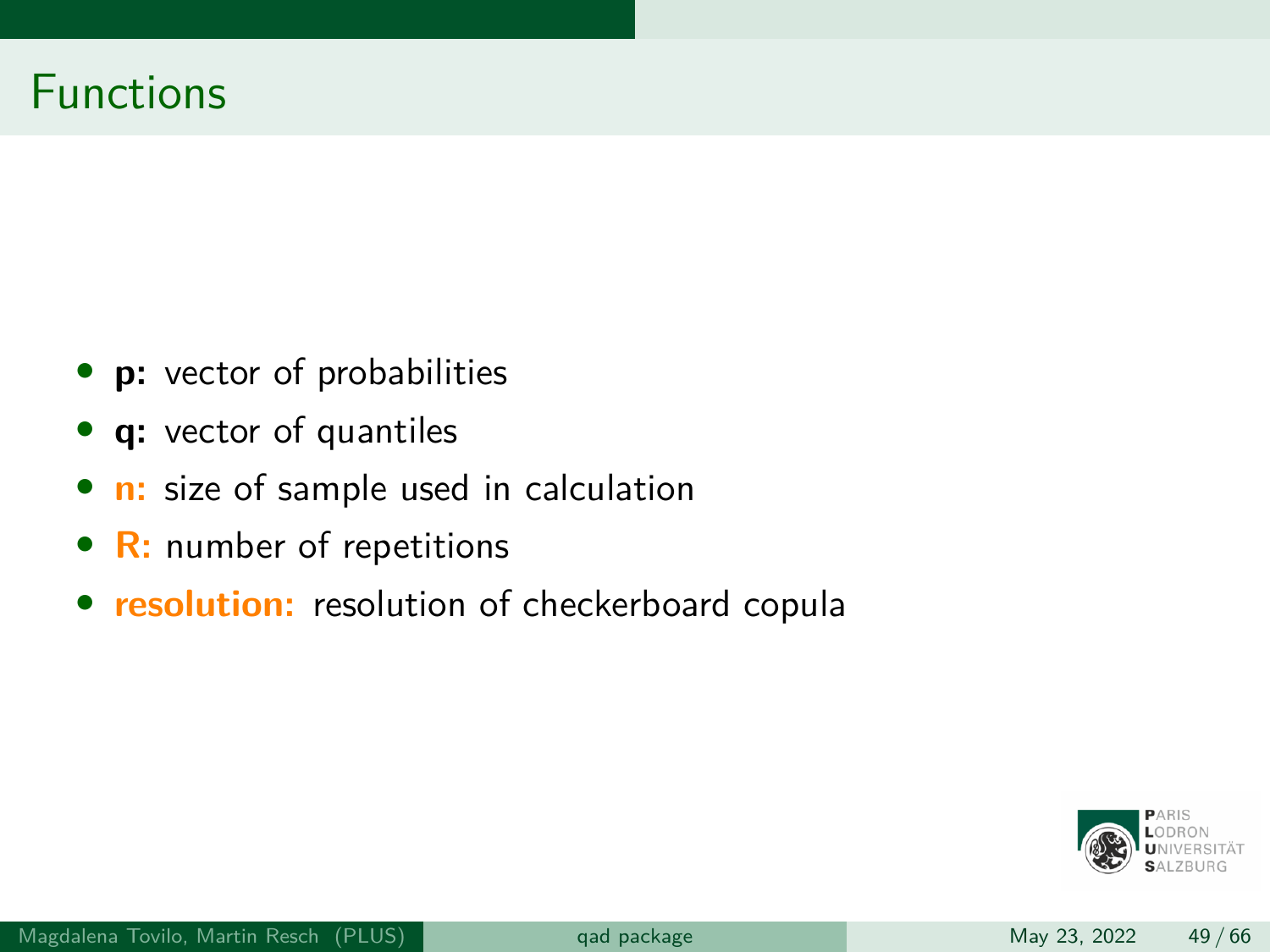```
pqad(0.25, 100)
## [1] 0.424
p <- pqad(0.25, 100)
qqad(p, 100)
## 42.4%
## 0.247
qqad(0.5, 100)
## 50%
## 0.2575
```
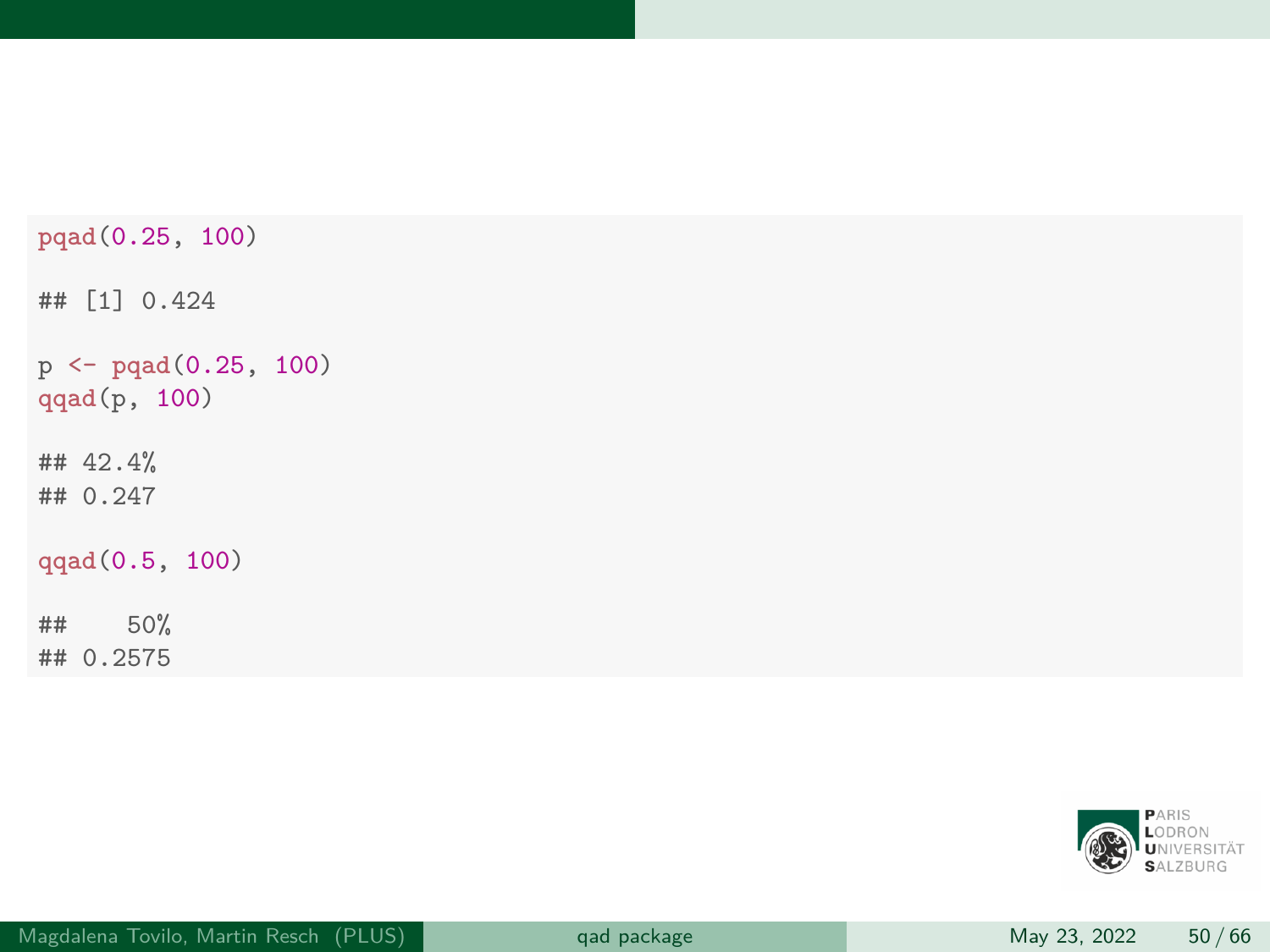```
x <- seq(0, 1, by = 0.01)
plot(x, pqad(x, 100))
```


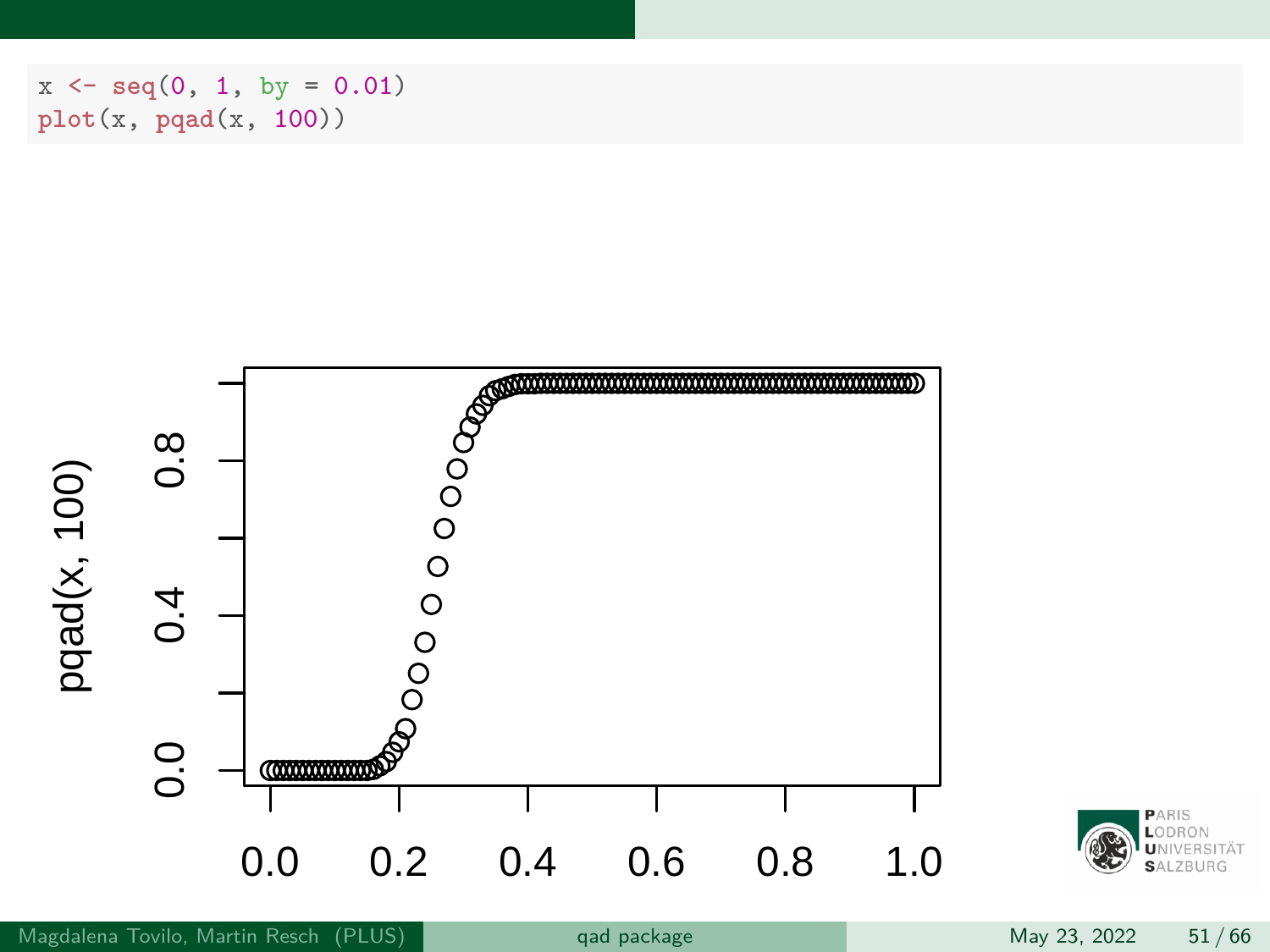```
x <- seq(0, 1, by = 0.01)
plot(x, qqad(x, 100))
```


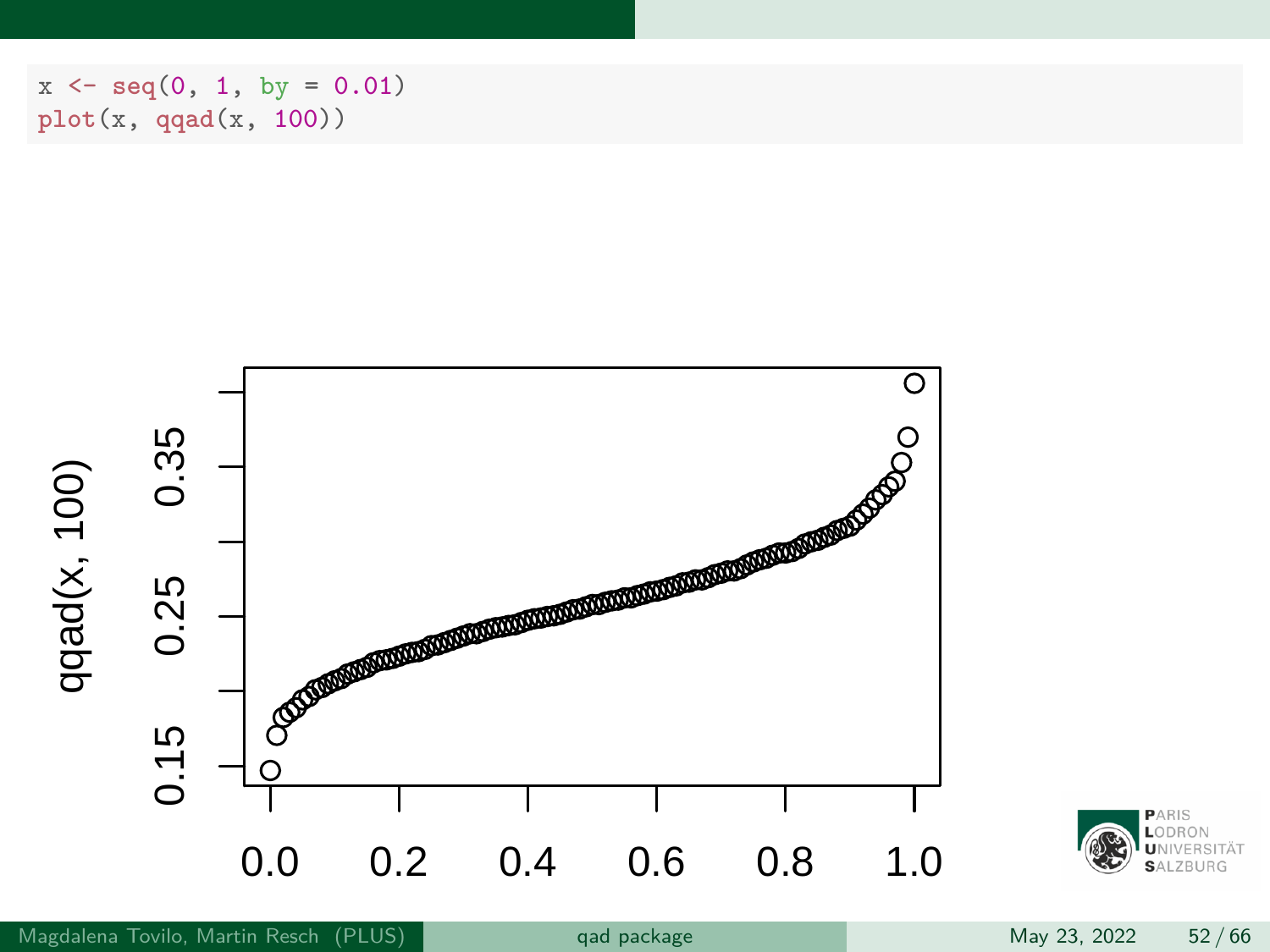Plot the distribution function of gad for  $n=1000$  (instead of  $n=100$  as we have seen just now).

Calculate the smallest value at which the distribution function obtains 1 and compare it to the result from before. What does this mean?

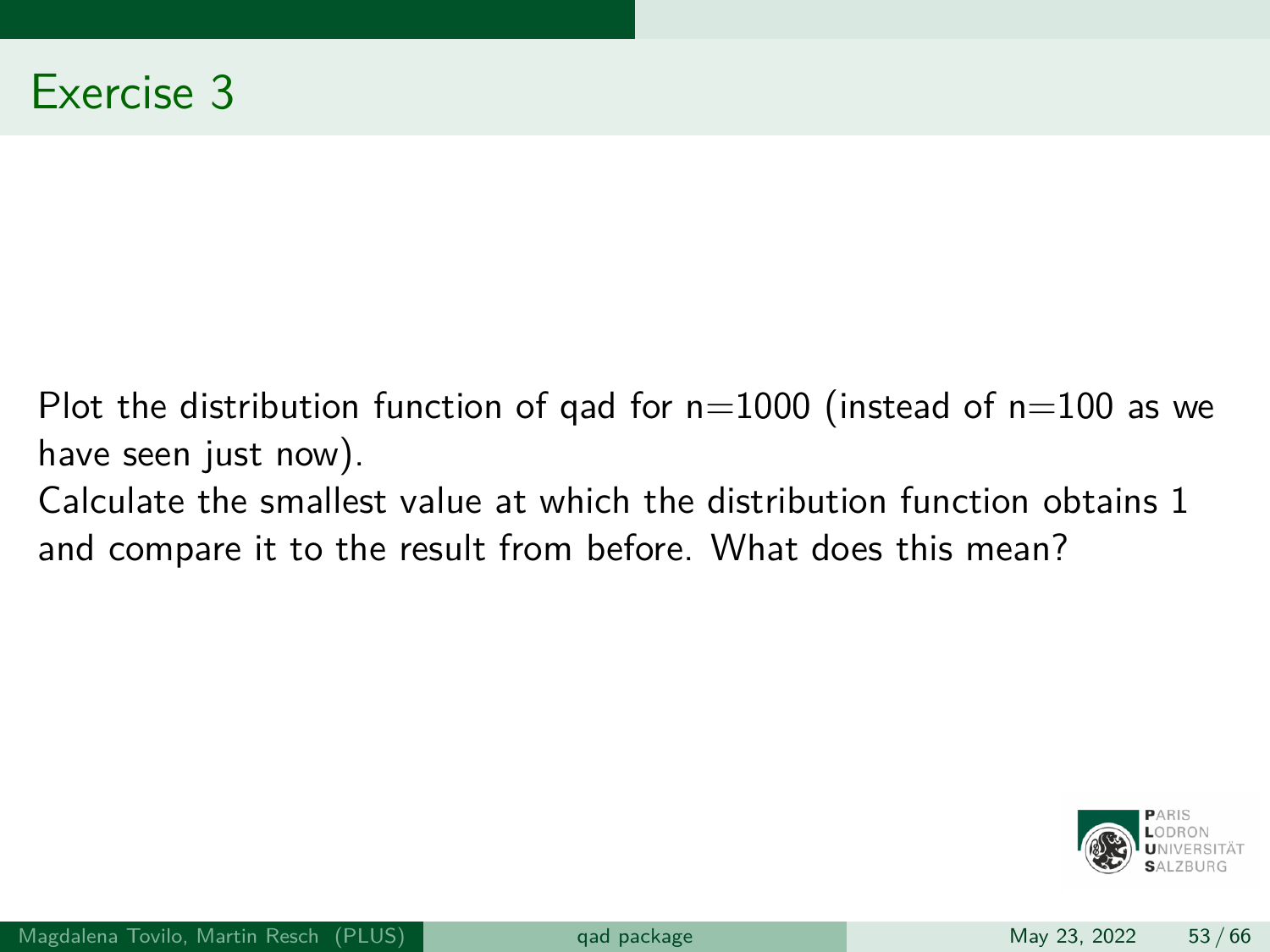pairwise*.*qad(data−df *,* remove*.*00 = FALSE*,*  $minres = 3$ , p*.*value = TRUE*,* nperm = 1000*,* p*.*value−asymmetry = FALSE*,*  $nboot = 1000$ )

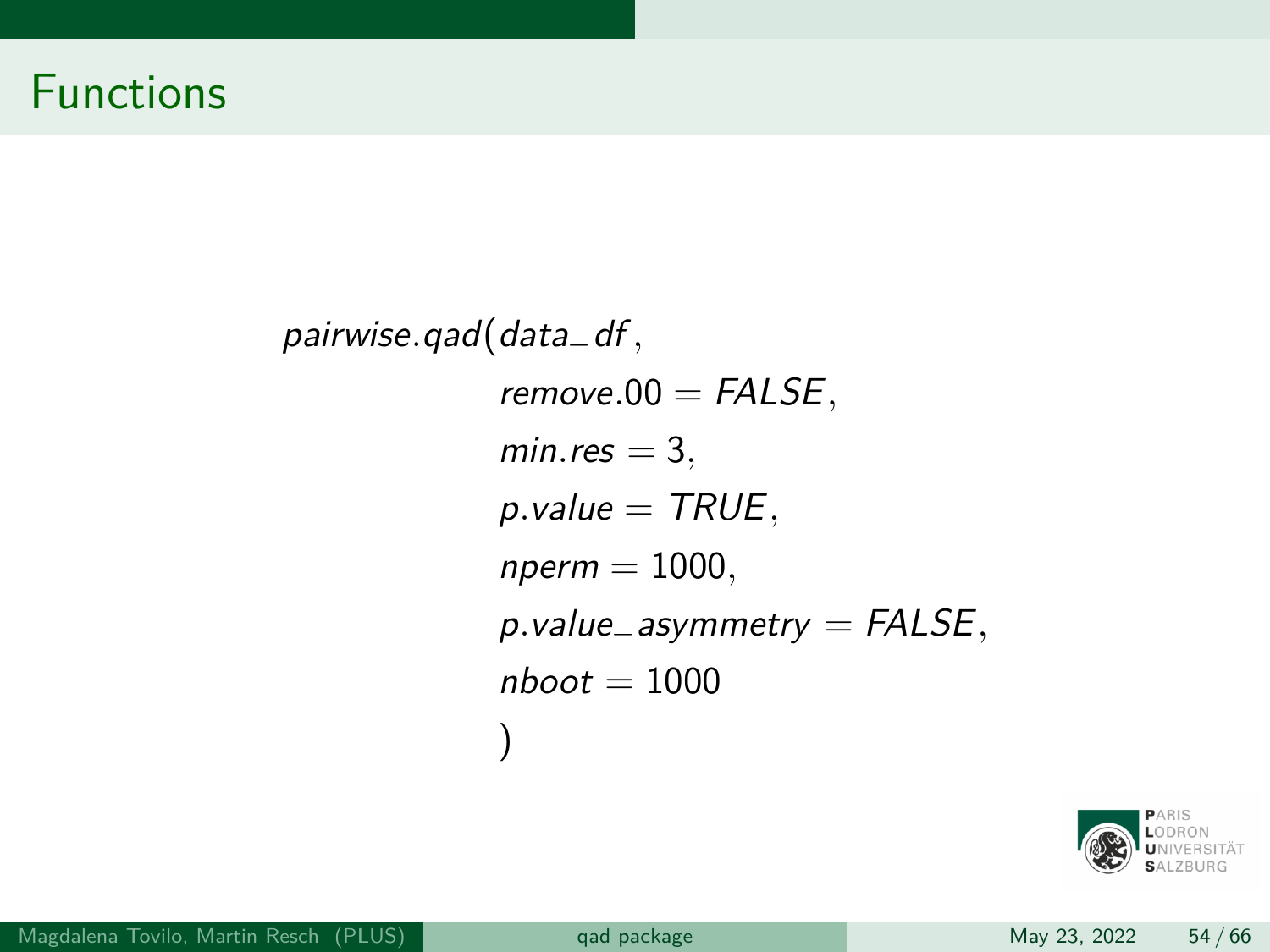- **data\_df:** a data frame containing numeric columns with the observations of the sample
- **remove.00:** a logical indicating whether double 0 entries should be excluded (default  $=$  FALSE)
- **min.res:** an integer indicating the necessary minimum resolution of the checkerboard grid to compute qad, otherwise the result is NA
- **p.value:** a logical indicating whether to return a p-value of rejecting independence (based on permutation)

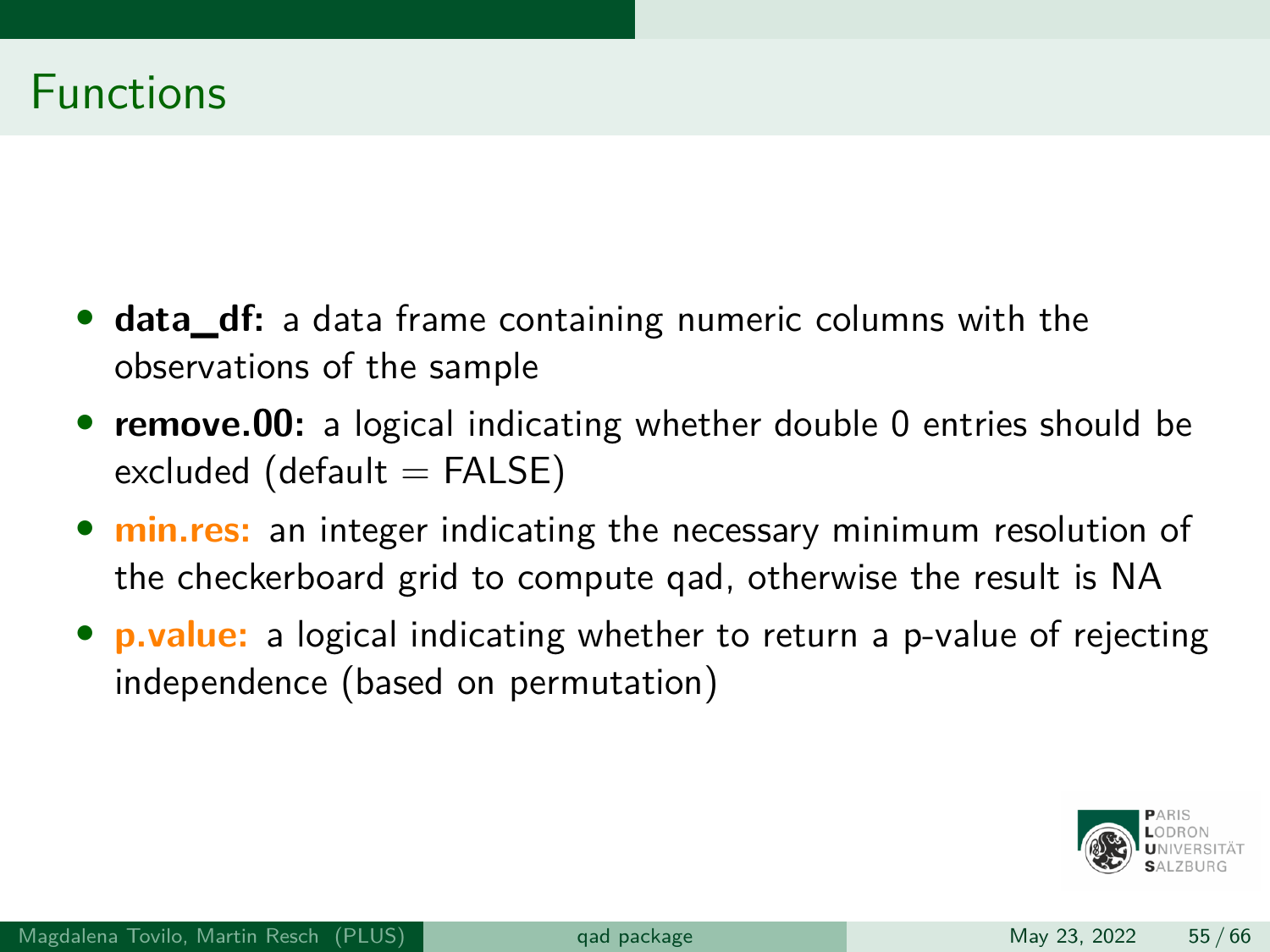- **nperm:** an integer indicating the number of permutation runs
- **p.value\_asymmetry:** a logical indicating whether a p-value (based on bootstrap) is computed for the measure of asymmetry
- **nboot:** an integer indicating the number of bootstrapping runs

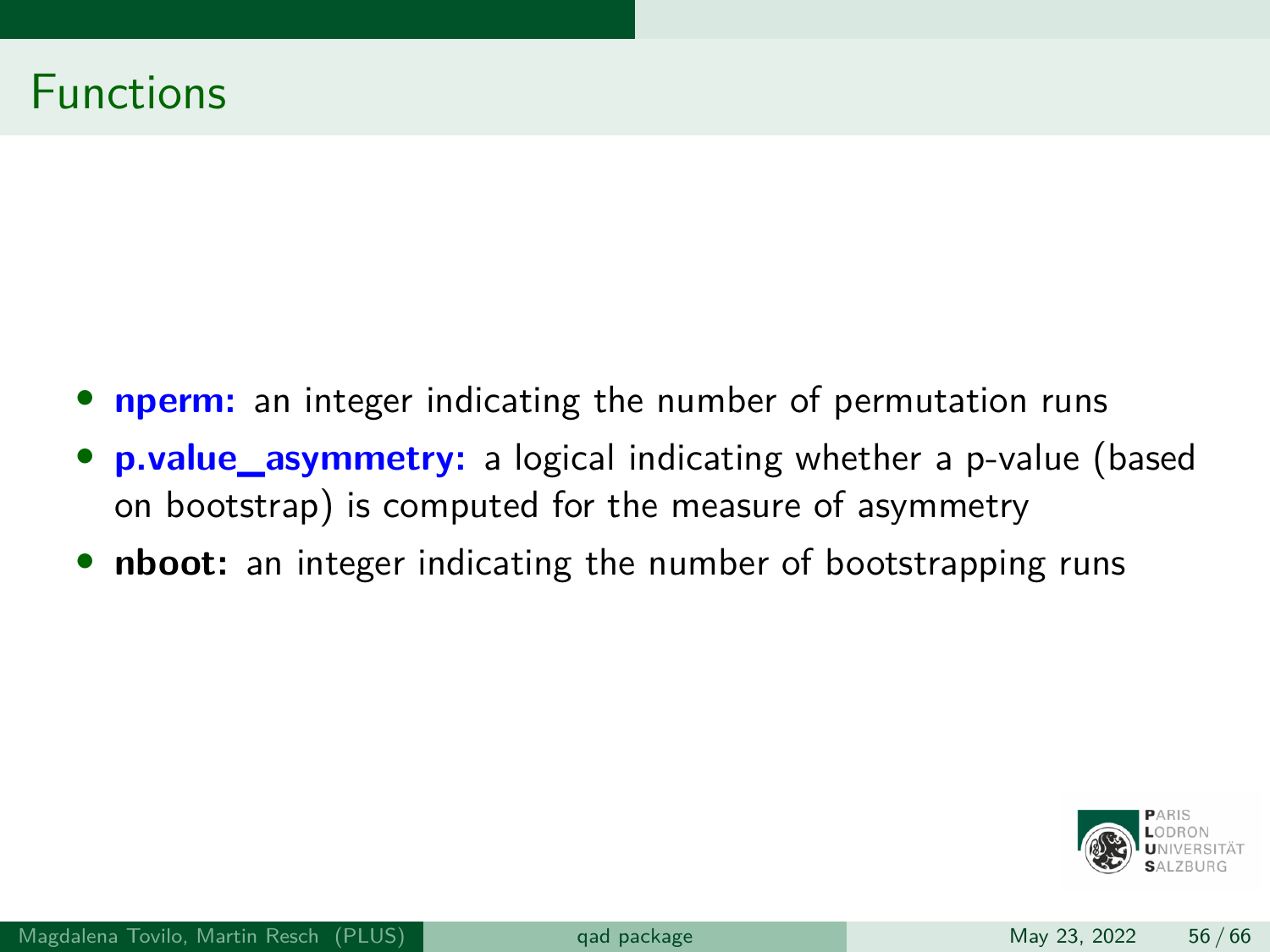$n \le -40$ x1 <- **runif**(n, 0, 1) x2 <- x1^2 + **rnorm**(n, 0, 0.1) x3 <- **rnorm**(n, 0, 1) x4 <- x3 + **rnorm**(n, 0, 0.1) sample <- **data.frame**(x1,x2,x3,x4)

pair <- **pairwise.qad**(sample)

#### pair\$q

| ## | x1                   | x2                                     | x3 | x4 |
|----|----------------------|----------------------------------------|----|----|
|    |                      | ## x1 NA 0.7478155 0.1911869 0.1961458 |    |    |
|    |                      | ## x2 0.7713274 NA 0.2566667 0.2573958 |    |    |
|    |                      | ## x3 0.2316491 0.2573214 NA 0.8541715 |    |    |
|    |                      | ## x4 0.2400298 0.2502083 0.8541715    |    | NA |
|    | pair\$max.dependence |                                        |    |    |
|    |                      |                                        |    |    |
| ## |                      | $x1$ $x2$ $x3$                         |    | x4 |
|    |                      | ## x1 NA 0.7713274 0.2316491 0.2400298 |    |    |
|    |                      | ## x2 0.7713274 NA 0.2573214 0.2573958 |    |    |
|    |                      | ## x3 0.2316491 0.2573214 NA 0.8541715 |    |    |
|    |                      | ## x4 0.2400298 0.2573958 0.8541715    |    | NA |

Magdalena Tovilo, Martin Resch (PLUS) **and package May 23, 2022** 57/66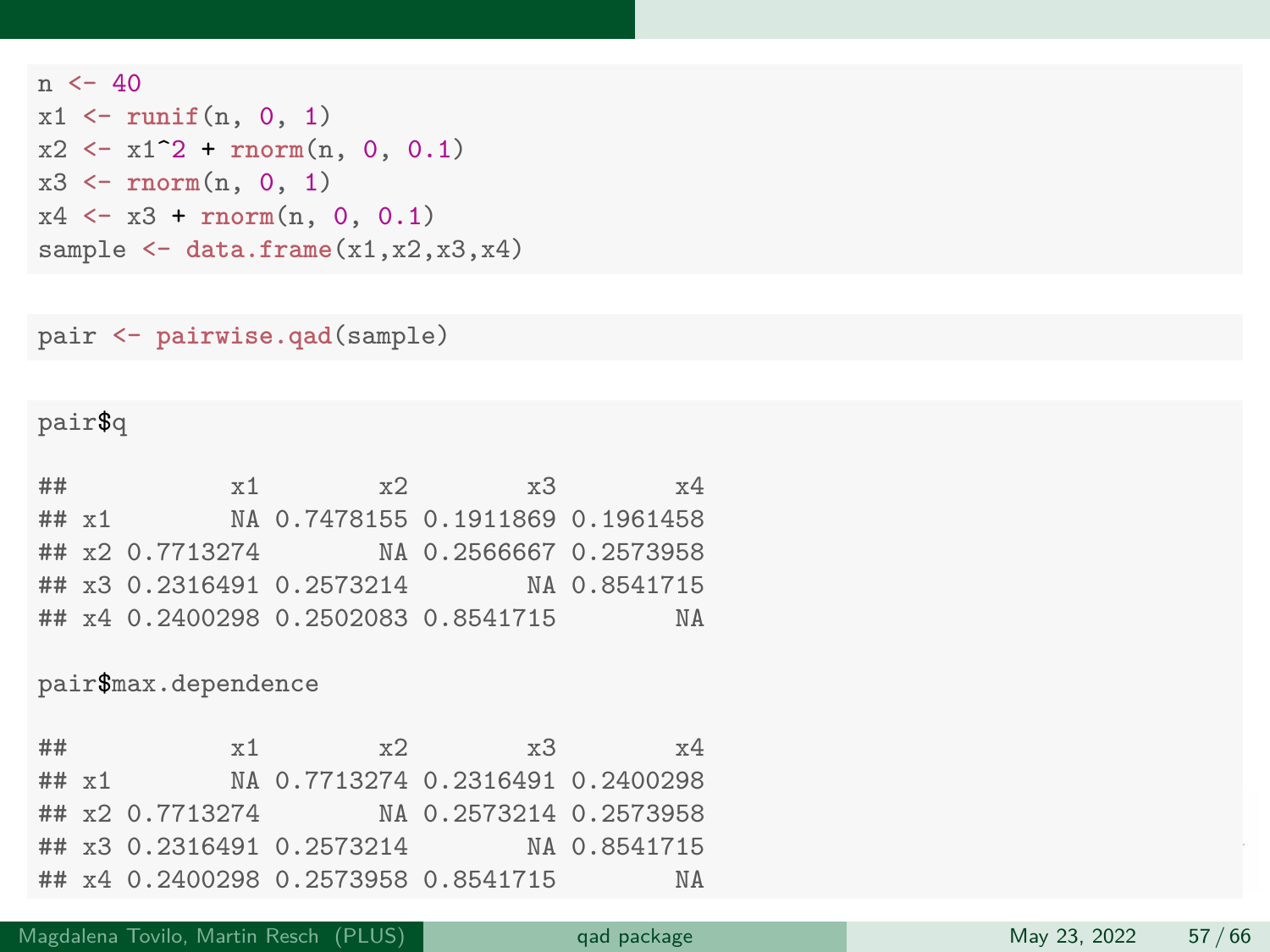pair\$asymmetry

## x1 x2 x3 x4 ## x1 NA -0.0235119048 -0.0404622114 -0.04388393 ## x2 0.02351190 NA -0.0006547619 0.00718750 ## x3 0.04046221 0.0006547619 NA 0.00000000 ## x4 0.04388393 -0.0071875000 0.0000000000 NA

pair\$q\_p.values

## x1 x2 x3 x4 ## x1 NA 0.000 0.956 0.943 ## x2 0.000 NA 0.684 0.679 ## x3 0.809 0.681 NA 0.000 ## x4 0.793 0.709 0.000 NA

pair\$max.dependence\_p.values

## x1 x2 x3 x4 ## x1 NA 0.000 0.933 0.915 ## x2 0.000 NA 0.846 0.837 ## x3 0.933 0.846 NA 0.000 ## x4 0.915 0.837 0.000 NA

**WEY SALZBURG**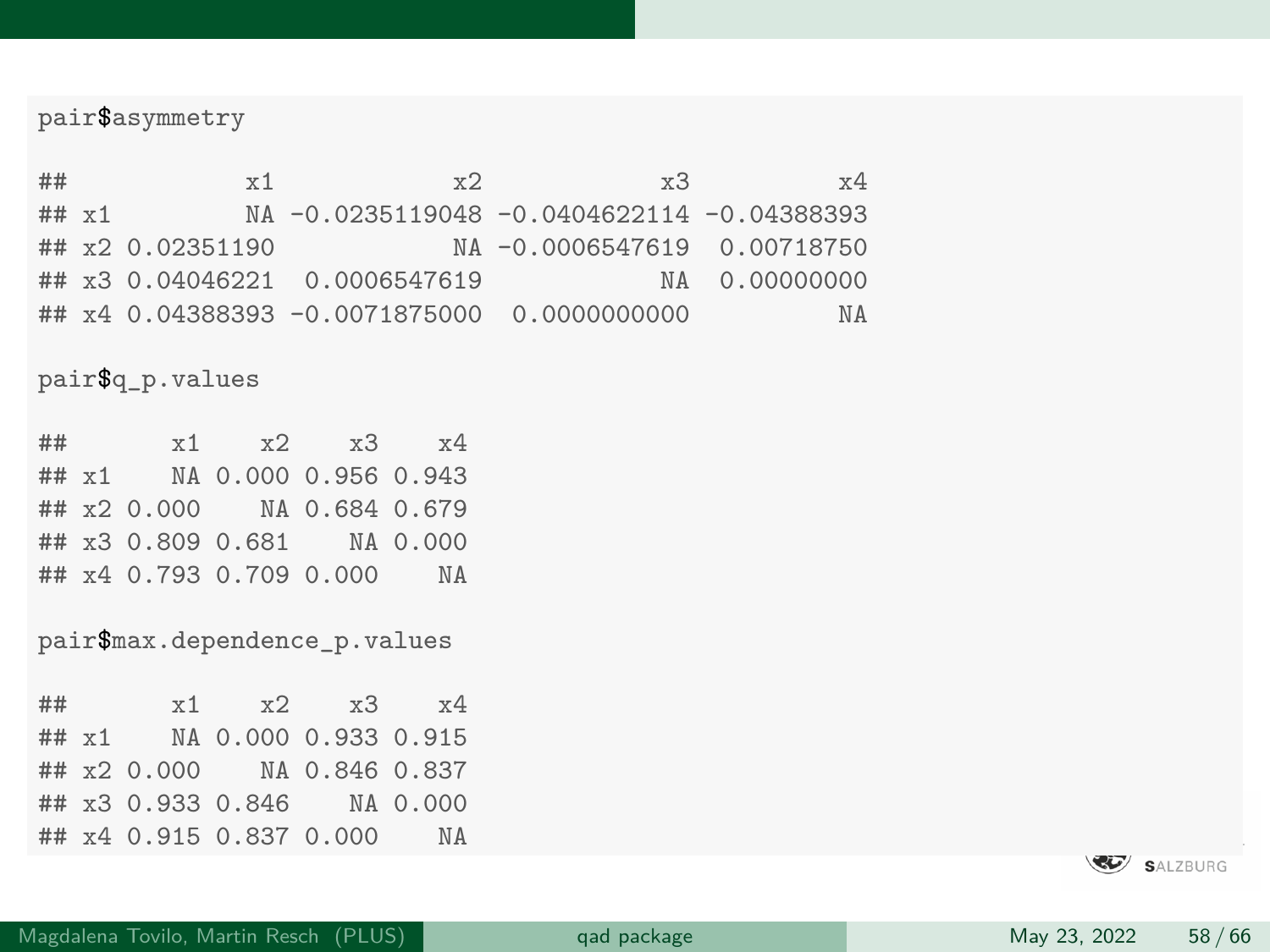pair\$asymmetry\_p.values ## x1 x2 x3 x4 ## x1 NA NA NA NA ## x2 NA NA NA NA ## x3 NA NA NA NA ## x4 NA NA NA NA pair\$resolution ## x1 x2 x3 x4 ## x1 NA 6 6 6 ## x2 6 NA 6 6 ## x3 6 6 NA 6 ## x4 6 6 6 NA pair\$n\_removed\_00 ## x1 x2 x3 x4 ## x1 NA NA NA NA ## x2 NA NA NA NA ## x3 NA NA NA NA ## x4 NA NA NA NA

**WEY SALZBURG** 

Magdalena Tovilo, Martin Resch (PLUS) **[qad package](#page-0-0) May 23, 2022** 59/66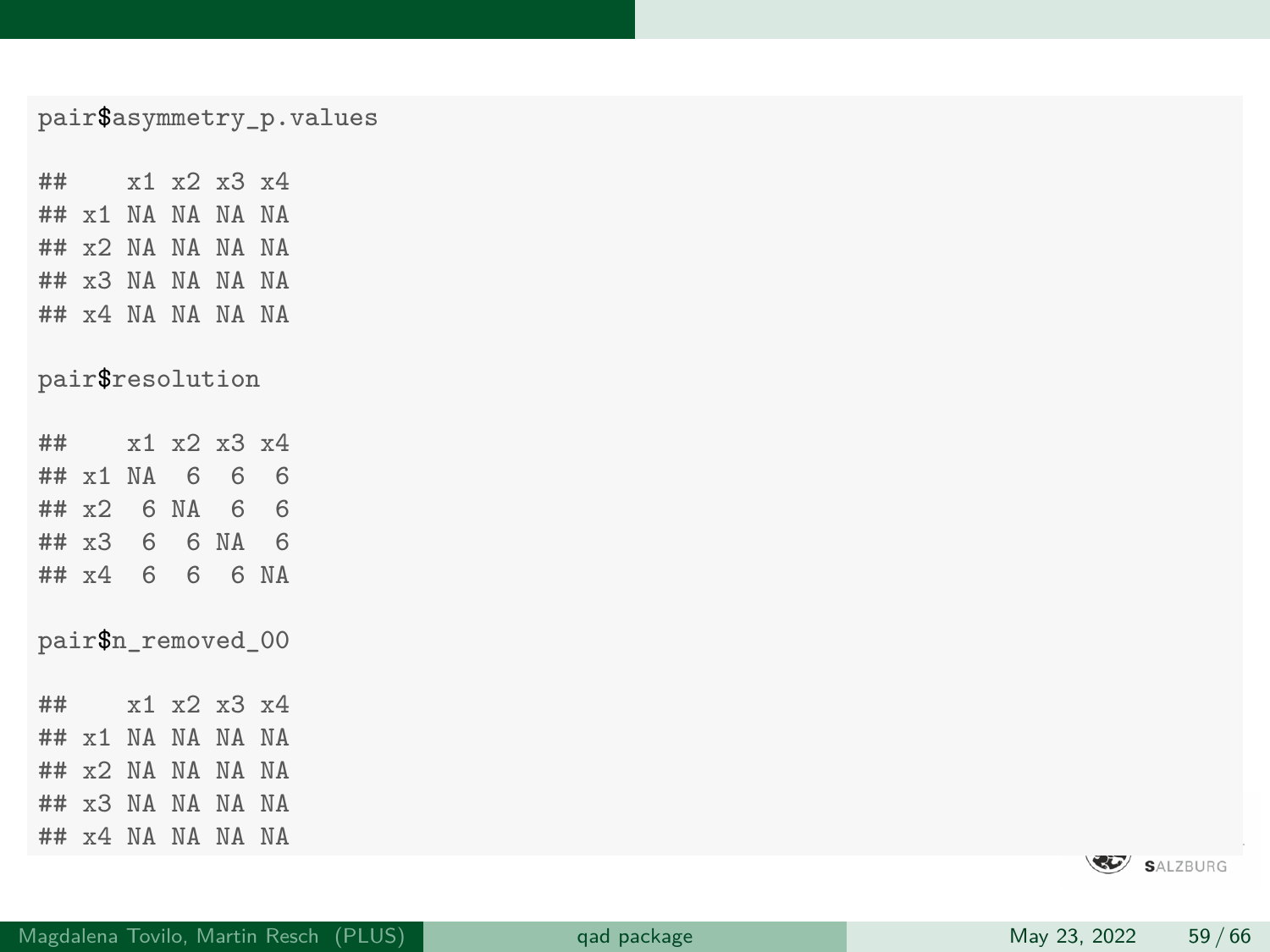heatmap*.*qad(pw−qad*,* select = c( ′ dependence′ *,* ′ max*.*dependence′ *,* ′ asymmetry′ )*,*  $fontsize = 4$ , significance = FALSE*,* sign*.*level = 0*.*05*,* scale = "abs"*,* color = "plasma"*,* rb−values = c(10*,* 0*.*315*,* 0*.*15)*,*  $title = ""$ )

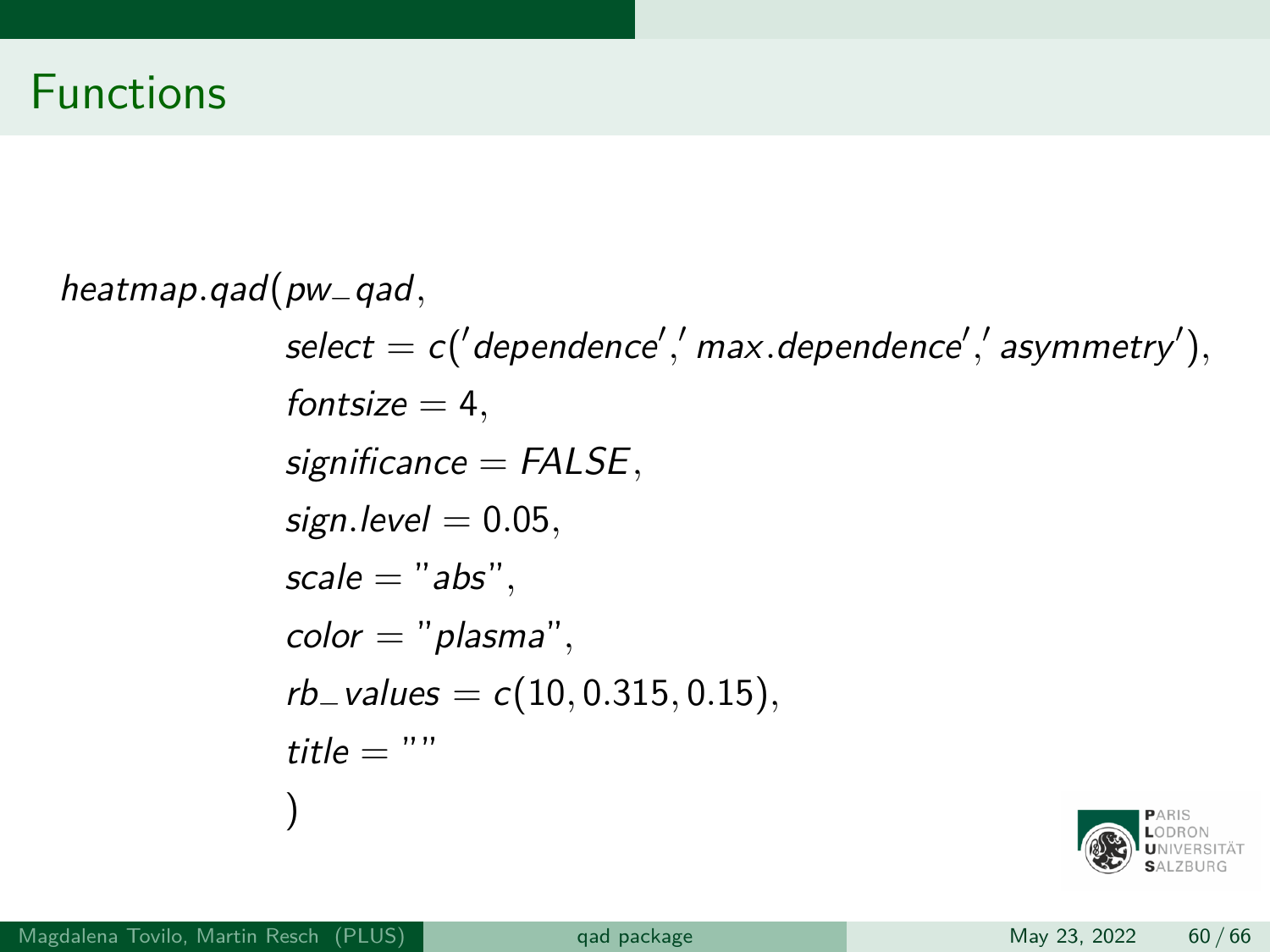- **pw gad:** output of the function pairwise.gad()
- **select:** a character indicating which dependence value is plotted. Options are c("dependence", "max.dependence", "asymmetry")
- **fontsize:** a numeric specifying the font size of the values
- **significance:** a logical indicating whether significant values (with respect to the qad p.values) are denoted by a star
- **sign.level:** numeric value indicating the significance level

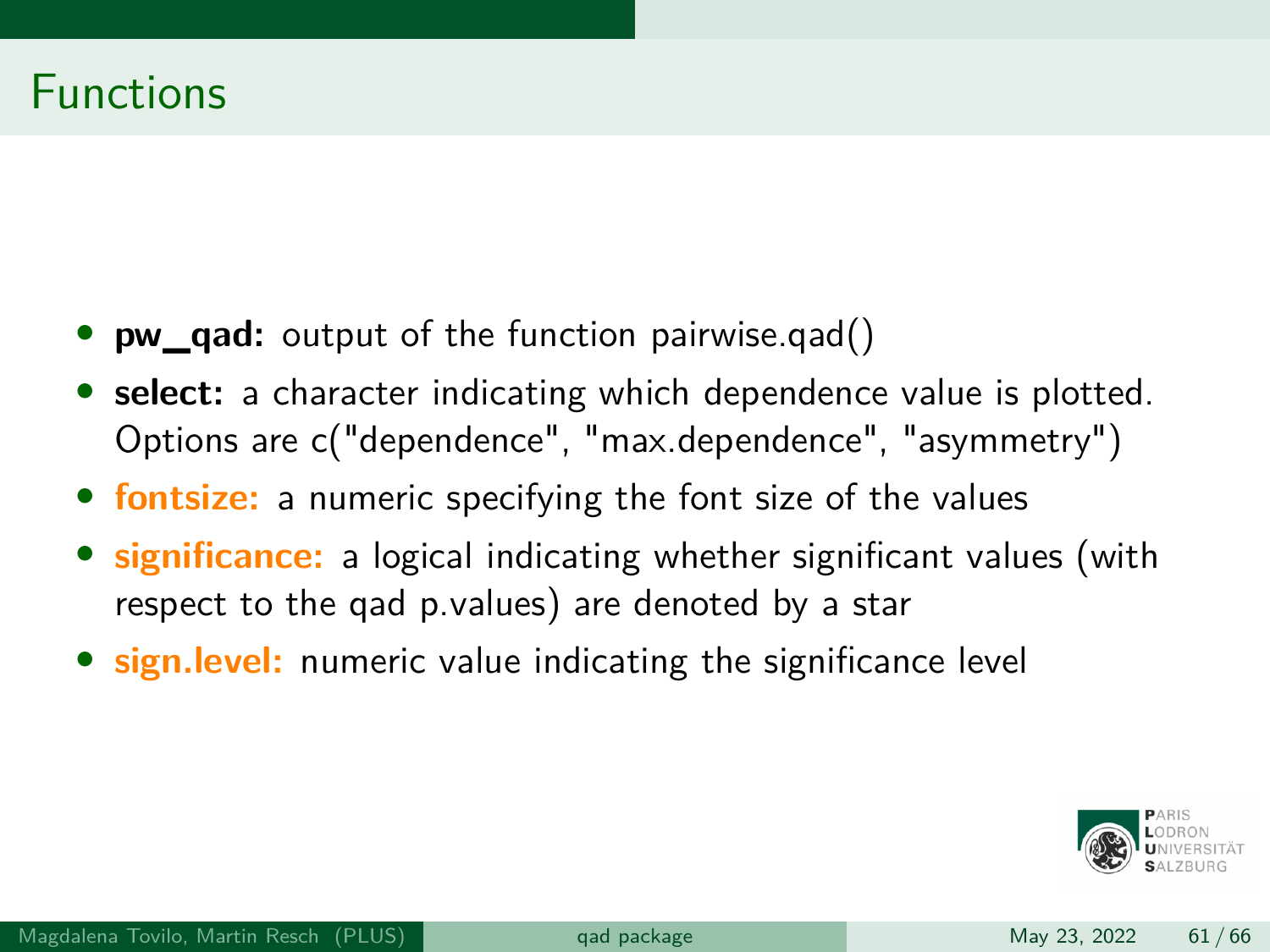- **scale:** character indicating whether the heatmap uses a relative or absolute scale. Options are "rel" or "abs" (default)
- **color:** Select the color palette. Options are c("plasma", "viridis", "inferno", "magma", "cividis")
- **rb** values: a vector of size 3 with number of values, start value and end value in the rainbow colors space
- **title:** text for the title

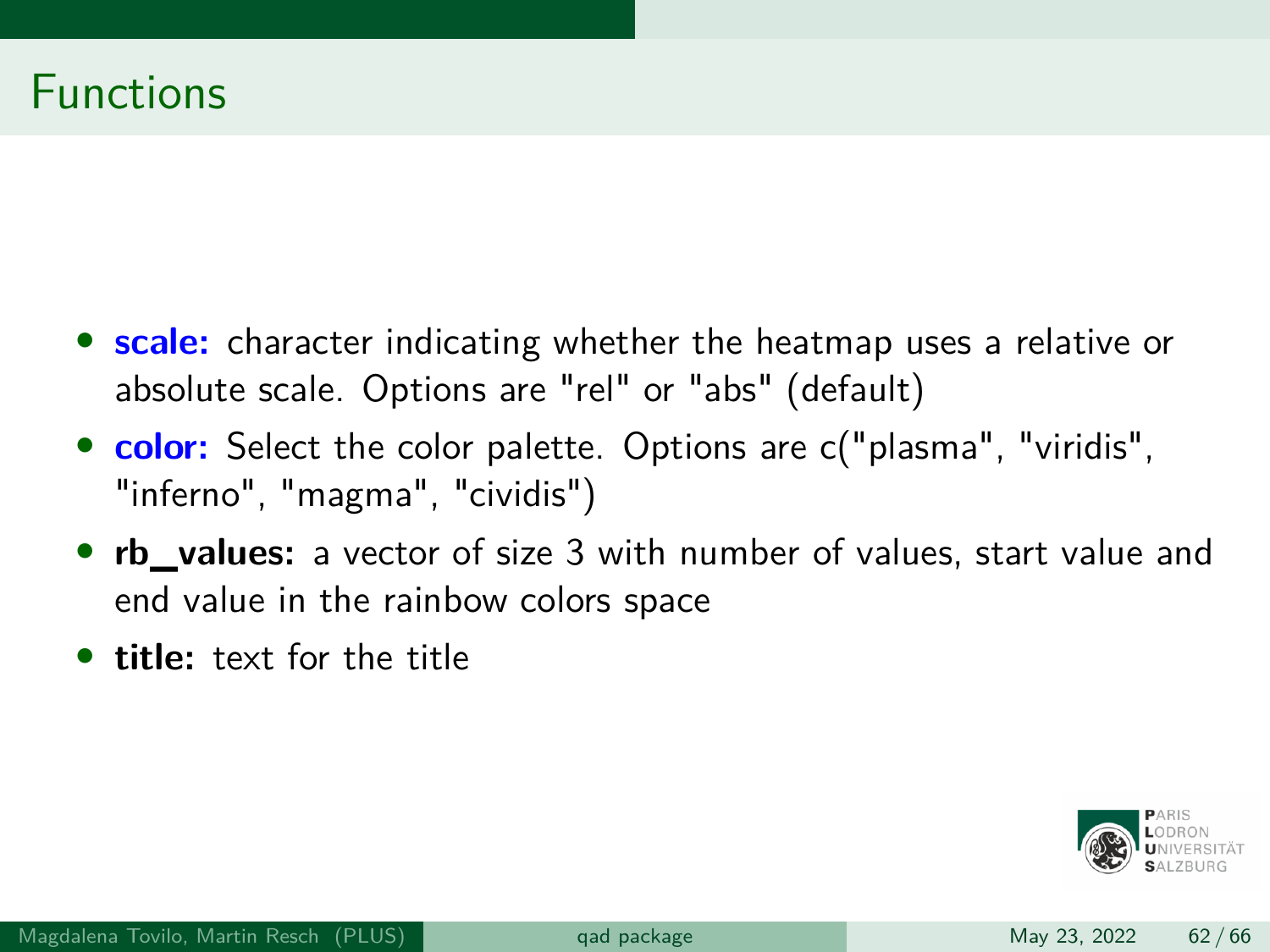**heatmap.qad**(pair, select = "dependence", fontsize = 3)



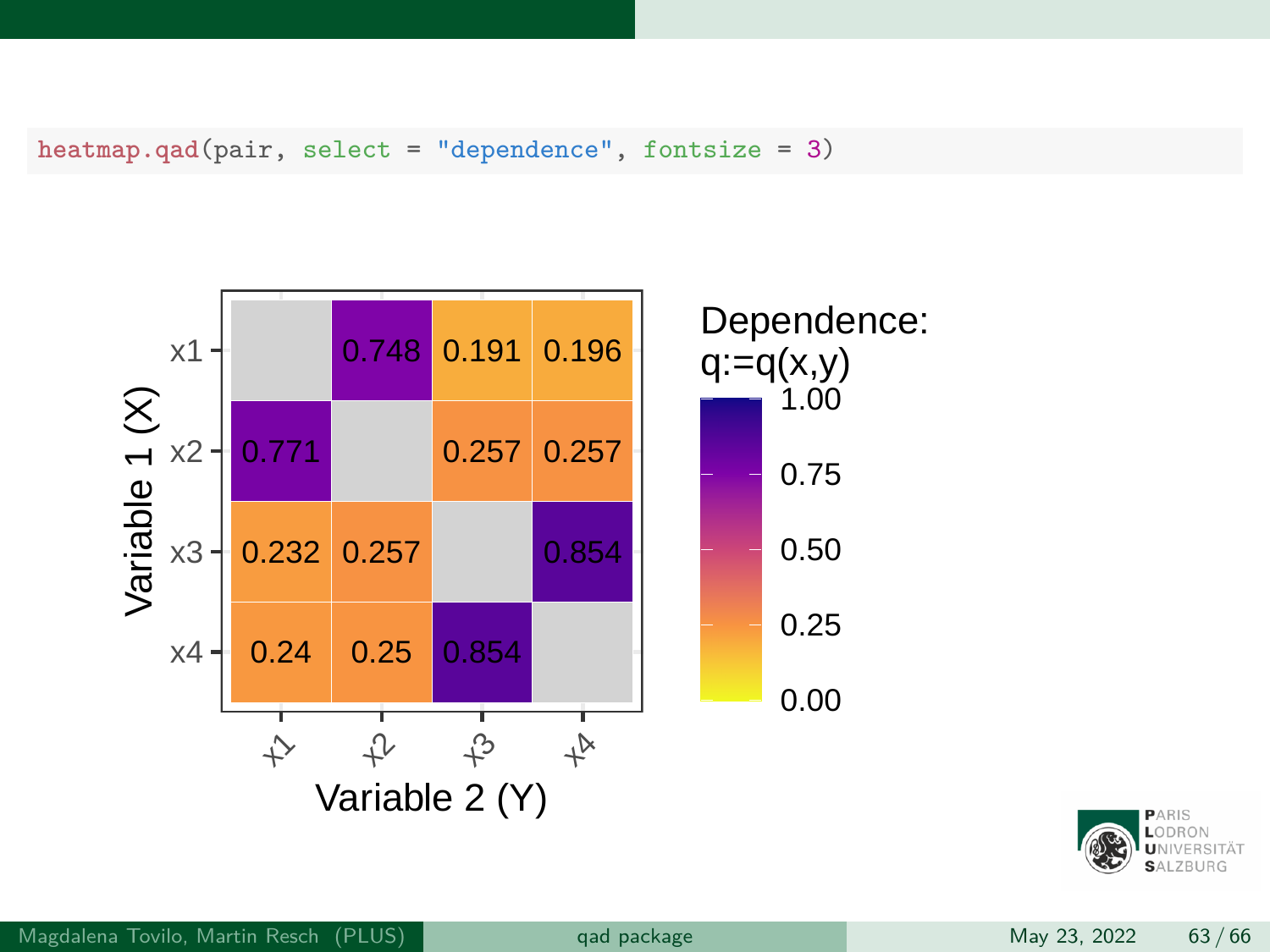**heatmap.qad**(pair, select = "asymmetry", fontsize = 3)



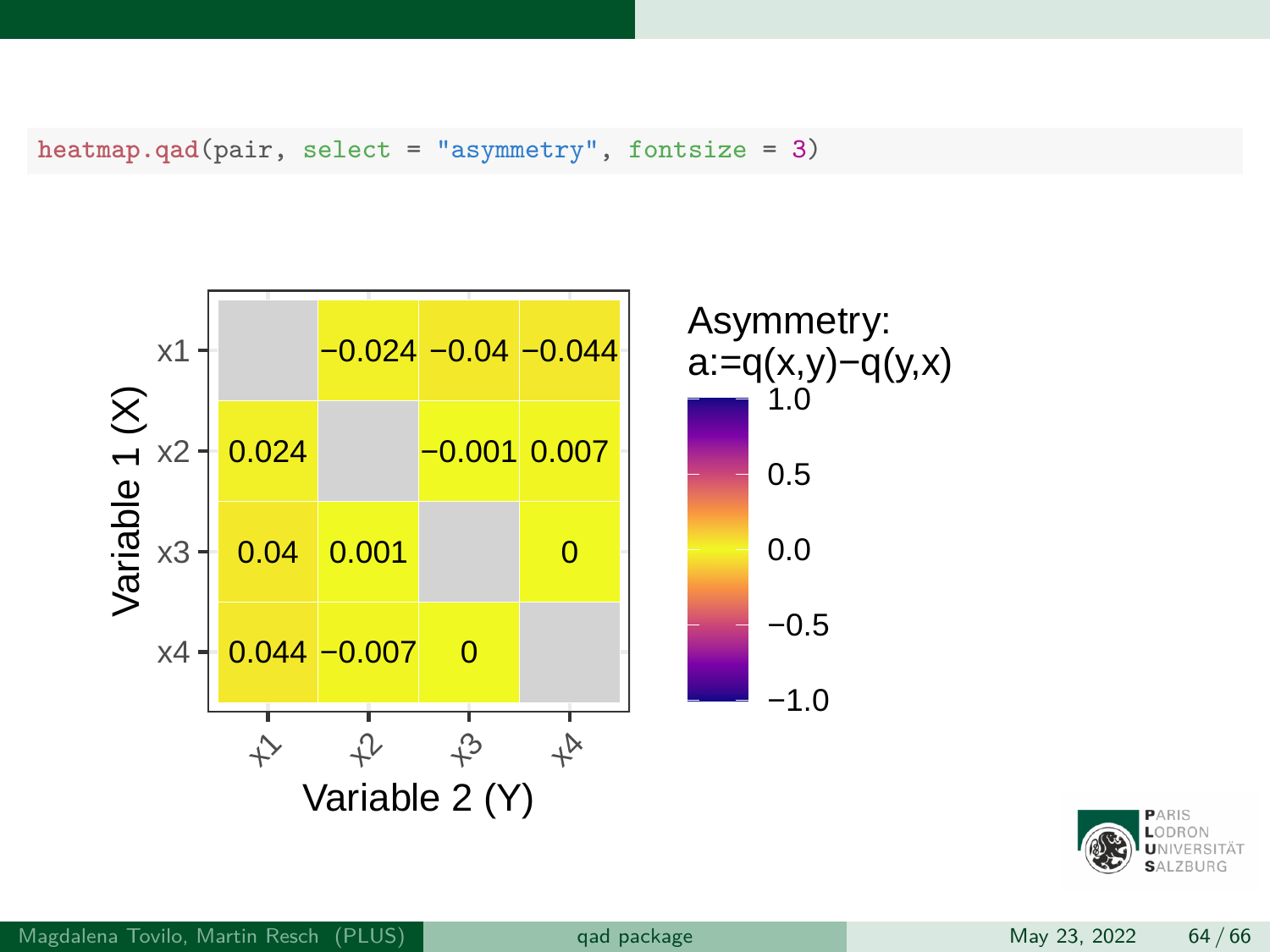Take the iris data set below where the column of the species was removed. With the help of pairwise gad display only the values of q. Then plot the results in a heatmap.